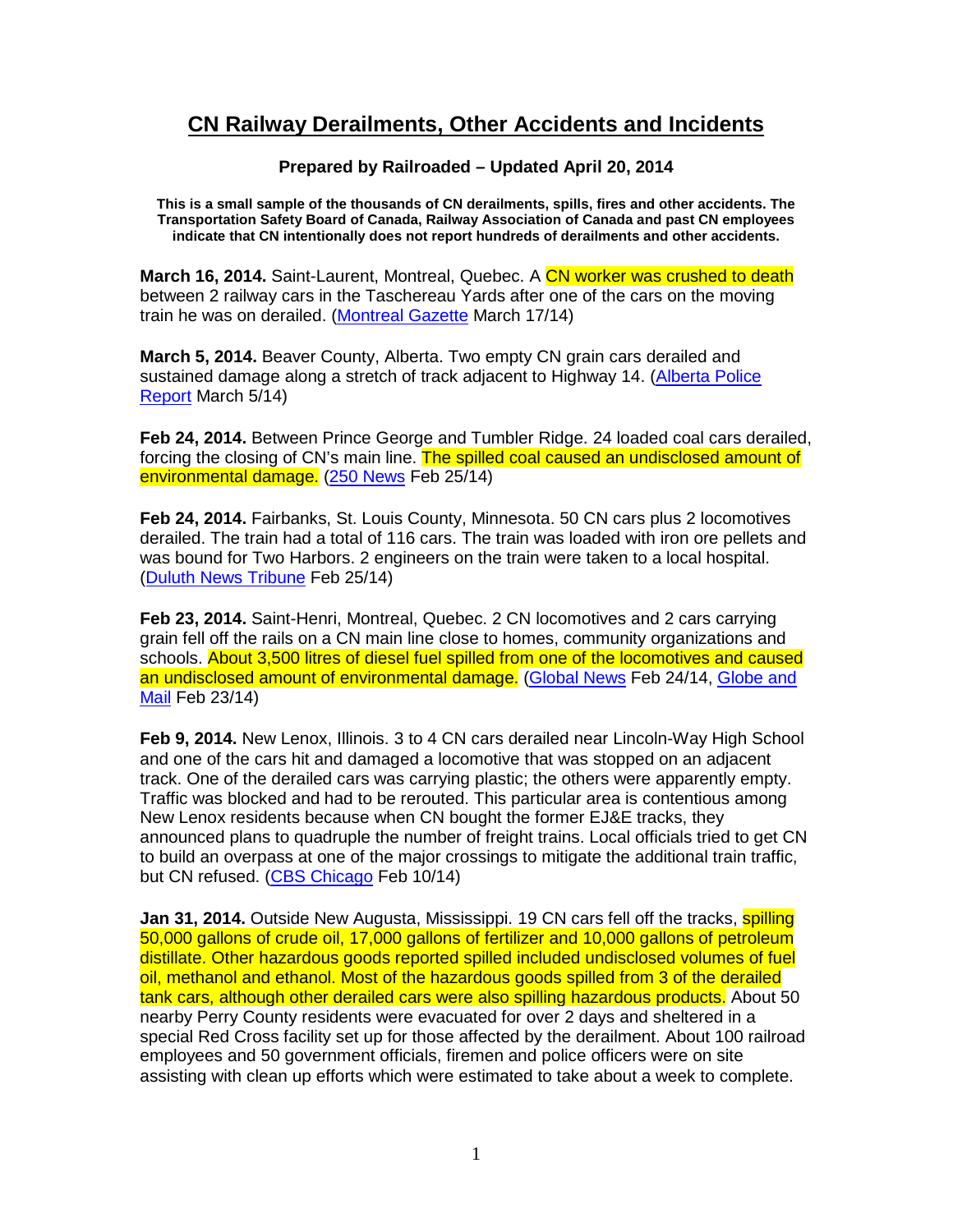The extent of environmental damage was not disclosed. (The Republic Jan 31/14, Hattiesburg American 1 Jan 31/14, Hattiesburg American 2 Feb 4/14)

**Jan 28, 2014.** Mundelein, Illinois. A CN freight train derailed and forced Metra commuters on the North Central Services to make other transportation plans for at least a day. The cold hampered CN from repairing the tracks and moving the derailed cars, one of which was carrying plastic pellets. Several other CN freight trains were halted on the single track and had to be moved before the Metra service could be restored. (Daily Herald Jan 28/14)

**Jan 26, 2014.** Saint-Basile, Edmundston, New Brunswick. 5 CN freight cars jumped the tracks; 3 were carrying automobiles, one was carrying clay and the  $5<sup>th</sup>$  car was carrying flammable liquefied petroleum gas. The cars tipped over and were lying on their side in a ditch. A local farmer had warned CN last summer that repairs were required at the site of the derailment. This was the second derailment on the same farmer's property. About 15-20 years ago, fuel cars derailed and were upside down in the local brook, spilling hazardous product. (CBC News 1 Jan 27/14, CBC News 2 Jan 28/14)

**Jan 16, 2014.** Crystal Springs, Mississippi. A CN train hauling coal caught fire. 2 men were able to escape from the locomotive which sustained major damage from the fire. (WJTV Jan 17/14)

**Jan 15, 2014.** Edmonton, Alberta. 3 moving CN trains collided. 3 locomotives, 2 tank cars loaded with dangerous goods and 1 empty flat car fell off the tracks. One of the locomotives spilled an undisclosed amount of diesel fuel. CN told the Edmonton Journal they did not know what dangerous goods were in the derailed tank cars, whereas CN contacted Edmonton Fire Rescue about 1 of the derailed tank cars possibly containing propane. Municipalities across Canada are concerned because CN and other rail companies are not required to provide municipalities with real-time information on what dangerous goods are travelling through their communities and when. (Edmonton Journal Jan 16/14)

**Jan 11, 2014.** Burnaby, British Columbia. 7 cars loaded with coal from a 152-car CP train operated by a CN crew went off the CN tracks. 3 of the cars tipped over and spilled about 270 tons of coal, much of it into Silver Creek which is sensitive fish habitat. A substantial amount of coal was also carried downstream into Brunette River and Burnaby Lake. Government officials were concerned about the negative effects of the coal on salmon eggs and eggs of the endangered Western Painted Turtle. Turtles and their eggs had to be removed from the clean-up area, and a turtle beach had to be restored and basking logs cleaned. Chum salmon were observed spawning in the creek near where the coal was spilled. Coho salmon and rainbow trout were also in the area. Burnaby Lake Regional Park was negatively impacted. Local observers said Silver Creek turned black following the spill. B.C. Environment officials called CN's follow-up reports on the spill "deficient" and "unsatisfactory", citing significant types of information that was missing. Washed out ground under the CN tracks may be the cause of the derailment, as heavy rains had fallen in the area. Local residents were quick to denounce plans to expand coal export at the Neptune Terminals. They pointed to this derailment as proof that the recent decision by the port authority to expand coal exports was a poor one. (Vancouver Sun Jan 11/14, Globe and Mail Jan 11/14, The Straight Apr 17/14, Burnaby Now Apr 19/14)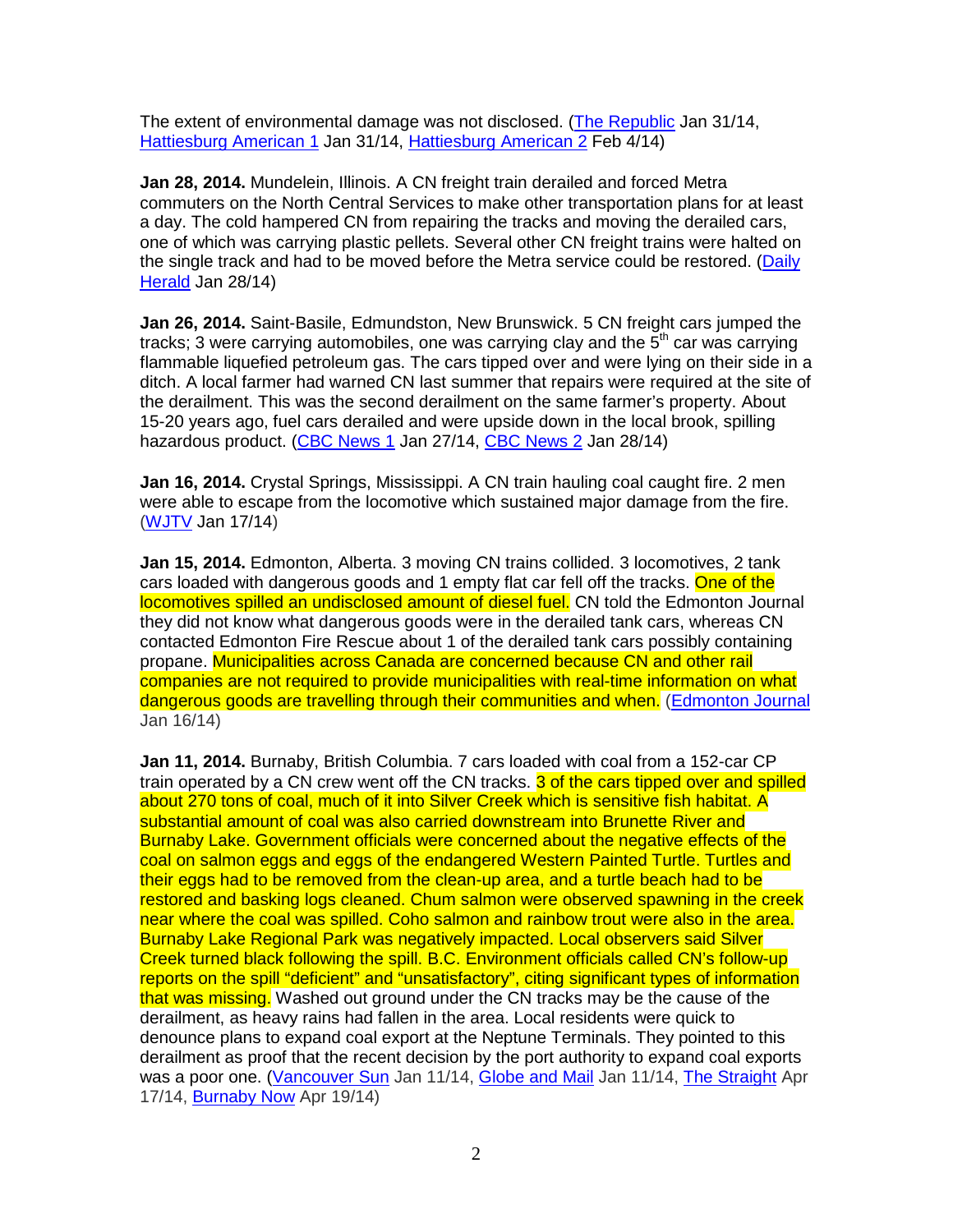**Jan 7, 2014.** Near Plaster Rock, New Brunswick. A 122-car CN train derailed, with 19 cars and an unmanned locomotive falling off the tracks. A cracked wheel and an emergency brake application likely contributed to the derailment. 9 of the derailed cars were loaded with hazardous goods  $-5$  with crude oil and 4 with propane. A significant fire resulted with huge clouds of orange smoke and flames billowing into the air. Fires continued burning 4 days following the derailment. About 50 households (150 people) were forced to evacuate within a 2-kilometre radius of the fire, and 4 days following the derailment were still not permitted to return to their homes. Firefighters, police, ambulances and a hazardous materials team were dispatched to the site. The volume of hazardous product spilled and the extent of environmental damage were not provided by CN. An earlier derailment near Plaster Rock unreported by CN was one of 2 unreported incidents that prompted the TSB to seek a summons in 2006 ordering CN to turn over all of its accident records. A subsequent in-depth CBC investigation in 2013 uncovered that CN did not report to authorities more than 1,840 derailments and other accidents over a 6-year period, including 44 on main rail lines. (Edmonton Journal Jan 8/14, CBC News Jan 7/14)

**Dec 27, 2013.** Wainwright, Alberta. 7 cars derailed in the CN Rail yard. Although CN provided few details, apparently 3 grain cars flipped off the tracks while 4 other cars remained upright. Derailed cars were carrying grain and salt. There was damage to derailed cars. (Star News Dec 27/13)

**Dec 5, 2013.** Two Harbors, Minnesota. Three crew members were injured when a 107 car CN train carrying iron ore derailed as it entered the Two Harbors rail yard, sending 76 cars off the tracks. Another 17 cars parked next to the moving train were also pushed off the tracks. Trains were unable to operate in that portion of the yard for some time, interrupting shipment of iron ore. The attorney representing the 3 injured CN crew members blamed the incident on CN's failure to remove snow and ice from the tracks. He said CN had been informed earlier in the day of unsafe snow and ice conditions between the Highland siding and Waldo and the 4-mile descent into the Two Harbors rail yard. The same day, another runaway train had been reported on the same track, but fortunately that train's crew was able to regain control of the train. The attorney was quoted as saying, "The railroad had advance knowledge of the storm and information from knowledgeable railroaders about conditions. If attempts were made to clear the snow, they were inadequate. As a consequence, these guys were not going to be able to control that train. The railroad knew it, but they kept sending the train on the track with deep snow." He said CN's decision-making did not reflect a regard for the well-being of its employees. "When you put profits over safety, this is what happens", he said. Neighbouring business operators said they had never seen a train pileup of this magnitude, and a retired CN engineer said the derailment was one of the 2 most serious train-related incidents he had seen since he started working on railroads in 1974. (Lake County News Chronicle Dec 15/13, Northlands News Center Dec 6/13)

**Nov 18, 2013.** Near Tisdale, Saskatchewan. A CN crew member was killed during switching operations. CN would provide no further details, other than to suggest that CN's safety record is good (which is their standard response lately, following a recently heightened interest by Canadians in rail safety). (Reuters Nov 19/13)

**Nov 11, 2013.** Near Fort Frances, Ontario. A 184-car CN train derailed, spilling grain all over the tracks. A total of 39 freight cars fell off the tracks. It took several days for the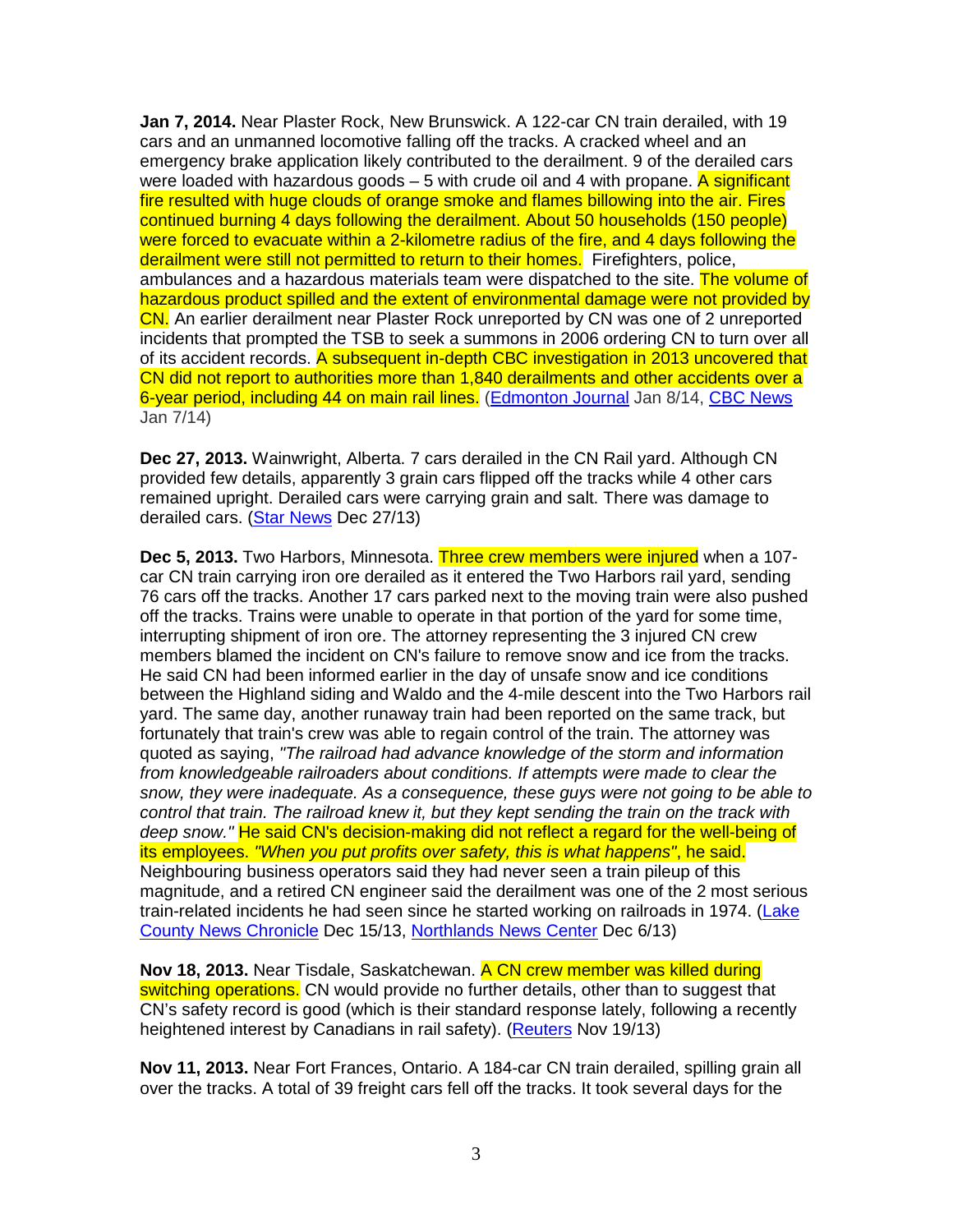spilled grain to be cleaned up and for the rail cars to be removed. (Fort Frances Times Nov 12/13)

**Nov 9, 2013.** Near Asquith, Saskatchewan. Six CN cars carrying lumber jumped the tracks. Nearby residents expressed concern not only about derailments close to their homes, but also about challenges getting compensation from CN for damages incurred by CN-started fires. (Global News Nov 10/13)

**Nov 3, 2013.** Near Peers, Alberta. 13 CN cars derailed. 12 of the derailed cars were loaded with lumber and 1 was carrying sulphur dioxide. CN rail traffic along its main line was shut down while mangled rail cars and spilled broken lumber were cleaned off the tracks. (CTV News Nov 3/13)

**Oct 19, 2013.** Gainford, Alberta. A 134-car CN train carrying crude oil and liquefied petroleum gas (propane) derailed about 90 km west of Edmonton, causing explosions and a massive fire. 9 of the 13 derailed tank cars were carrying propane and 4 carried crude oil. 1 of the cars carrying propane exploded and 3 others also caught fire. The amount of petroleum product spilled and the extent of environmental and property damages were not disclosed. A state of emergency was ordered for the entire area. All 100 Gainford residents and another 25 people living within 2 km of the derailment site were evacuated for 4 days due to the fear of additional explosions, fires and noxious fumes. The intensity of the fire was so severe, firefighters were forced to let the fire burn itself out, which took 4 days. The main east-west highway (Yellowhead No. 16) and the main east-west rail line (Trans-Continental) through western Canada were closed for 5 days. Evacuated residents were upset they received very limited compensation from CN, restricted primarily to out-of-pocket expenses. Residents who claimed for lost wages due to the evacuation order were not compensated. Some residents described CN's small compensation payments as "reprehensible". (Chicago Tribune Oct 19/13, CBC News Oct 19/13, plus additional sources)

**Oct 16, 2013.** Sexsmith, Alberta. 4 CN tank cars carrying anhydrous ammonia derailed. One of the derailed tank cars was leaning and sinking. Anhydrous ammonia is a dangerous good. In the absence of receiving any information from CN, Sexsmith fire resources ordered an evacuation of about 150 homes. (Calgary Herald Oct 16/13)

**Oct 7, 2013.** Brampton, Ontario. The last 4 cars of a 73-car CN train derailed, sending one CN employee to the hospital with minor injuries. A CN public relations spokesperson suggested to the media there were no injuries, whereas the Peel Emergency Services reported the CN employee suffered minor injuries. The 4 derailed tank cars carried jet fuel residue. (Rail tank car "residue" can consist of up to several thousand gallons of dangerous goods per tank car. Rail companies erroneously refer to these cars as being empty.) The derailment held up numerous Kitchener GO trains. (Toronto Star Oct 7/13)

**Oct 2, 2013.** North Battleford, Saskatchewan. 3 CN tank cars derailed; 2 of the cars contained crude oil and the other contained asphalt. Human error likely caused the derailment when a wrong switch was aligned while connecting rail cars together. CN waited 5 hours before notifying North Battleford emergency crews about the derailment. Mayor Ian Hamilton says he was angry the City wasn't notified right away by CN. (Global News Oct 3/13)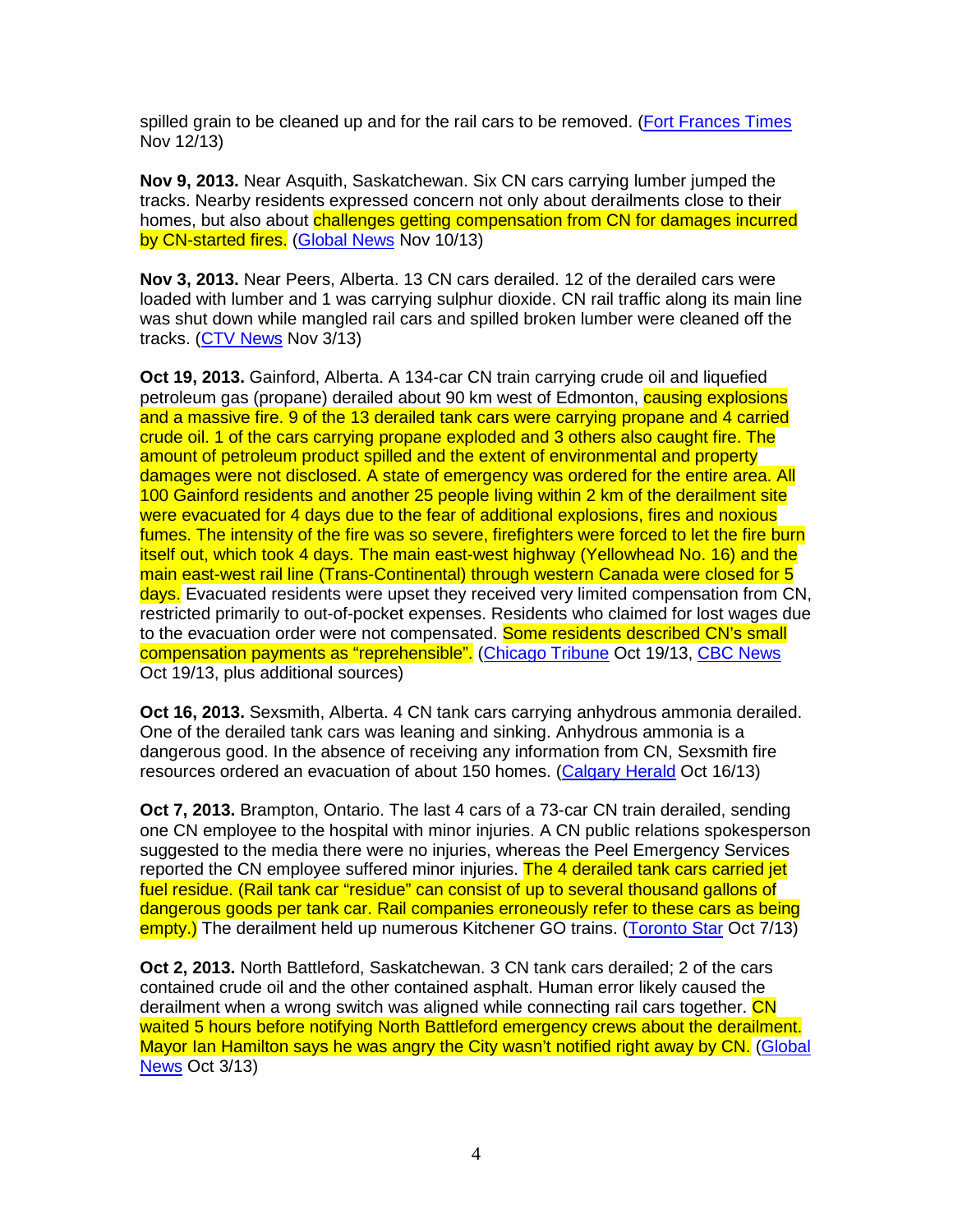**Sept 25, 2013.** Near Landis, Saskatchewan. 17 of 130 CN cars carrying oil, condensate, ethanol and mixed freight derailed. 1 tank car spilled an undisclosed amount of oil, and the derailment sparked a grass fire. The Landis school was evacuated for a day as a precaution. The extent of environmental damage was not disclosed. (Toronto Star Sept 25/13)

**Sept 16, 2013.** About 60 km south of North Bay near South River, Ontario. 11 CN freight cars derailed, of which 1 carried methanol, 3 carried sulphuric acid residue, and 7 were hauling general merchandise and consumer goods. The tracks were closed for about 2 days. (The Nugget Sept 17/13)

**June 2, 2013.** Symington Rail Yard, Winnipeg, Manitoba. 6 empty CN lumber cars crashed off the tracks, damaging 2 power poles and knocking power out to 1,900 customers in the Windsor Park area. (CTV Winnipeg June 3/13)

**April 30, 2013.** Near Pense, west of Regina, Saskatchewan. 11 CN cars fell off the tracks, blocking a grid road. Fertilizer spilled from some of the cars. (National Post May 1/13)

**April 19, 2013.** Near Cedarvale, British Columbia. 5 intermodal CN cars carrying household consumer goods derailed east of Terrace, causing the rail line to be shut down for an undisclosed length of time. (CJFW April 19/13)

**March 30, 2013.** Gary, Indiana. 35 cars of a 101-car CN freight train derailed. 3 of the derailed cars carried hazardous materials. The derailment also ruptured a 14-inch industrial gas line. Hazmat responded to the accident and directed that South Shore train service be halted until the gas rupture was cleaned up and the area was determined to be safe. (WSBT TV March 30/13 & Chicago Sun-Times March 30/13)

**March 25, 2013.** Kenner, Louisiana. 14 cars of a 141-car CN train derailed. 2 of the derailed cars carrying coal tipped over and another 5 leaned, looking close to toppling over. An undisclosed amount of coal was spilled. The derailment blocked Farm Avenue and Morey Street in Kenner. (The Times-Picayune March 25/13)

**March 16, 2013.** Near Hatfield, Wisconsin. 19 CN cars loaded with sand plowed off the railway, spilling sand across the area. County Road K remained closed for at least a day. (La Cross Tribune March 17/13)

**March 7, 2013.** Winnipeg, Manitoba. A CN locomotive and 1 intermodal car derailed in a rail yard, blocking traffic on the East Perimeter Highway for over 4 hours. It appeared that 2 CN trains collided, causing the derailment. (Metro Winnipeg March 7/13)

**Feb 22, 2013.** McComb Subdivision, Jackson, Mississippi. 18 CN cars derailed – 17 were loaded with grain and the other was empty. Some track was damaged and will need to be replaced. Rail traffic between Jackson and New Orleans was expected to be shut down for most of the day. As of April 4, 2013, 11 tons of the wheat spilled during the derailment was rotting and emitting a foul odour at the Hinds County Penal Farm in Raymond where it had been piled, and was causing concern to local residents. (WLBT Feb 22/13 & other sources)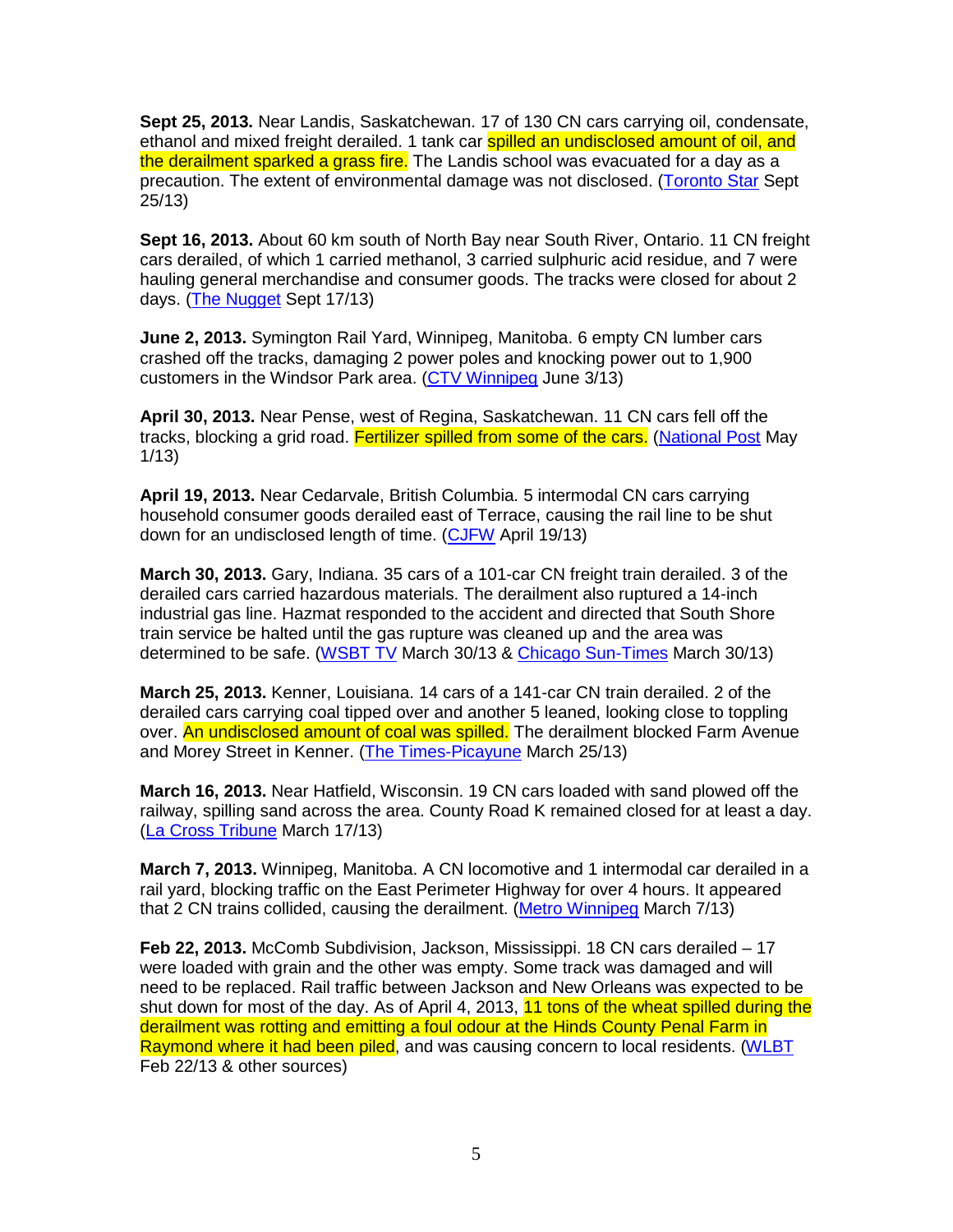**Feb 9, 2013.** Fort Rouge Rail Yard, Winnipeg, Manitoba. About 8 CN cars derailed, 6 of which flipped over on their sides. The cars were carrying household and consumer goods. (CBC News Feb 9/13)

**Feb 7, 2013.** Near Biggar, Saskatchewan. A CN locomotive and 17 containers derailed about 5 km west of Biggar. The cars were carrying consumer and household products. (Leader Post Feb 7/13)

**Jan 25, 2013.** Kaukauna, Wisconsin. Diesel fuel spilled from a CN locomotive's fuel tank punctured by a portion of track beside the main line that had been pushed up by frost. At least 1,200 gallons of fuel spilled for about a mile along the track. Options considered for clean up included using a chemical that consumes fuel oil and excavating beneath the railroad bed to remove any contaminated soil. The extent of environmental damage was not disclosed. (Post-Crescent Media Jan 28/13)

**Jan 24, 2013.** Blackfoot Subdivision, near Paynton, Saskatchewan. A CN train carrying crude oil crashed into a road grader on a public crossing, killing the driver of the grader. A locomotive and 16 tank cars loaded with crude oil derailed. At least 2 of the tank cars toppled over on their sides and spilled an undisclosed amount of crude oil. (Each tank car can carry up to 650 barrels of oil.) The extent of environmental damage was not disclosed. (Canadian Press Jan 24/13, TSB Investigation R13E0015)

**Jan 6, 2013.** Decatur, Illinois. 6 cars derailed on a dead end siding. Cars rammed through the end of the track, ending up in a heap and partly toppled down a steep embankment. 4 cars contained soybean oil, 1 was loaded with limestone and 1 tank car carried residue of an undisclosed product. (Herald & Review Jan 8/13)

**Jan 3, 2013.** South of Pemberton, British Columbia. 3 empty wood pellet hopper cars derailed while crossing a bridge, 1 toppling off the bridge and closing Highway 99 for about 2 hours. (Globe & Mail Jan 3/13)

**Dec 26, 2012.** Wainwright Subdivision, near Clover Bar Station, NE Edmonton, Alberta. 3 CN contractors were injured when they were hit by a CN freight train as they were clearing snow off rail switches. 2 were in critical condition, while the third man had relatively minor injuries. It appears the "Safety Watch" protocol was not followed. (Edmonton Journal Dec 28/12, TSB Investigation R12E0182)

**Dec 19, 2012.** The Canadian Transportation Agency ruled today that both Canadian National Railway and Canadian Pacific Railway exceeded revenue caps for the movement of western grain for the 2011-12 crop year. Both railways must pay the amount by which they exceeded their 2011-12 caps plus a penalty to the Western Grains Research Foundation. (Canada News Centre Dec 19/12)

**Dec 17, 2012.** Williams Lake, British Columbia. 2 locomotives derailed as they entered a rail yard. (Got News Network Dec 17/12)

**Nov 28, 2012.** About 180km north of Fort St. John, British Columbia. Workers were switching cars on and off a train in a rail yard when a fuel tank car derailed and rolled onto a CN conductor, killing him. (Canadian Press Nov 30/12)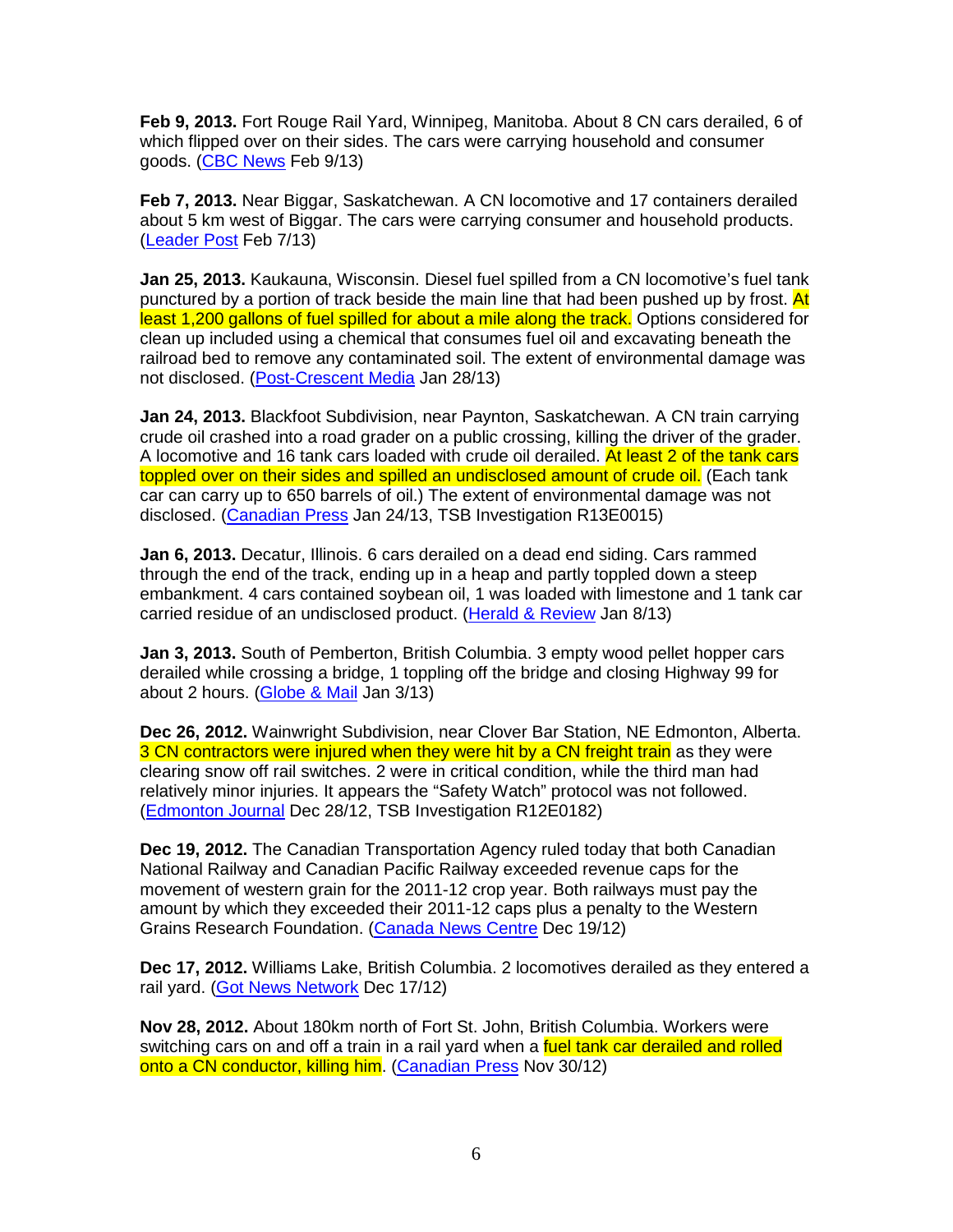**Nov 19, 2012.** A new Canadian National Railway "Quiet Zone" restriction in Naperville and Warrenville, Illinois will take effect today. CN trains will not be allowed to sound their horns in this quiet zone unless deemed necessary for safety purposes. Naperville and Warrenville join Aurora and DuPage County in successfully pressing for the quiet zone after residents complained about the excessive horn use by CN on the rail line they took over from Elgin, Joliet & Eastern Railway in January 2009. 33 communities along the former EJ&E Railway main line have been battling with CN over their concern about CN's aggressive approach to the EJ&E takeover. Communities have been concerned about increased rail traffic, increased noise and diesel exhaust pollution, adjacent property devaluation, and increased traffic jams at many rail crossings which have very significant impacts on emergency vehicle response times. (Beacon-News Nov 15/12)

**Nov 8, 2012.** North of Squamish Terminals, British Columbia. A 6-axle CN locomotive had its fuel tank punctured by a broken piece of track, causing about 5,700 litres of diesel fuel to spill onto the track and into the Squamish Estuary. Containment booms were used to try to limit migration of the diesel fuel in the sensitive estuary ecosystem. Concerns were expressed by local residents because the herring spawning season was close to starting and herring eggs are very sensitive to environmental contamination. About 50 feet of rail track were also torn up and the subsurface soil dug up in an attempt to remove some of the diesel fuel. A local former B.C. Rail employee placed part of the blame on CN using large 6-axle locomotives on the line whereas when B.C. Rail was operating the same line it used smaller 4-axle locomotives. He indicated the 6-axle units can't make the turns on that section of track without placing too much stress on the track. (Squamish Chief Nov 14/12)

**Nov 1, 2012.** Ontario's Superior Court gave the go-ahead today for a multi-million dollar lawsuit against CN Rail and Via Rail on behalf of most of the passengers of a fatal train derailment February 26, 2012 in Burlington, Ontario. The train was traveling 4 times faster than the speed limit while changing tracks. Arguments for the class-action lawsuit to proceed included that CN Rail and Via Rail were negligent in the derailment that killed 3 Via employees, injured 1 Via employee and injured 45 passengers. Altogether, 68 of the 75 passengers have joined the lawsuit. (Toronto Sun Nov 1/12, CBC News Oct 26/12)

**Oct 11, 2012.** Waterloo, Ontario. 4 tank cars derailed in uptown Waterloo. CN failed to notify the Region of Waterloo, which was a violation of an agreement between the 2 parties. A Waterloo Chronicle news article read, "The incident has left Waterloo residents worried, as the train was bound for the Chemtura chemical manufacturing plant in Elmira." (Waterloo Chronicle Oct 24/12)

**Sept 7, 2012.** Battle Creek Yard, Michigan. About 8 cars loaded with grain derailed and ripped up about 700 feet of track and a switch. (Railroadfan.com Sept 8/12)

**June 26, 2012.** Near Poser, west of McBride, British Columbia. 8 loaded coke cars went off the tracks. (250 News June 26/12)

**May 26, 2012.** Hixon, British Columbia. 8 empty freight cars derailed and toppled over. (250 News May 28/12)

**May 15, 2012.** Outside Oakville, Manitoba. Train derailed when it made an emergency stop. The rear wheels of 1 of the cars carrying wheat went off the rails. Sparks from the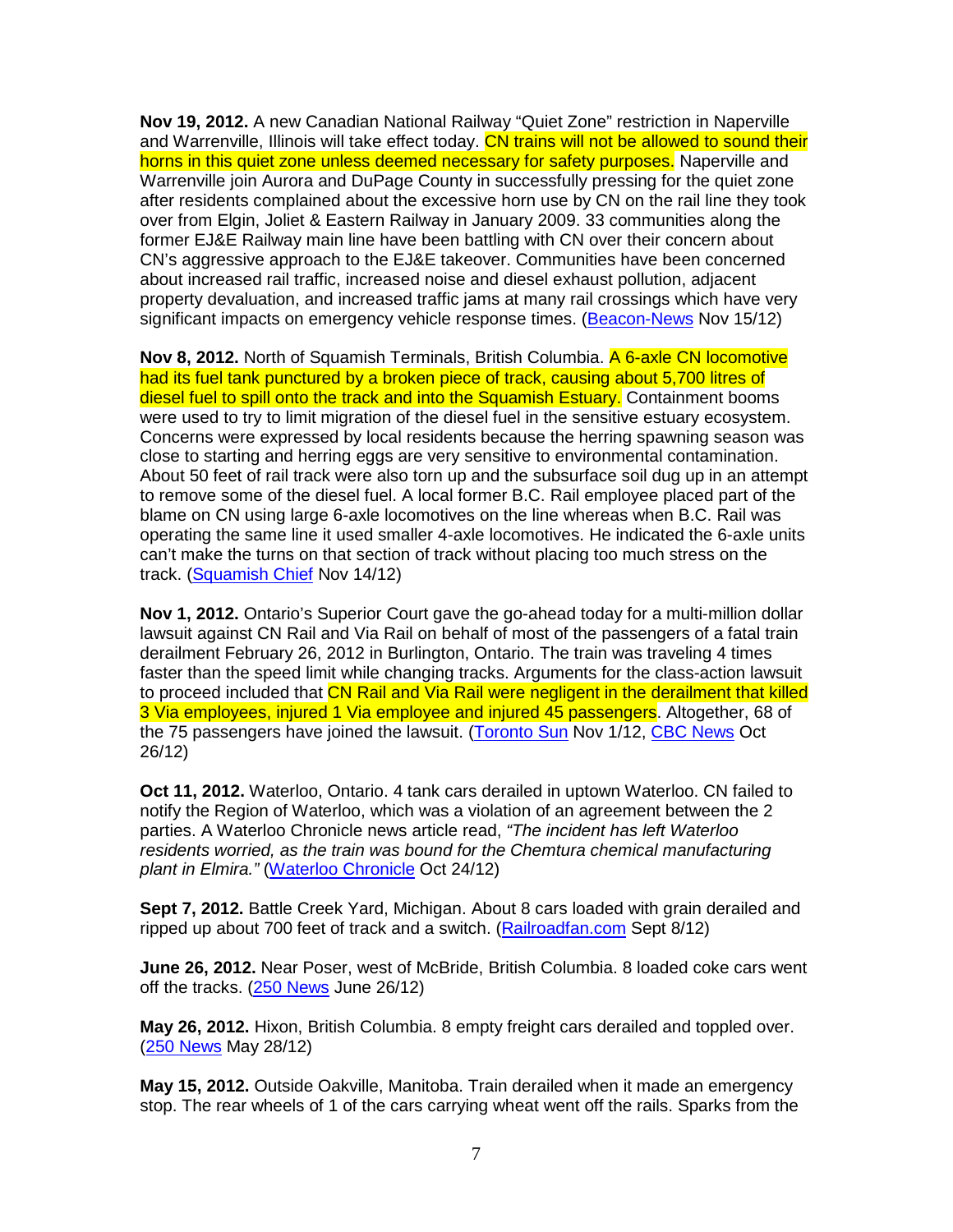derailment started a grass fire, causing nearby piles of old rail ties to also catch fire. Highway 13 in Oakville was closed throughout the night due to the accident. (CN often leaves old discarded rail ties by the track, which creates a fire hazard.) (CTV Winnipeg News May 16/12)

**May 9, 2012.** Just outside Collins, Mississippi. About 2 dozen loaded coal cars derailed on the CN main line. A significant amount of coal was spilled. Rails and a bridge were damaged. The train consisted of 105 cars, all loaded with coal. The Collins Fire Department Chief said, "There have been multiple derailments over the years, but nothing of this magnitude or this size." (WDAM May 9/12)

**April 26, 2012.** Between Valemont & Blue River, British Columbia. A locomotive and up to 15 cars derailed due to a washout. At least 2 container cars fell into the North Thompson River. A contamination containment boom was set up on the river in an attempt to contain what was described as a chemical slick on the surface of the water. Crews were still cleaning up debris from the derailment over 2 weeks later. The extent of environmental damage, including from the chemical spill, was not disclosed. (Castanet News May 12/12, CFJC TV May 13/12)

**April 1, 2012.** Near Searchmont, Ontario. 11 of 34 cars derailed – 5 tank cars carrying residue and 6 cars carrying steel products. Damaged rail cars and rolls of steel were scattered in the surrounding bush. (The Sault Star April 3/12)

**March 20, 2012.** SE Calgary, Alberta. 4 cars and 1 engine derailed in CN's Ogden Rail Yard. A conductor was reported to have suffered injuries when he jumped from the train. A fuel tank on the engine was punctured and an undisclosed amount of fuel spilled onto the ground. (CBC News March 20/12)

**March 15, 2012.** 35km east of Melville, Saskatchewan. 22 empty cars derailed on CN's main line. (Leader-Post March 16/12)

**March 6, 2012.** Saint John, New Brunswick. 12 CN cars derailed. 4 of the cars carrying potash flipped on their sides, **spilling potash on the ground.** (CBC News March 6/12)

**Feb 26, 2012.** Oakville Subdivision, near Aldershot Station, Burlington, Ontario. Three Via Rail engineers were killed and 46 other people were injured when the Via Train 92 locomotive and 5 cars derailed on track owned, operated and maintained by CN Rail. The train was switching from one track to another when it flew off the tracks and collided with a building, destroying the locomotive that the 3 deceased crew members were in. The locomotive's fuel tank was punctured and about 4,300 litres of diesel fuel spilled. The train was traveling 4 times faster than the speed limit while changing tracks. A lawsuit was later initiated against CN and Via Rail by passengers who are seeking compensation for physical and emotional injury, damage to property and loss of income as a result of the derailment and crash. An Orangeville Citizen editorial read, *"There* should be no need to await the safety board's final report on the crash before replacing such wholly inadequate switching, something that would likely have happened many years ago had the CNR not had such a cavalier attitude toward safety." The TSB slammed Transport Canada and the railway industry for not having voice recording included in locomotive data recorders, a recommendation made repeatedly by the TSB since 2003. The TSB said, "Voice recordings allow investigators to understand the environment in which crews operated and the decisions they made leading up to an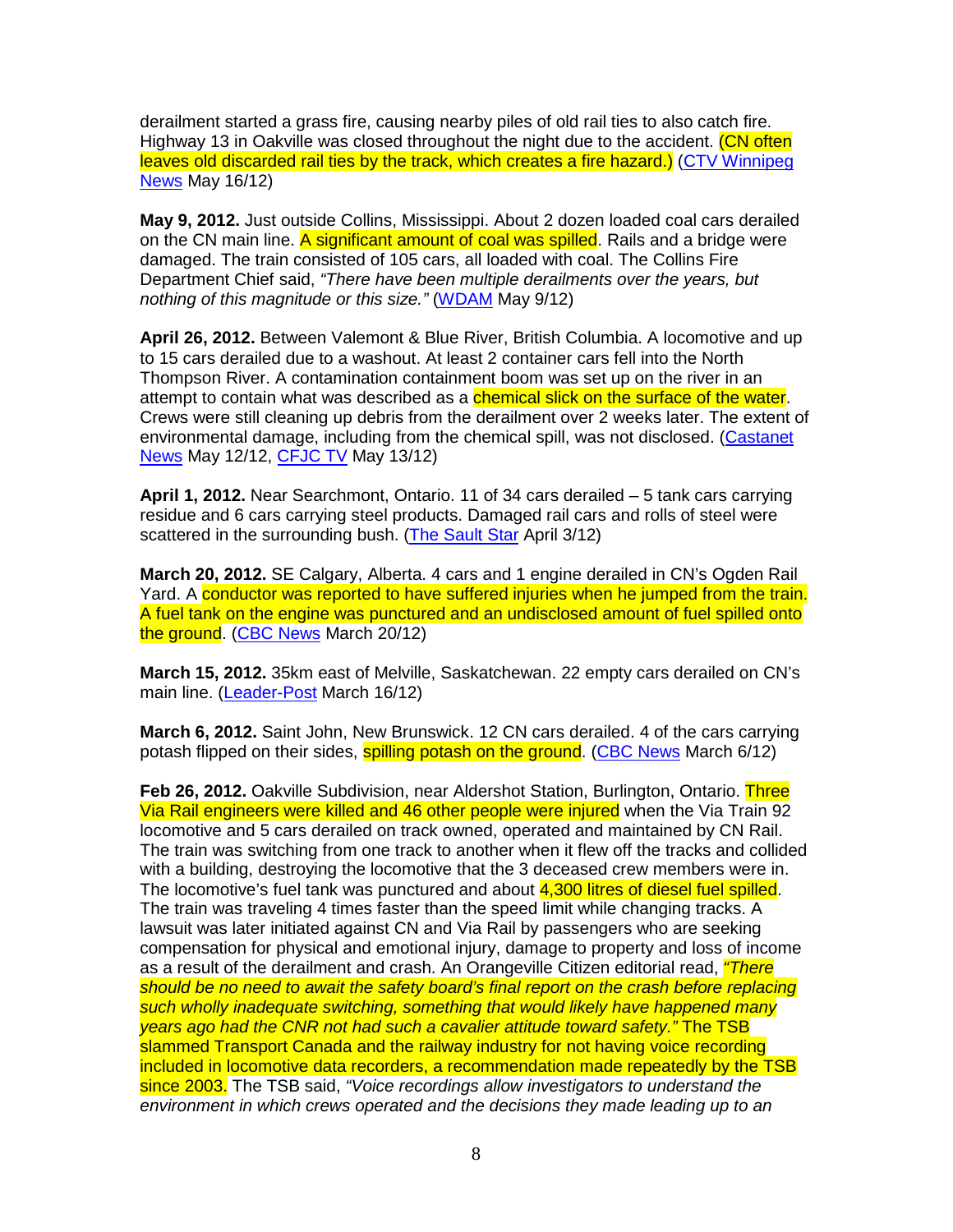accident. The lack of this information in rail investigations deprives the TSB of a key tool it needs to help make Canadians safer." The federal NDP said a positive train-control system, mandatory in the U.S. since 2008, would have prevented the accident, and having mandatory voice recorders in trains would have allowed investigators to know exactly what happened. Emile Therien, past Canada Safety Council President, said Transport Canada has relinquished its regulatory control to individual rail companies, making it more perilous to ride the rails. He said it's time for rail companies to stop monitoring themselves and for the federal government to step up to its on-the-track oversight responsibilities. (Orangeville Citizen March 1/12, TSB Investigation R12T0038)

**Feb 21, 2012.** 12km east of Smithers, British Columbia. 46 coal cars went off the track, spilling coal and damaging rail cars and rail tracks. One nearby resident said, "My property is a hell of a mess. I have property on both sides and they've made a mess of everything." (Houston Today March 3/12)

**Jan 21. 2012.** Tumbler Subdivision, 50km NE of Prince George, British Columbia. 13 CN cars loaded with coal derailed. (250 News Jan 22/12)

**Jan 21, 2012.** Near Fabyan, Alberta. 31 cars hauling grain derailed as a CN train crossed the Fabyan Bridge on the Wainwright Subdivision main track. The outside rail in a curve at the end of the bridge rolled over, causing the derailment. About 1,760 feet of track were destroyed, 17 of the derailed cars fell into the Battle River valley far below, rail cars were destroyed or sustained major damage, and there was significant damage to the bridge itself. The TSB found that loose and broken lag screws securing the track led to the derailment. As an example of the misleading information often provided by CN public affairs staff, both Julie Senecal and Warren Chandler of CN had told Star News that all 137 cars in the train were grain cars. Shortly following the derailment, a TSB investigator informed Star News that CN's information was not correct; there were only 74 cars that contained grain, while 31 tank cars contained dangerous goods residue (up to several thousand gallons in each car), 19 were empty, 5 were auto carriers, 2 carried pulp and 4 cars carried steel pipe. (Star News March 2/12, TSB Report R12E0008)

**Jan 20, 2012.** Near Hay Lakes, Alberta. 18 cars hauling plastic pellets and other general merchandise derailed. (CBC News Jan 20/12)

**Jan 18, 2012.** 16km north of Prince George, British Columbia. 11 cars in a CN train carrying lumber and pulp products went off the tracks. (250 News Jan 22/12)

**Jan 18, 2012.** Grande Cache Subdivision, Hanlon (between Hinton & Grande Cache), Alberta. CN train with 6 locomotives, 91 loaded coal cars and 1 empty car had a number of problems that eventually resulted in 13 loaded coal cars from the 13,620-ton train being left unattended on an incline with hand brakes improperly applied. The 13 loaded cars ran away uncontrolled for about 3 miles and plowed into a stationary CN train on the main line, causing 9 loaded cars and 3 locomotives to derail. 7 of the derailed cars were destroyed and the 3 derailed locomotives were extensively damaged. 1 locomotive flipped on top of another locomotive, with 2 locomotives ending up on their side. **1 crew** member was seriously injured and taken to hospital by helicopter, while 2 crew members sustained minor injuries. At least 2,800 litres of fuel and 740 tons of coal spilled, resulting in undisclosed environmental damage. About 250 feet of track were damaged. (Canadian Press Jan 18/12, TSB Report R12E0004)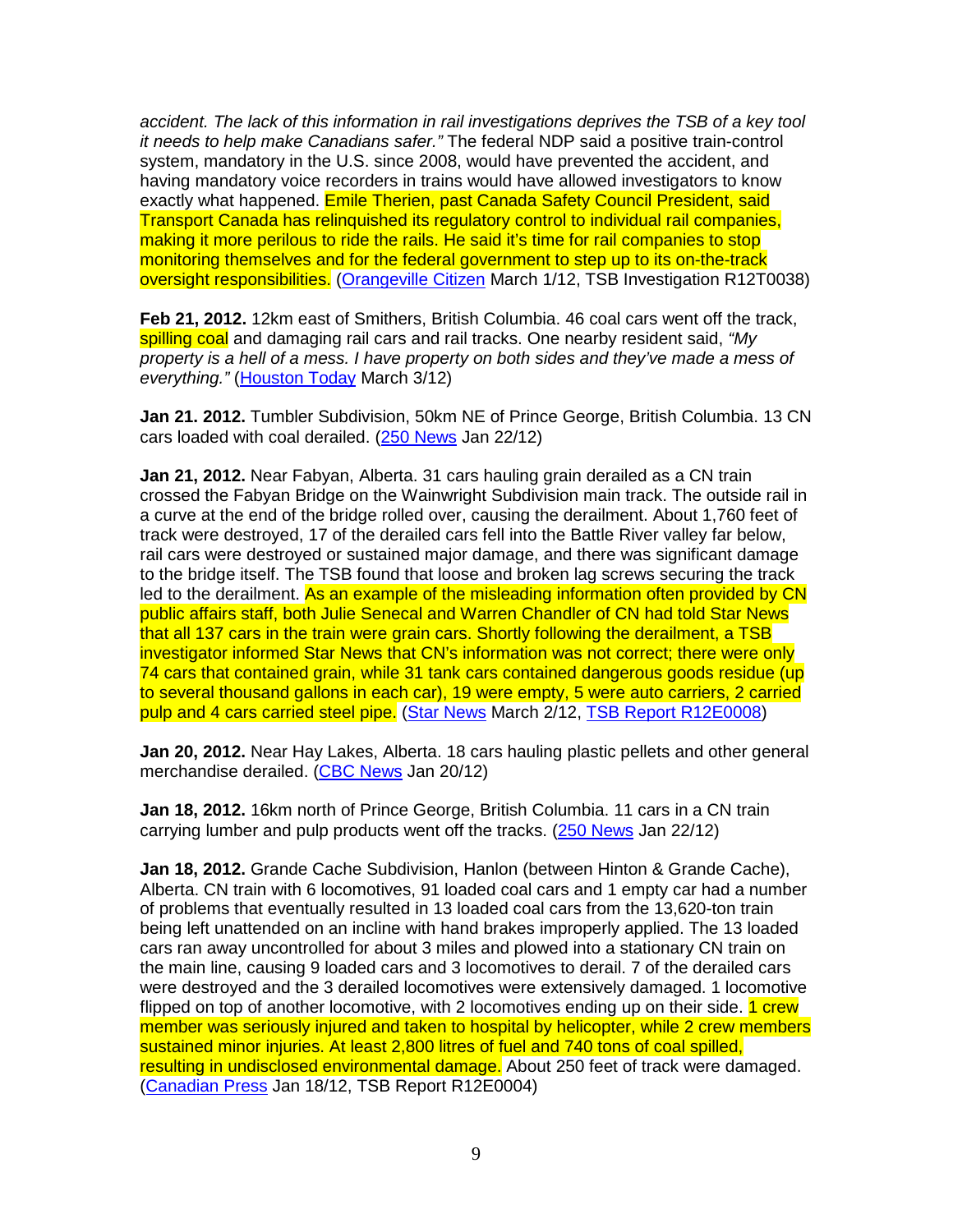**Dec 21, 2011.** Near Caribou, British Columbia. 19 CN rail cars carrying coal derailed on the main track after a wheel gave out and caused emergency braking. The TSB criticized CN and reiterated to Transport Canada to put regulations in place for wheel safety inspections on rail cars. The American Association of Railways has set a threshold of 90,000 pounds of impact for rail operators in the U.S. to pull the train and replace wheels. Unfortunately, Transport Canada has no threshold in place even though on Dec. 1, 2011 the TSB called on Transport Canada to establish one. A similar CN derailment of 36 coal cars occurred along the same line near Fort Fraser, B.C. February 12, 2011. (Canadian Press Jan 22/13, TSB Report R11V0254)

**Oct 29, 2011.** Near Meharry, Manitoba. A CN freight train and a Via Rail passenger train approached one another on the same track, without either of the crews being aware, until it was almost too late. The trains were able to come to emergency stops within 1,500 feet of one another. An October 17, 2012 TSB investigation report determined that the rail near-miss resulted when short-cuts were made to railway operating rules and procedures. The redundancy and safeguards built into the rules are often compromised when short-cuts are taken, which increases the risk of accidents. The investigation also highlighted one of many outstanding issues on the TSB's Watchlist – the need for video and voice recorders on locomotives. The absence of such recorders has hindered many TSB investigations of rail accidents and rail near-misses, including this one. (TSB News Release Oct 17/12, TSB Report R11V0057)

**Oct 21, 2011.** Three Hills Subdivision, near Alix Junction, Alberta. A too-long freight train over 2 miles long consisting of 3 locomotives and 87 loaded cars derailed in a curve on the main track near the Ardley Bridge over the Red Deer River. The train consisted of 62 loaded double-stack intermodal cars (140 platforms) and 25 mixed freight cars. The TSB investigation found that 7 loaded double-stack intermodal flat cars (13 car bodies) derailed over a mile behind the locomotives when a sudden catastrophic failure of a rail occurred likely due to an existing defect in the rail. Several of these cars rolled down a bank and came to rest upside down. One derailed 3-unit intermodal flat car was carrying paint, paint products, sodium hydroxide, phosphoric acid and other dangerous goods. About 900 litres of phosphoric acid were spilled and 470 feet of track were destroyed. The extent of environmental damage was not disclosed. The TSB criticized CN by indicating that their ultrasonic rail tests did not identify all the transverse defects in the older vintage rail. (TSB Report R11C0118)

**Sept 24, 2011.** Near Point-Saint-Charles, Quebec. A train exceeded the authorized speed limit at a switching crossover, causing a derailment on the main track. The TSB found that side-to-side force due to excessive speed and the sudden application of brakes caused the wheel of one of the cars to lift, leading to the derailment of 6 cars. About 650 feet of track and several track turnouts were damaged. (TSB Report R11D0075)

**July 14, 2011.** Near Waterfall, Ontario. 11 multi-platform intermodal cars carrying 86 containers derailed on CN's Bala Subdivision main track. About 6,800 feet of track were damaged or destroyed including a siding switch. The TSB reported that the derailment resulted from the combined effects of weakened track structure, worn car components condition and strained cornering behaviour of double-stack cars. (TSB Report R11T0162)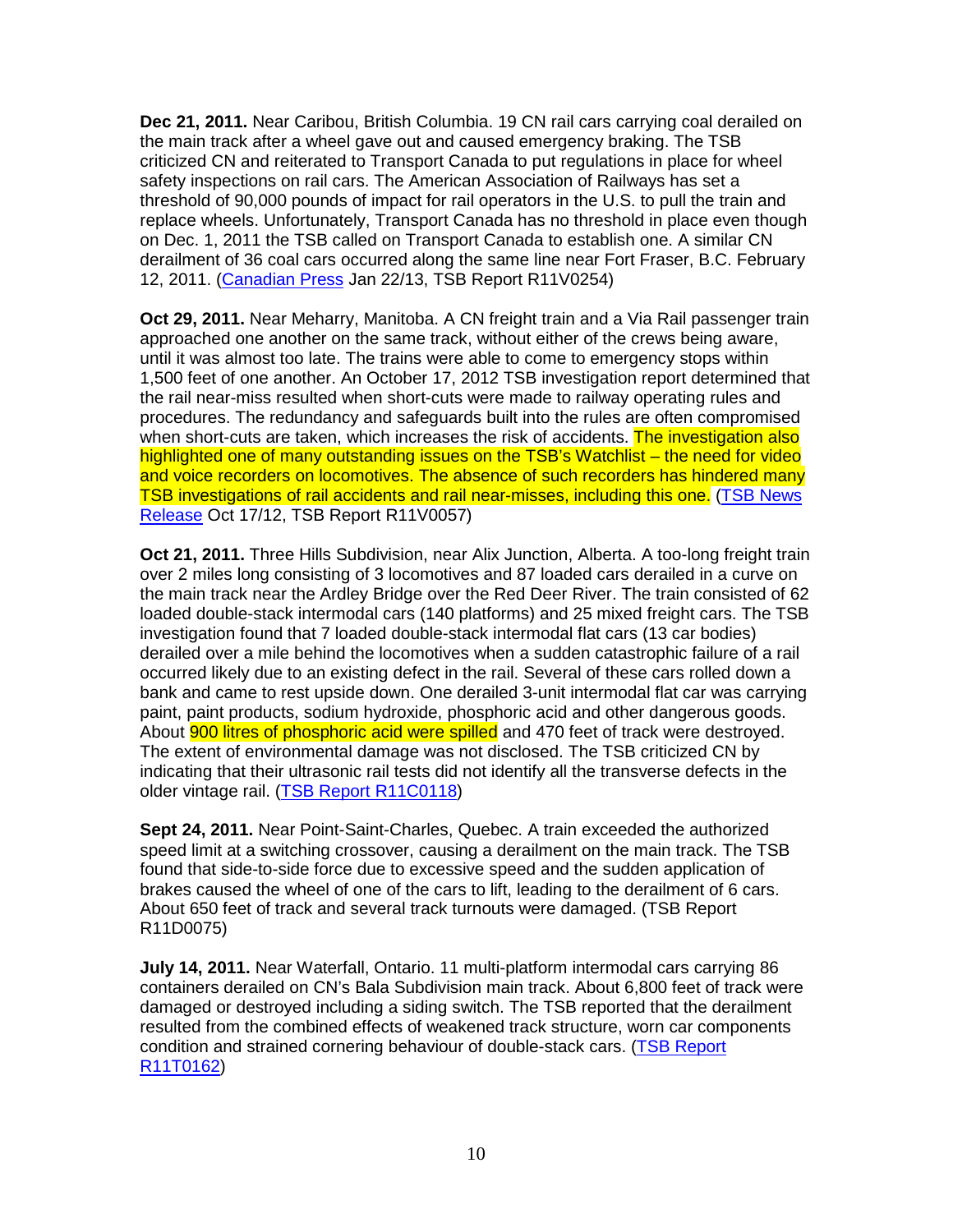**July 14, 2011.** Kingston Subdivision, near Durham Junction, Ontario. 2 CN workers were repairing a section of track when a Via Rail train travelling on a track next to the track the workers were repairing hit and killed one of the workers. The TSB indicated the inappropriate use of the "Safety Watch" protocol was considered the primary factor in the fatality. The minimum required sight line at the accident location was 2,200 feet, whereas the actual sight line was less than 800 feet. The TSB criticized CN for improper or no training regarding the "Safety Watch" procedure, and criticized Transport Canada for lax implementation of its overall responsibility for rail safety. (TSB Report R11T0161)

**June 23, 2011.** 10km south of Anzac, south of Fort McMurray, Alberta. CN train derailed and an undisclosed amount of an undisclosed chemical leaked from 1 or more of the rail cars. The extent of environmental damage was not disclosed. The Fort McMurray Fire Department, Environment Canada and Alberta Sustainable Resources were all at the scene. Few details were provided by CN officials. (CHED News June 24/11)

**June 23, 2011.** Edmonton, Alberta. 1 CN freight train collided with the tail end of a second stationary CN freight train along the main track near 50<sup>th</sup> Street and the Yellowhead Freeway. The collision resulted in the derailment and toppling of 2 intermodal flat cars and 1 of the locomotives sustaining damage. As well, 6 empty containers and 2 containers loaded with waste paper and metal scrap were damaged. The TSB reported that the moving train was traveling too fast considering the short sight line distance, and that the operating crew was fatigued. (CBC News June 23/11, TSB Report R11E0063)

**June 3, 2011.** Edmonton, Alberta. A moving CN freight train collided with the tail end of a stationary CN freight train. 2 intermodal flat cars from the stationary train derailed, and the lead locomotive in the moving train was damaged. The crew in the moving train did not have a long-enough clear and direct line of sight and did not reduce train speed accordingly before it collided with the stationary train. The TSB investigation report released October 18, 2012 on the collision read, "In the absence of additional backup safety defences in signalled territory, when signal indications are not correctly identified or followed, existing defences may not be adequate to reduce the risk of collision and derailment." The TSB has had an outstanding recommendation for more than a decade regarding this problem and has identified it as an issue on its Watchlist which is a list of issues "the TSB has determined pose the most serious risk to Canada's transportation system." (TSB News Release Oct 18/12)

**May 22, 2011.** Sarnia Rail Yard, Ontario. 2 CN trains collided during switching operations in the yard. 6 tank cars carrying dangerous goods, a locomotive and 2 loaded bi-level auto carriers derailed. About 400 feet of track were damaged. Sarnia Fire and Rescue Services were on the scene and remained on site while CN crews cleaned up the mess. The TSB reported that train movement information was not properly communicated between yard coordinators and operating crews. (The Observer May 24/11, TSB Report R11T0113)

**May 17, 2011.** SW Strathcona County, near Edmonton, Alberta. A CN-caused wildfire burned several acres of a private conservation area – Bretona ConservAction Area. The Strathcona Fire Department and the landowner had to fight the fire and contain it to prevent the entire 100-acre conservation area from burning. The fire occurred only about 100m from the industrial rail yard built in 2010 as a joint project by CN, Cando Contracting Ltd. and Imperial Oil Ltd. to store 225 petroleum tank cars right next to 2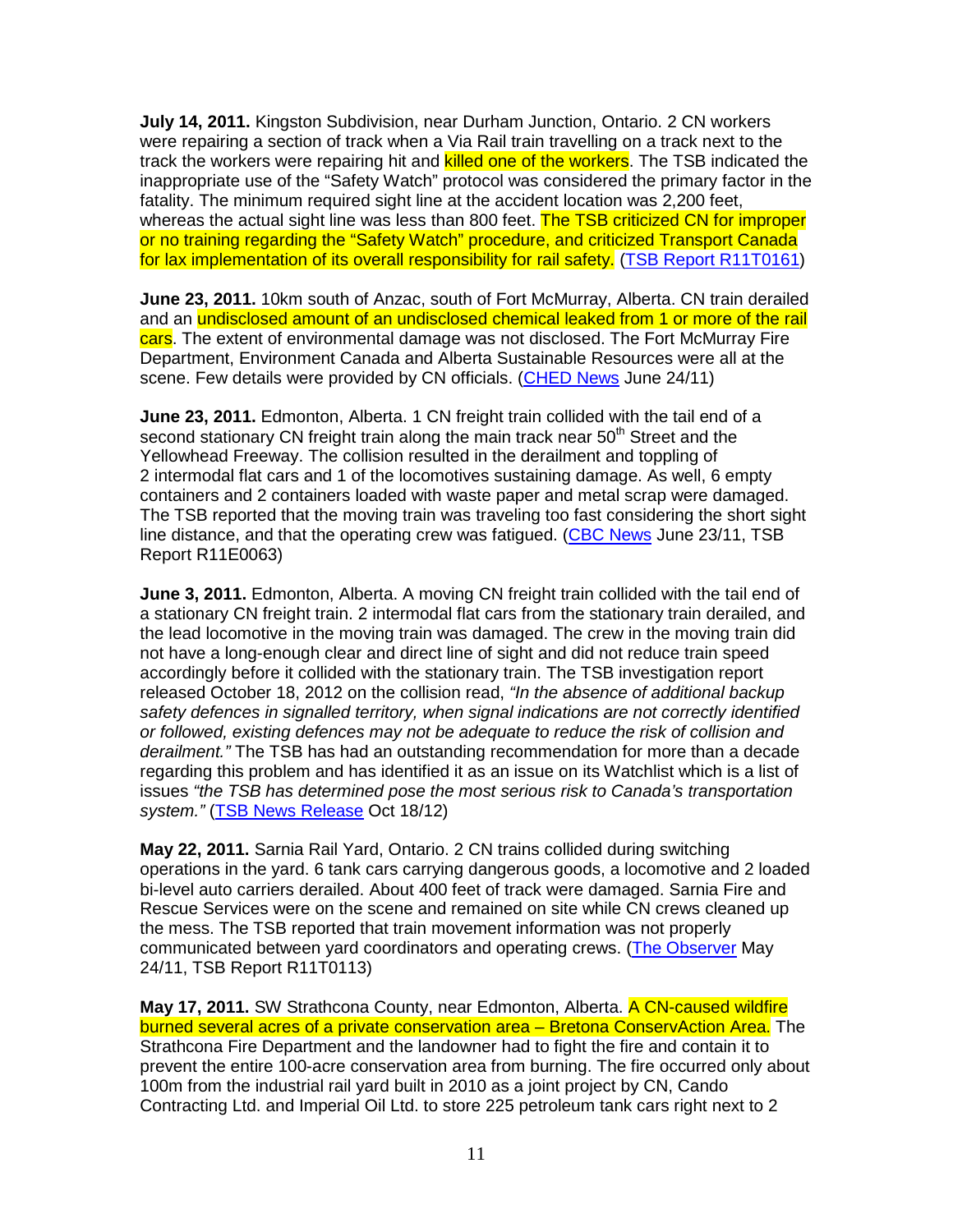homes and 2 conservation areas. Had the fire spread into the rail yard, it would have been disastrous. CN has refused to compensate the landowner for damages resulting from the wildfire. (Railroaded News Release May 18/11)

**May 8, 2011.** Clover Bar Yard, Edmonton, Alberta. 4 freight cars jumped the tracks. CN did not share information on the contents of the derailed cars. (CTV News May 8/11)

**April 24, 2011.** Prince George CN Yard, British Columbia. A locomotive derailed and appeared to have crashed into cars that were full of coal. (250 News April 24/11)

**April 22, 2011.** Ikea (Sweden's furniture giant), Tuxedo Yards Development Corp., and Seasons (Winnipeg) JV Corp. are suing CN Rail for unspecified damages to the property where Ikea's new store was to be built in Winnipeg. More specifically, the suit claims CN has refused to remove fill and materials it dumped on the property over several decades. They also claim that while CN has removed the tracks, it didn't take away the ballast used to construct the spur track, and it also left underground drainage pipes all over the property. As well, the companies allege that when a building CN built on the site was being demolished, they found the walls contained hazardous levels of asbestos in the vermiculite insulation. The companies claim they asked CN to remove the material, but finally did it on their own when CN didn't. (Winnipeg Free Press April 27/11)

**March 31, 2011.** Symington Rail Yard, Winnipeg, Manitoba. 10 CN cars derailed and 1 of the toppled cars **spilled an undisclosed amount of gasoline**. (Winnipeg Free Press March 31/11)

**March 27, 2011.** East of Port Hope, Ontario. At least 25 CN cars in a 116-car train derailed. The derailment, considered "significant", occurred on a main line and included spills of dangerous goods - jet fuel and propane. Booms were required in an attempt to contain the spills. A fire broke out and a "Red Alert" was issued through Emergency Management Ontario. A Red Alert means there is "a major risk to health, safety and security". Families from 20 houses were forced to flee their homes. The rail corridor was also shut down. About 67,000 litres of spilled aviation fuel were eventually recovered, while about 133,000 litres made their way into the local environment including the water system, causing undisclosed environmental damage. As with many other CN derailments across North America, CN did not allow the media near the vicinity of the spill to view clean up progress. Fuel spilled during the derailment on the shores of Lake Ontario continued to come up through a swamp area 19 months later. Production on 2 private farm properties was still not back to normal. Not only the farmland near the lake was affected, but the access roadways to them as well. Clean-up has included excavating and hauling away contaminated soil. It is not known whether CN has paid compensation to the farmers for damages. (Toronto Star March 27/11, Northumberland Today April 25/11, Northumberland Today Oct 4/12)

**March 15, 2011.** A U.S. Federal Appeals Court ruled unanimously that CN must honour conditions imposed by the U.S. Surface Transportation Board on CN's purchase of the Elgin Joliet & Eastern (EJ&E) Rail Line that runs between Illinois and Indiana. The decision means CN must pay \$68 million to cover the lion's share of costs in building 2 underpasses in the Chicago area to mitigate rail crossing traffic jams. CN has been battling with 33 communities along the EJ&E main line that are concerned about CN's aggressive approach to the EJ&E takeover. Communities have been concerned about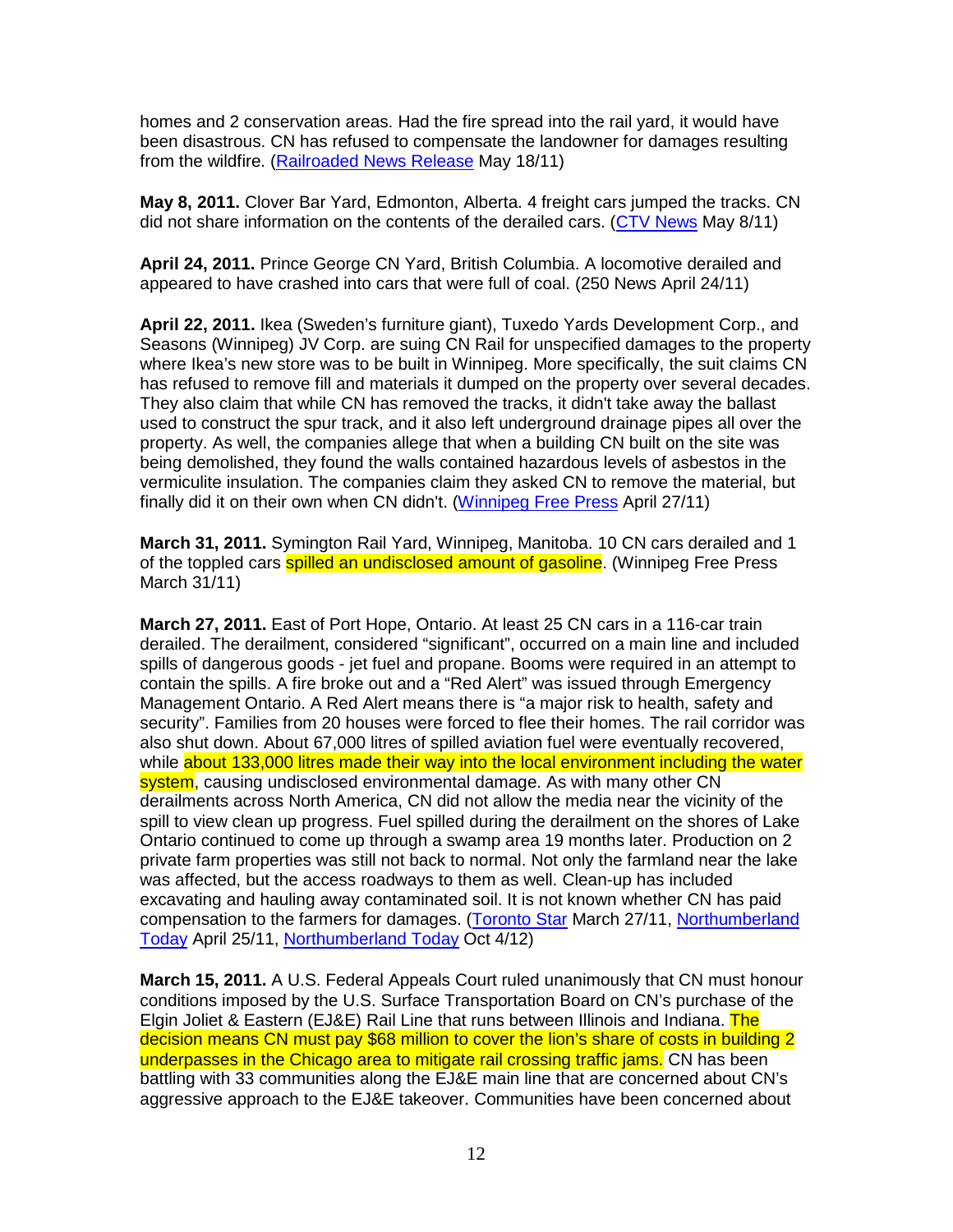increased rail traffic, increased noise and diesel exhaust pollution, adjacent property devaluation, and increased traffic jams at many rail crossings which have very significant impacts on emergency vehicle response times. (Chicago Business March 15/11)

**March 11, 2011.** A British Columbia Provincial Court convicted CN of an offence under the federal Fisheries Act. CN was sentenced to pay \$75,000 for spilling a deleterious substance – diesel fuel - into a fish-bearing river. In January 2009, Environment Canada was notified of a diesel slick near the confluence of Barker Creek and the Fraser River in B.C. Their investigation confirmed that the source was a fuel pumping station at the CN Rail Thornton Yards. (Daily Commercial News March 14/11)

**End of Feb 2011.** Kennedy Siding, Pine Pass, British Columbia. CN train carrying 16 propane cars derailed. (250 News Feb 26/11)

**Feb 12, 2011.** Fort Fraser, British Columbia. 36 of 104 loaded CN coal cars derailed on the main track. A rail car wheel fractured when a crack, which had been growing over a period of time, reached such a size that the wheel could no longer support normal service loads. 19 loaded CN coal cars went off the tracks on the same line near Caribou, B.C. December 21, 2011. (TSB Report R11V0039)

**Feb 7, 2011.** Mussey Township, St. Clair County, Michigan. 4 CN cars derailed, **spilling** ammonia nitrate, which is used as a fertilizer. CN did not disclose how much ammonia nitrate was spilled. (The Times Herald Feb 7/11)

**Jan 6, 2011.** Vernon Township, Michigan. A CN train that derailed spilled hydrochloric acid, forcing about 35 nearby residents to evacuate their homes. 12 of about 100 cars came off the tracks, including 4 that toppled over on their sides. 10 tank cars were loaded with toxic hydrochloric acid, 1 carried flammable ethanol and the other was a freight box car. At least 1 tank car with a capacity of 20,000 gallons spilled hydrochloric acid and a cloud of gas drifted into the surrounding area. Hydrochloric acid is toxic and can damage eyes, skin, lungs and other organs. Local authorities monitored air and water quality before lifting the evacuation notice. A CN public relations spokesperson refused to share information on the health of the train crew, saying it is company policy not to discuss the status of employees. CN also did not disclose how much hydrochloric acid had spilled or the extent of environmental damage. (Washington Post Jan 7/11)

**Jan 2, 2011.** 10km west of Tête-Jaune Cache, British Columbia. 33 of 113 loaded CN coal cars derailed at a bend in the track next to the Fraser River, on their way to Prince Rupert. The derailed cars slid onto the riverbank, **spilling an undisclosed amount of coal.** (Each car carries up to 1 million kg of coal.) A small marsh that drains into the Fraser River was directly impacted by the spilled coal. Crews worked several days clearing up the mess and removing all the debris. A veteran CN employee said the derailment could have been caused by any number of rail defects. (Rocky Mountain Goat Jan 5/11)

**Dec 27, 2010.** Neenah Rail Yard, Wisconsin. Part of a 99-car CN train - 11 empty freight cars - derailed and 7 of them toppled over on the main line. An undisclosed length of track was damaged. (Chicago Tribune Dec 27/10)

**Dec 21, 2010.** The U.S. Surface Transportation Board fined CN \$250,000 for intentionally under-reporting train blockages at railroad crossings along the EJ&E line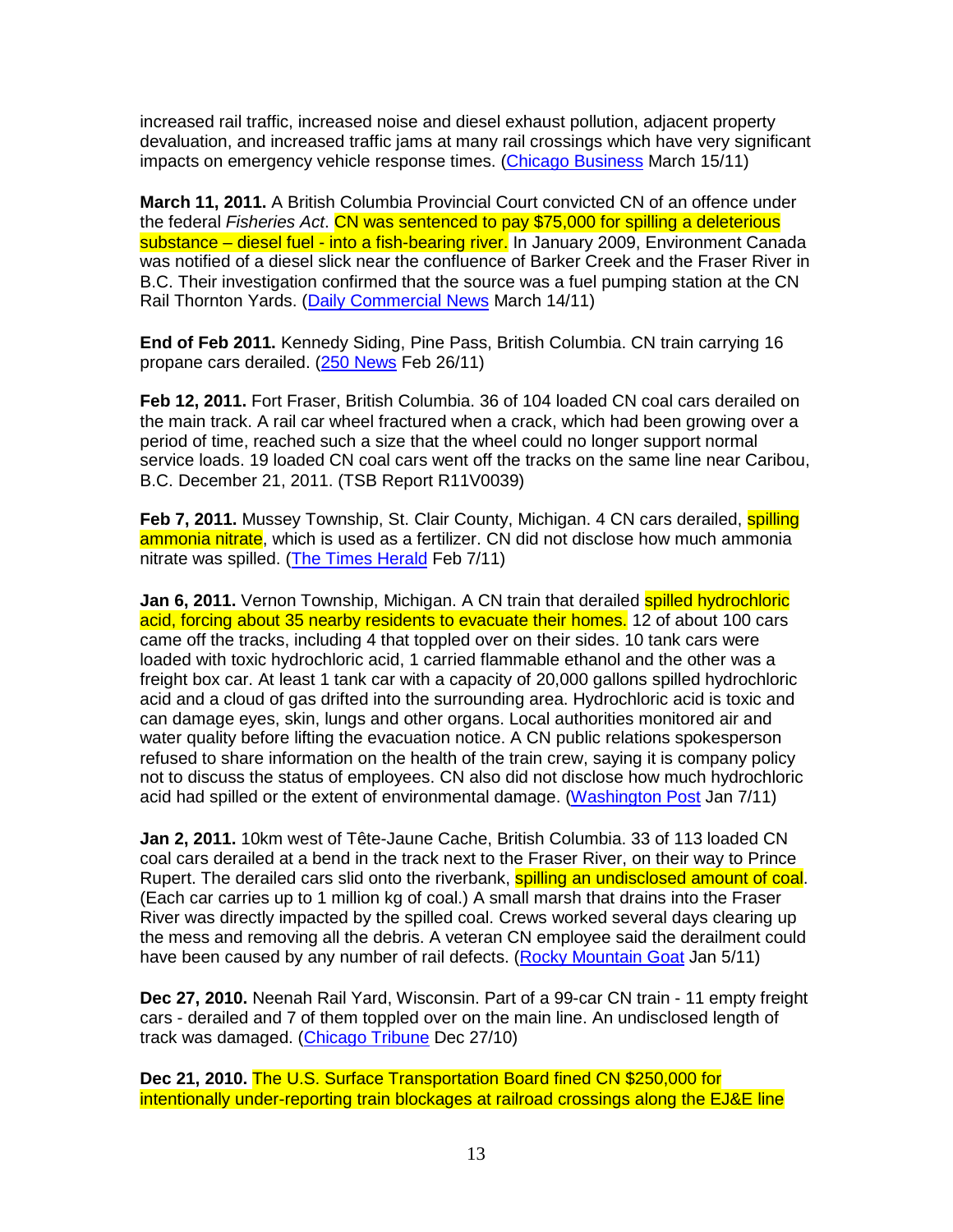between Illinois and Indiana. The decision was the first fine ever imposed on a railroad by the U.S. Surface Transportation Board. The decision stated that an investigation into Canadian National's reporting of the blockages, "supports the conclusion that CN has knowingly violated the Board's orders that CN report, on monthly and quarterly bases, the date and descriptive information for each crossing blockage exceeding 10 minutes in duration." For example, U.S. Representative Judy Biggert indicated that CN had reported only 14 blocked crossings lasting 10 minutes or longer for a particular reporting period, whereas the actual number was 1,457, over 100 times the reported number. TRAC (The Regional Answer to Canadian National) stated, "The STB decision brings to light a serious flaw in how railroads are regulated." TRAC has indicated that more needs to be done to ensure that communities across the U.S. are not harmed by CN's lack of respect for U.S. citizens. (nwitimes.com Dec 21/10, several other sources)

**Dec 10, 2010.** Prichard, Alabama. At least 10 CN cars loaded with coal derailed and 3 overturned, spilling an undisclosed amount of coal and closing Highway 45. (FELA Lawyer News Dec 10/10)

**Nov 27, 2010.** Williams Lake, British Columbia. 2 locomotives derailed, disrupting traffic at a public crossing just north of a rail yard. (Williams Lake Tribune Dec 2/10)

**Nov 21, 2010.** Scotford Rail Yard, Fort Saskatchewan, Alberta. 14 CN cars fell off the track – 10 tank cars and 4 general freight cars - a short 3 months following a 43-car derailment in the same yard. Another CN derailment in the same yard April 6, 2005 involved a hydrogen peroxide spill. (Fort Saskatchewan Record Nov 25/10)

**Nov 19, 2010.** East of Vibank, Saskatchewan. 2 locomotives and 1 empty hopper car derailed, closing Highway 48 for 2 days while CN cleared the derailed locomotives and car, and repaired damages. (Regina Leader Post Nov 20/10)

**Nov 5, 2010.** SW Strathcona County, near Edmonton, Alberta. The first petroleum tank cars were moved in to an industrial rail yard joint ventured by Cando Contracting Ltd., CN and Imperial Oil Ltd. Construction of the new rail yard began June 21, 2010 and was completed by late October. Up to 225 tank cars owned by Imperial Oil Ltd. are to be stored and moved in and out of the rail yard. The rail yard was built only 68m from one home and 163m from another home, and only 30m from 2 conservation areas. This violates minimum set-back distance requirements of the Railway Association of Canada, Federation of Canadian Municipalities and CN's own policy, all of which indicate that new rail yards are not to be built within 300m of any homes. Construction and operation of the rail yard also breaches federal transportation, railway safety and environmental legislation and regulations; Alberta environmental protection and drainage legislation; Canadian Rail Operating Rules; CN environmental policies; CN community relations policies; Imperial Oil environmental policies; and, Imperial Oil community relations policies. (Railroaded News Release July 21/10, Railroaded News Release Nov 8/10)

**Oct 18, 2010.** Kingston Subdivision, near Lancaster, Ontario. CN train derailed 18 cars on the main track, including 6 cars containing dangerous goods. An **undisclosed amount** of sodium cyanide (solid) was spilled. As a precautionary measure, residents in close vicinity to the accident site left their homes. About 1,000 feet of track were damaged or destroyed. The train consisted of 2 locomotives at the head of the train and 122 cars (59 loaded, 63 empty). It weighed 8,350 tons and was 7,105 feet long. The train derailed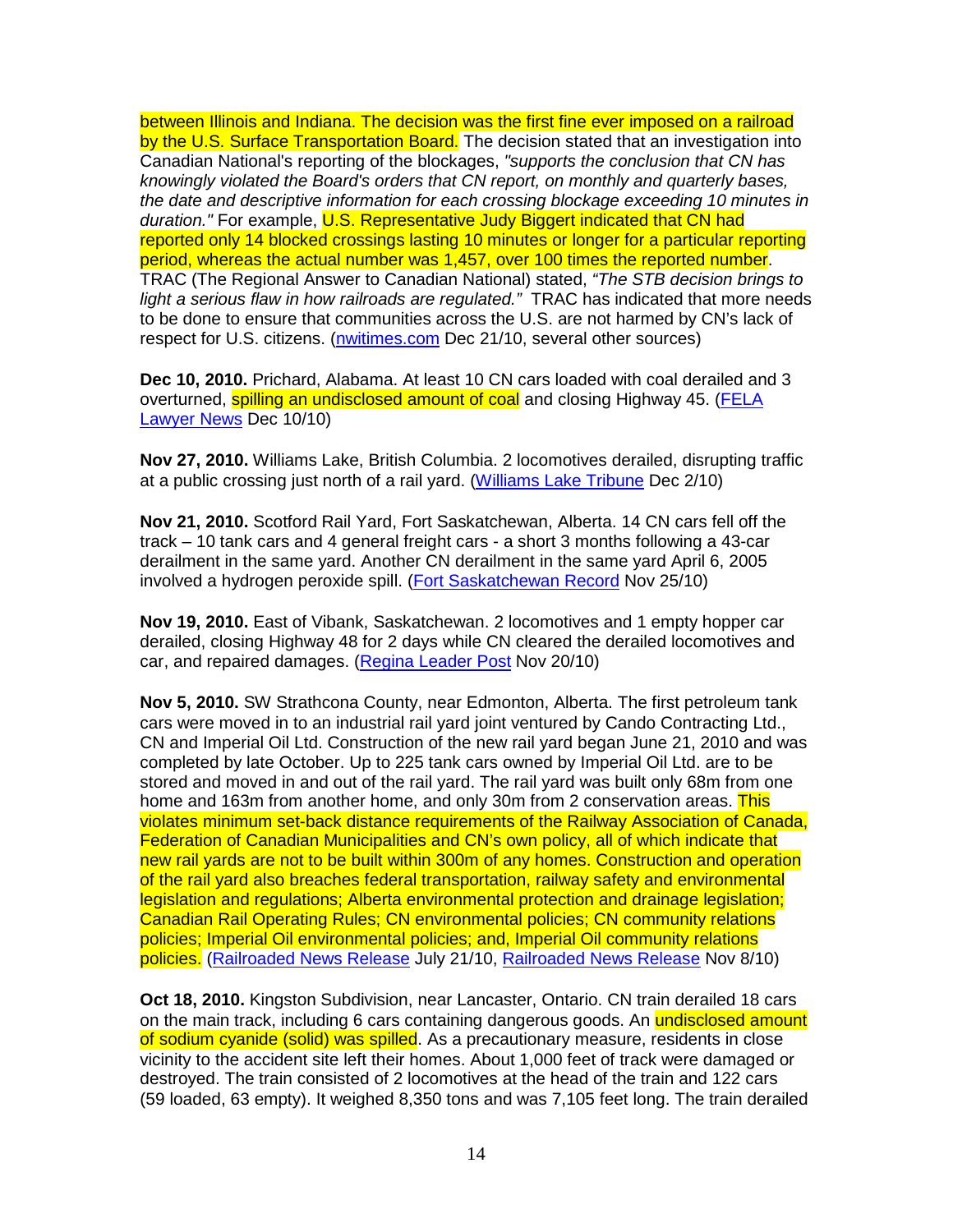due to a rail roll-over partly attributable to improperly assembling the train. (TSB Report R10D0088)

**Oct 10, 2010.** New Haven, Michigan. About 3,000 gallons of diesel fuel spilled from a CN locomotive, causing undisclosed environmental damage. (The Voice News Oct 11/10)

**Oct 8, 2010.** Parry Sound, Ontario. CN train carrying dangerous goods derailed. 19 cars fell off the tracks, 15 of them containing extremely flammable propane and fuel oil. A major emergency response included evacuations, road closures and fire crew deployment. Many rail cars and 1,000 feet of track were damaged. About 40 gallons of fuel oil were spilled. (Cottage Country Now Oct 8/10)

**Oct 2, 2010.** Near Newbrook, NW of Edmonton, Alberta. 2 locomotives and 18 cars derailed on the way from Edmonton to Fort McMurray in a 1½ mile long train with 3 locomotives and 162 cars. (Edmonton Journal Oct 3/10)

**Oct 1, 2010.** Near Falding, Ontario. CN freight train derailed 21 cars on the main track. The derailed cars included 8 loaded tank cars containing liquefied petroleum gas and 7 loaded tank cars containing fuel oil. A number of homes in the vicinity of the derailment were evacuated. The TSB found that the train was not properly assembled, braking instructions were not properly followed, and the locomotive engineer was fatigued. (TSB Report R10T0213)

**Sept 30, 2010.** Brimson, North of Two Harbors, Minnesota. 2 CN ore trains collided after one of the trains carrying 116 cars full of taconite ore left a siding and entered the main track before getting permission. It later collided with a CN train with 118 empty rail cars. 3 locomotives and 14 cars derailed, all 5 crew members from both trains were injured, and the derailment resulted in over \$8 million in property damages. The NTSB blamed the collision on the loaded train entering the main line without permission and a lax CN policy on train right-of-way communication on a route without signals. (Duluth News Tribune Feb 12/13)

**Aug 23, 2010.** Saint-Maurice Subdivision, near Clova, Quebec. 17 CN cars (16 loaded and 1 empty) derailed and about half of the cars toppled over on their sides on the main track. About 1,300 feet of track were destroyed. The derailment zone covered a distance of about 1,300 feet. The derailed equipment consisted of 10 gondola cars loaded with wood chips, 1 covered hopper car (sodium cyanide residue), and 6 covered cars carrying newsprint. The train was made up of 5 locomotives and 95 cars (90 loaded and 5 empty), it weighed 13,100 tons and was 5,640 feet long. The derailment occurred when a track slid sideways as the train was passing over it. (TSB Report R10Q0037)

**Aug 18, 2010.** Scotford Rail Yard, Fort Saskatchewan, Alberta. 43 CN tank cars carrying 7 types of hazardous goods including diesel and liquefied petroleum gas derailed, many of them toppling over on their sides. The derailment occurred during switching operations - 1 CN train was shoving 50 loaded and 5 empty cars in the yard when the movement collided with 46 parked empty cars on the track. It is not known whether there were any hazardous products spilled or whether there was any environmental damage, as CN staff made sure no members of the public were allowed near the site. The TSB attributed the derailment to human error and to the poorly lit rail yard during a night time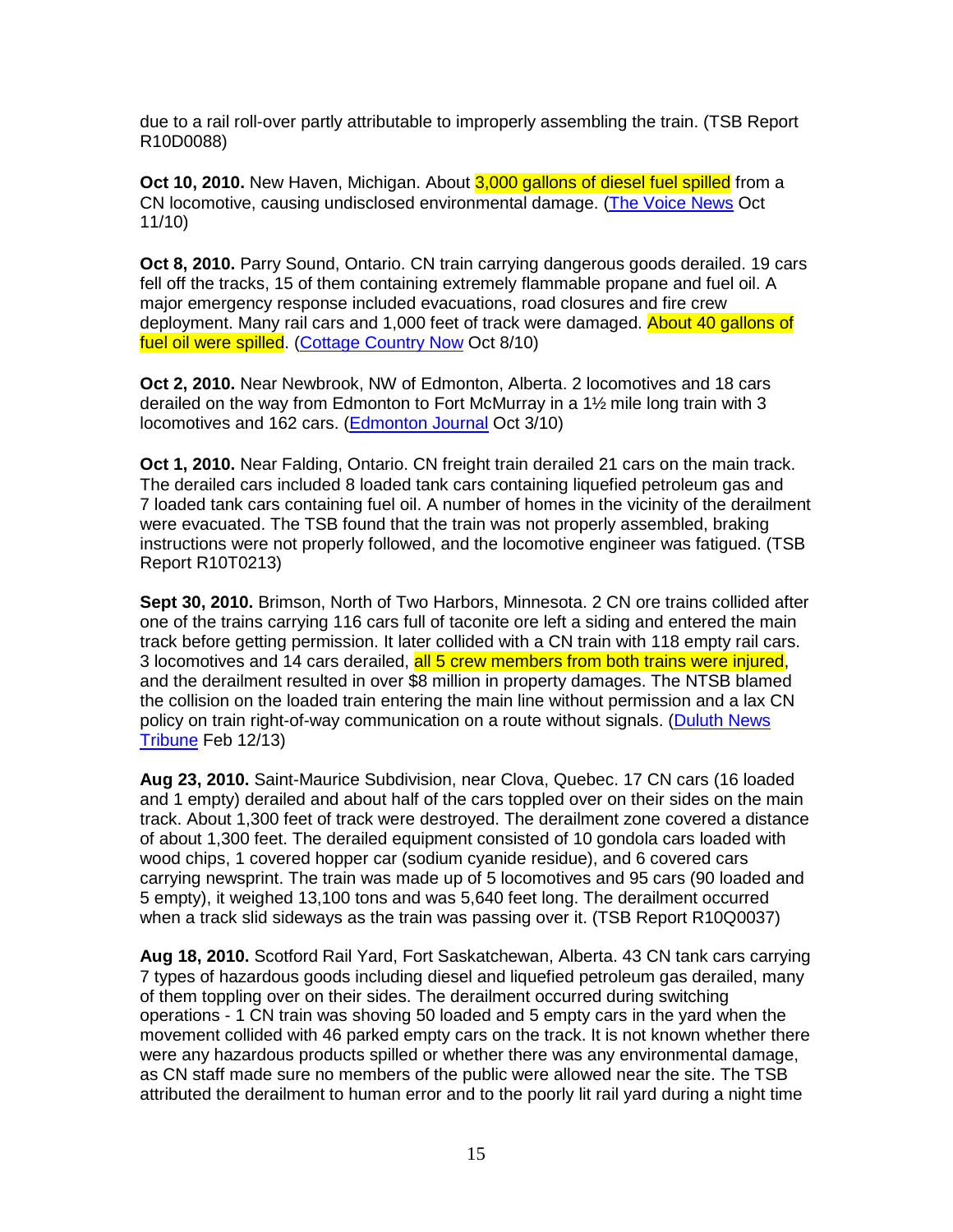operation. Other CN derailments in the same yard include one April 6, 2005 and another one November 21, 2010 (Edmonton Journal Aug 19/10, Railroaded News Release Aug 19/10, TSB Report R10E0096)

**July 31, 2010.** 15km south of Lytton, British Columbia. A water bomber crashed in the Fraser Canyon while fighting a CN-caused wildfire, killing the pilot and co-pilot. (FireFightersCloseCall.com Aug 1/10)

**July 21, 2010.** 10km east of Prince George, British Columbia. 16 CN cars loaded with coal derailed.

**July 20, 2010.** Tk'emlups First Nation Reserve, near Kamloops, British Columbia. A fire investigator is confident that a CN engine in a rail yard ignited a large grass fire on the Tk'emlups First Nation Reserve. In 2009, the City of Kamloops billed CN for \$20,000 for firefighting when sparks from a train ignited a 3-day blaze. These are just a few examples of the many fires caused annually by CN. Idling and slow-moving locomotives, such as in rail yards, pose particularly high fire hazards. (Kamloops Daily News July 23/10)

**July 6, 2010.** Jasper Yard, Jasper, Alberta. A CN freight train collided with a Via passenger train while passengers were disembarking on the station track. The passenger train was pushed to a 45° angle. The CN l ocomotive and one of the Via passenger cars were damaged. The TSB attributed the accident to human error – improper communication between the 2 crews. (TSB Report R10E0080)

**June 15-28, 2010.** Between Sarnia, Ontario and Port Huron, Michigan. About 2,000 rail tank car loads of biodiesel were moved back and forth repeatedly across the Canada/U.S. border without unloading the cars. One CN worker said, "In 25 years, I'd never done anything like it…The clerk told me it was some kind of money grab. We just did what we were told." CN made \$2.6 million from the money-making scheme. (UPI Dec 3/12)

**March 30, 2010.** Pickering, Ontario. 9 cars of a 149-car CN train stretching 9,383 feet and weighing 12,166 tons jackknifed and derailed at the Pickering GO Station on the main track. 1 car spilled a load of lumber and the fuel tank of one of the 3 locomotives was punctured and **spilled 50 litres of diesel fuel which caught fire**. Local residents were concerned about the sixth derailment in as many years along this section of track running from Whitby to Pickering. This is of particular concern to Canadians living next to railways, considering that 12% of all rail traffic carries dangerous goods, according to the Railway Association of Canada. In April 2011, the TSB issued a scathing investigation report faulting the way in which this latest train was assembled. The train was pulled by 3 locomotives, all located in the front of the train, a method the TSB has blamed for a number of other CN derailments involving these too-long and too-heavy trains. Following a similar CN derailment near Brighton, Ontario in 2009, CN had pledged to start building trains over 8,500 feet long by spacing locomotives throughout the train, a technique known as distributing power, which cuts down on in-train forces. The TSB has investigated 10 derailments that involved longer, heavier trains and excessive in-train forces. 9 of these were Canadian National trains. CN has the lowest safety level rating, 1 or 2 on a scale of 5. One of many reasons identified for this poor safety record is the lack of dialogue by CN management with its train operators and the general strained relationship between the railway union and CN management. A "culture of fear" is known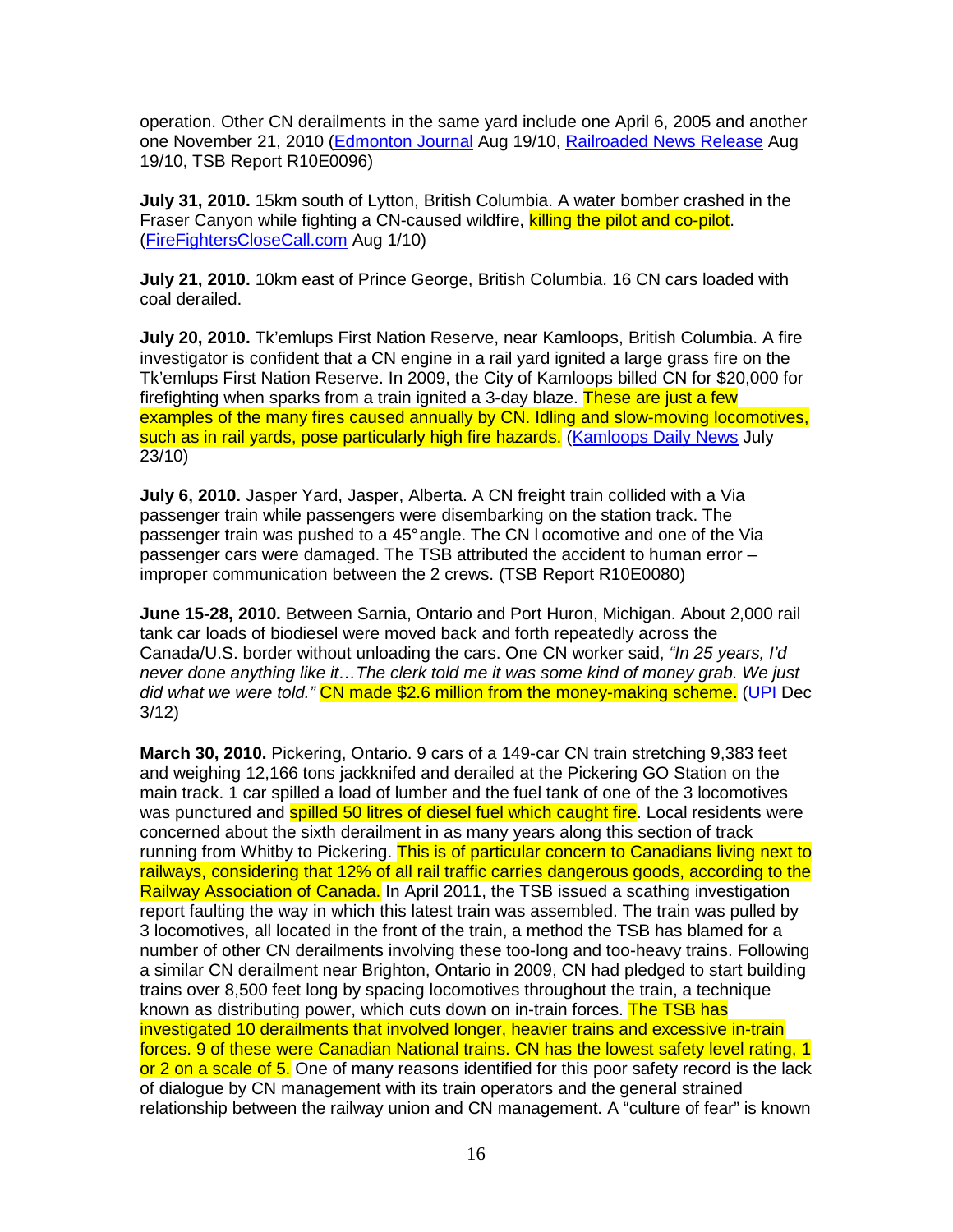to exist within CN, and workers are reluctant to bring safety risks to the attention of their supervisors for fear of reprisal. (TSB Report R10T0056, The Toronto Star March 31/10, Financial Post April 15/11, Consider This April 21/11)

**March 2, 2010.** Morrisburg, Ontario. CN train derailed 26 cars on the Kingston Subdivision main track. The train comprised 2 locomotives and 121 cars (53 loaded, 68 empty). It was 8,703 feet long and weighed 9,641 tons. About 1,400 feet of track, including 4 crossovers, were damaged. The TSB blamed the derailment on a cracked axle and insufficient inspections by CN. (TSB Report R10T0035)

**Feb 25, 2010.** St-Charles-de-Bellechasse, Quebec. A Via Rail passenger train on CN track entered a siding track at excessive speed resulting in 2 locomotives and 6 passenger cars derailing on the main track. 2 locomotive engineers and 5 passengers were injured. A house, garage and 6 motor vehicles were destroyed. Via passenger cars and siding track were also extensively damaged. **About 3,000 litres of diesel fuel spilled** from the derailed train, causing undisclosed environmental damage. The TSB reported the following factors as contributing to the derailment: snow accumulation, poor visibility, misinterpretation of the advance switching signal, and safety deficiencies related to medical testing for employees (slow transfer of medical information for locomotive engineers hired by Via Rail from CN and other railways). When the TSB investigation report was released March 6, 2012, TSB officials said Canadians have reason to fear rail safety because the rail industry and Transport Canada refuse to recognize the necessity of maintaining and in many cases improving rail safety measures. (CTV News March 6/12, TSB News Release March 6/12, TSB Report R10Q0011)

**Feb 9, 2010.** MacMillan Yard, Toronto, Ontario. 2 CN cars derailed in the yard during switching operations. 1 of the cars, a tank car, broke into 2 sections and **spilled its entire** load of about 57,000 litres of ferric sulphate – a hazardous corrosive liquid - along the roadway and adjacent tracks. The extent of environmental damage from the spill was not disclosed. 3 additional cars were damaged. The TSB reported that the tank split in 2 due to a small fatigue crack at a weld seam that should have included a reinforcing pad. (TSB Report R10T0020)

**Dec 5, 2009.** Rivers Subdivision, near Spy Hill, Saskatchewan. A CN freight train derailed 36 cars on the main track, including 22 tank cars loaded with dangerous goods – liquefied propane, benzene, plastic pellets. An undisclosed quantity of dangerous goods was subsequently spilled, resulting in a fire which initially involved 34 of the cars and burned for 6 days. All residents within a 1.6-kilometre radius were evacuated. About 400 feet of track were destroyed. The extent of environmental damage was not disclosed. The train consisted of 2 locomotives at the head of the train and 168 cars (142 loaded, 26 empty). It weighed 12,423 tons and was over 2 miles long. The TSB determined the probable cause of the accident was the sudden failure of a rail that had persistent surface defects. (TSB Report R09W0252, several additional sources)

**Nov 21, 2009.** Lac-St-Jean Subdivision, Sainte-Tite, Quebec. A CN train derailed 10 cars (5 loaded and 5 empty) on the railway bridge across des Envies River. About 200 feet of the main track were damaged and one span of the bridge was destroyed. The train consisted of 2 locomotives and 11 cars (5 loaded and 6 empty). It weighed 1,250 tons and was 850 feet long. The derailment was caused by a fatigued rail on the bridge that had developed numerous defects over time. (TSB Report R09Q0047)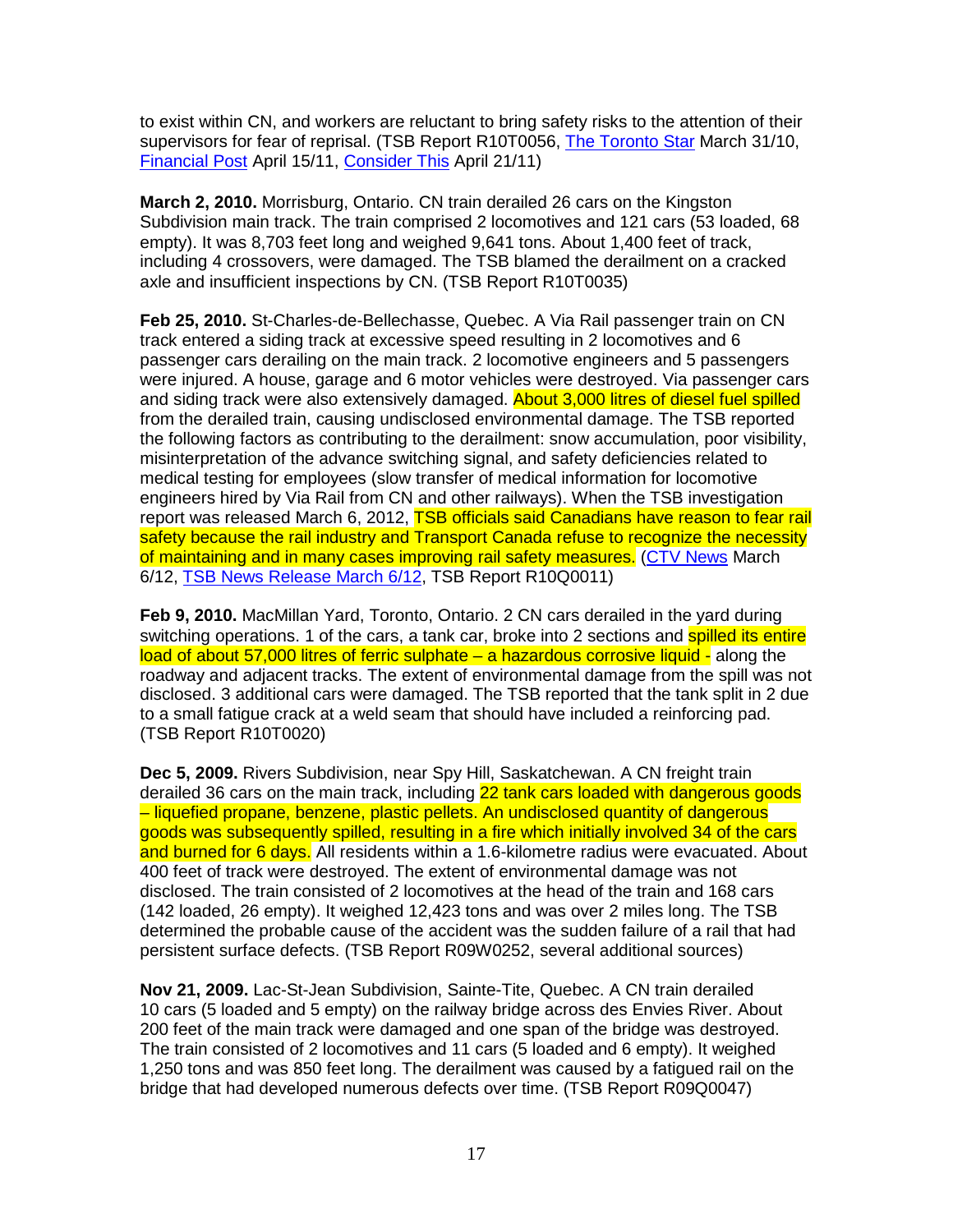**Nov 17, 2009.** Yale Subdivision, near Komo, British Columbia. A CN freight train consisting of 1 locomotive, 45 loaded cars and 13 empty cars struck a debris slide of rock, mud and trees on the main track that derailed the locomotive and 3 cars loaded with copper concentrate. The train struck the slide, rode up and over it and came down on the other side where the locomotive rolled over onto its side. The first 3 cars behind the locomotive jackknifed and derailed. About 833 gallons of fuel were spilled from the locomotive, which overturned on its side, resulting in undisclosed environmental damage. The locomotive engineer sustained contusions and a laceration to his right leg. The conductor suffered a fractured right thumb and contusions. Both were taken by ambulance to the hospital in Hope. The train weighed 6,394 tons and was 3,519 feet long. (TSB Report R09V0235)

**July 17, 2009.** Limoilou Yard, Quebec City, Quebec. 5 CN tank cars derailed. A turnout and about 180 feet of track were damaged. Aviation fuel, which is extremely flammable and explosive, spilled from one of the tank cars. A safety perimeter was established around the derailment area. The Dufferin-Montmorency Highway and neighbouring public roads were closed to traffic. The derailment occurred when a track in one of the yard switches rolled over due to the lateral forces exerted by the heavy tank car wheels. (TSB Report R09Q0030)

**June 28, 2009.** Redditt Subdivision, Jones, Ontario. A CN train collided with the tail end of another CN train which was stopped on the main track. As a result of the collision, the 4 intermodal cars (six platforms in total) from the stationary train and the 3 locomotives from the moving train derailed. The locomotive engineer from the moving train was transported to hospital with injuries. The TSB reported miscommunication between the rail traffic controller and the operating crew of the moving train. (TSB Report R09W0118)

**June 19, 2009.** Cherry Valley, Illinois. 19 of 74 tank cars carrying flammable ethanol, derailed at a highway railway crossing where cars waited for the train to pass. 13 of the derailed cars were punctured, causing the ethanol to spill which exploded into a huge fireball. The train, hauling a total of 114 cars, was carrying about 2 million gallons of ethanol. One 44-year-old woman waiting at the railway crossing burned to death, and 9 to 11 others were injured (reports vary). The dead woman's husband was burned but survived and her 19-year-old pregnant daughter was injured and lost her baby. 600 nearby homes were evacuated due to the intensity of the ethanol fire. About 60,000 gallons of ethanol spilled into a creek that flows into the Rock and Kishwaukee rivers, killing a minimum of 72,350 fish, many of which were game species. The Illinois Attorney General found CN Rail responsible for what was characterized as the single-largest fish kill that was not natural in the history of the state of Illinois. Monetary damages were estimated to total \$7.9 million. The NTSB investigation found a washout of the tracks, a failure of CN's emergency communications, and inadequate design of the tanker cars all contributed to the derailment and severity of the accident. The NTSB report released in February 2012 contained many more criticisms of CN. Associated Press research of U.S. statistics revealed that ethanol tank cars have been breached in at least 40 serious accidents between 2000 and mid-2012. An Illinois District County Court ordered CN to pay US\$36 million to settle 2 negligence lawsuits that revealed Canada's largest railway was negligent in the operation, maintenance and supervision of the train and track. (Associated Press Sept 12/12, Rock River Times June 6/12, NTSB Report RAR-12-01)

**May 22, 2009.** CN Walker Yard, Edmonton, Alberta. A fire broke out in the rail yard and was contained within about an hour. Generally, rail yards pose high fire risks because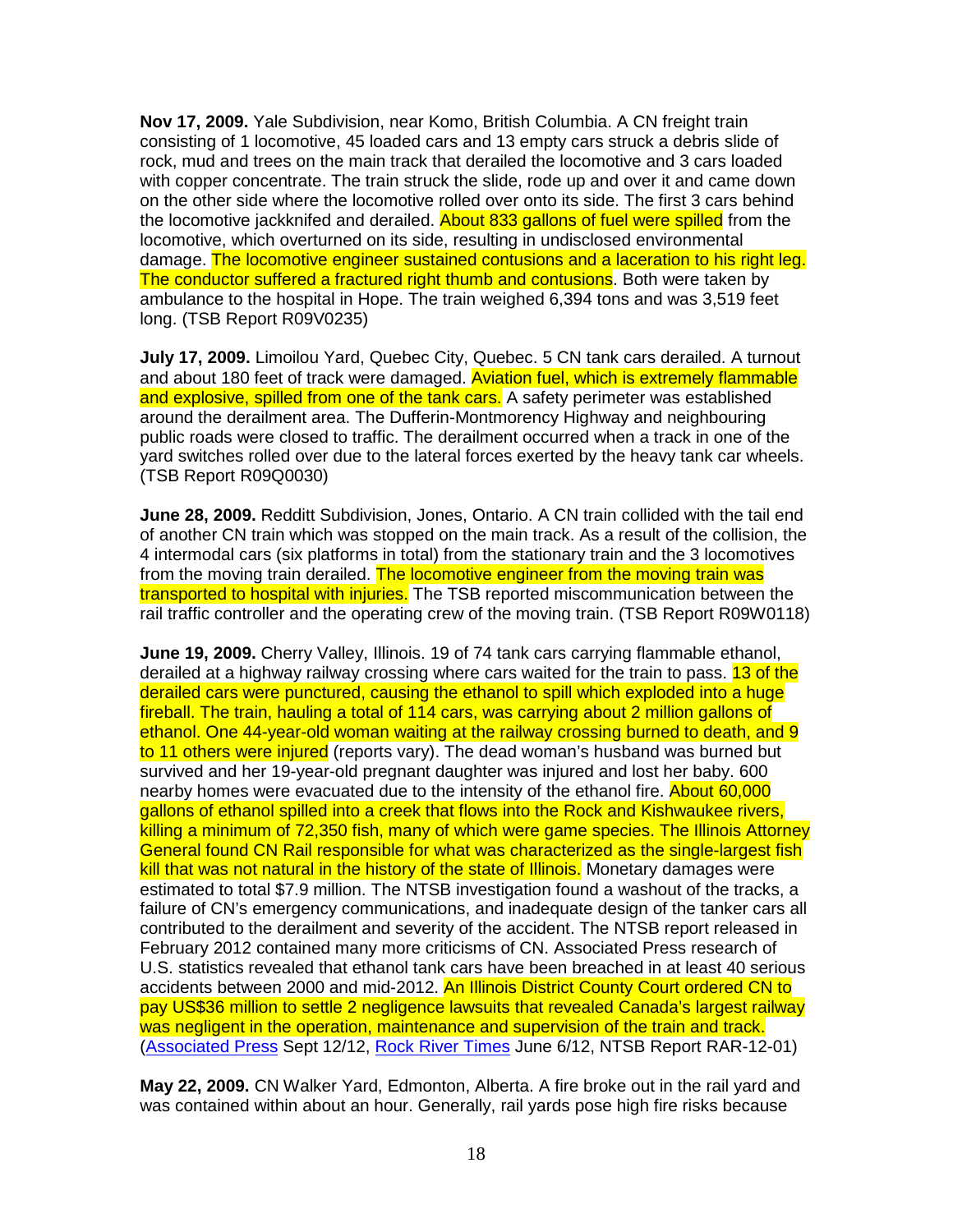extremely flammable diesel fuel, oil, grease and solvents leak and drip all over the ground from locomotives and rail cars. As well, tank cars carrying flammable products often ignite during derailments and spills in rail yards. (Edmonton Sun May 23/09)

**May 19, 2009.** Becancour, Quebec. A stub sill was reported broken on a tank car loaded with chlorine at a chemical plant. (A stub sill is part of the frame which connects the tank cars.) Based on this particular type of fault, the **TSB warned, "that tens of thousands of** faulty railway cars may be in operation, hauling dangerous goods across Canada". (TSB Report R09W0016)

**March 21, 2009.** Kingston Subdivision, near Brighton, Ontario. 6 of 137 CN rail cars were ripped off the main track - 3 carrying hazardous materials - after the train, which stretched nearly 2.7km, came to an unexpected and abrupt stop. This forced some of the heavier loaded cars in the back of the train to crash into some lighter empty ones closer to the front, causing the knuckle on the 107<sup>th</sup> car to break. CN and others have been realizing significant cost savings by increasing the length and weight of their trains, and by improperly assembling them, but at the same time this practice is compromising safety. As a result of the increasing number of derailments of too-long, too-heavy and improperly assembled trains, the federal government launched a 2-year study in an attempt to develop regulations to address the problem. (TSB Report R09T0092)

**Feb 13, 2009.** Allanwater Subdivision, Robinson, Ontario. A CN freight train derailed 2 locomotives and 29 cars on the main track. The derailed cars included a load of sodium chlorate and 2 loads of propane. The derailed cars struck an 800-gallon wayside propane tank that fuelled a switch heater, puncturing it and igniting an explosion and fire. The fire engulfed most of the derailment site, including approximately 15 of the 29 derailed cars. 2 tank cars of lard and a carload of lumber were consumed in the fire. Several bulldozers and large backhoes were brought to the accident site to contain the fire and to work on restoring the rail line. The heavy equipment spread the damaged rolling stock about the site and covered it in snow in an effort to extinguish the fire, which burned for about 24 hours. The train consisted of 2 locomotives at the head of the train and 94 cars. It weighed 10,386 tons and was 6,061 feet long. The TSB was unable to determine the cause of the derailment because the wrecking and restoration work had commenced without TSB consent. (TSB Report R09W0033)

**Jan 14, 2009.** Near Dugald, Manitoba. A faulty stub sill went undetected, allowing a tank car loaded with 51,500 pounds of flammable liquid propylene to separate from the rest of the train before coming to a stop. (A stub sill is part of the frame which connects the tank cars.) In a scathing report issued August 25, 2010, the TSB said the lack of formal protocols to record and report stub sill failures may prevent other broken parts from being found before the next accident. The TSB warned "that tens of thousands of faulty railway cars may be in operation, hauling dangerous goods across Canada". The TSB continued, "Approximately 41,000 cars within the North American tank car fleet are equipped with this model of stub sills, and approximately 35,000 of them are in dangerous goods service…These numbers are alarming and must not be ignored." Adding to the concern, Transport Canada, the regulator, was either unaware of, or had limited information regarding, stub sill failures so the problem has gone undetected. The TSB strongly suggested Transport Canada take the lead in coordinating with the railway industry and other North American regulators on the issue of reporting stub sill failures. (This does not appear to have been done.) Adding to the risk, the TSB said today's trains are longer and heavier than ever, making them more difficult to control.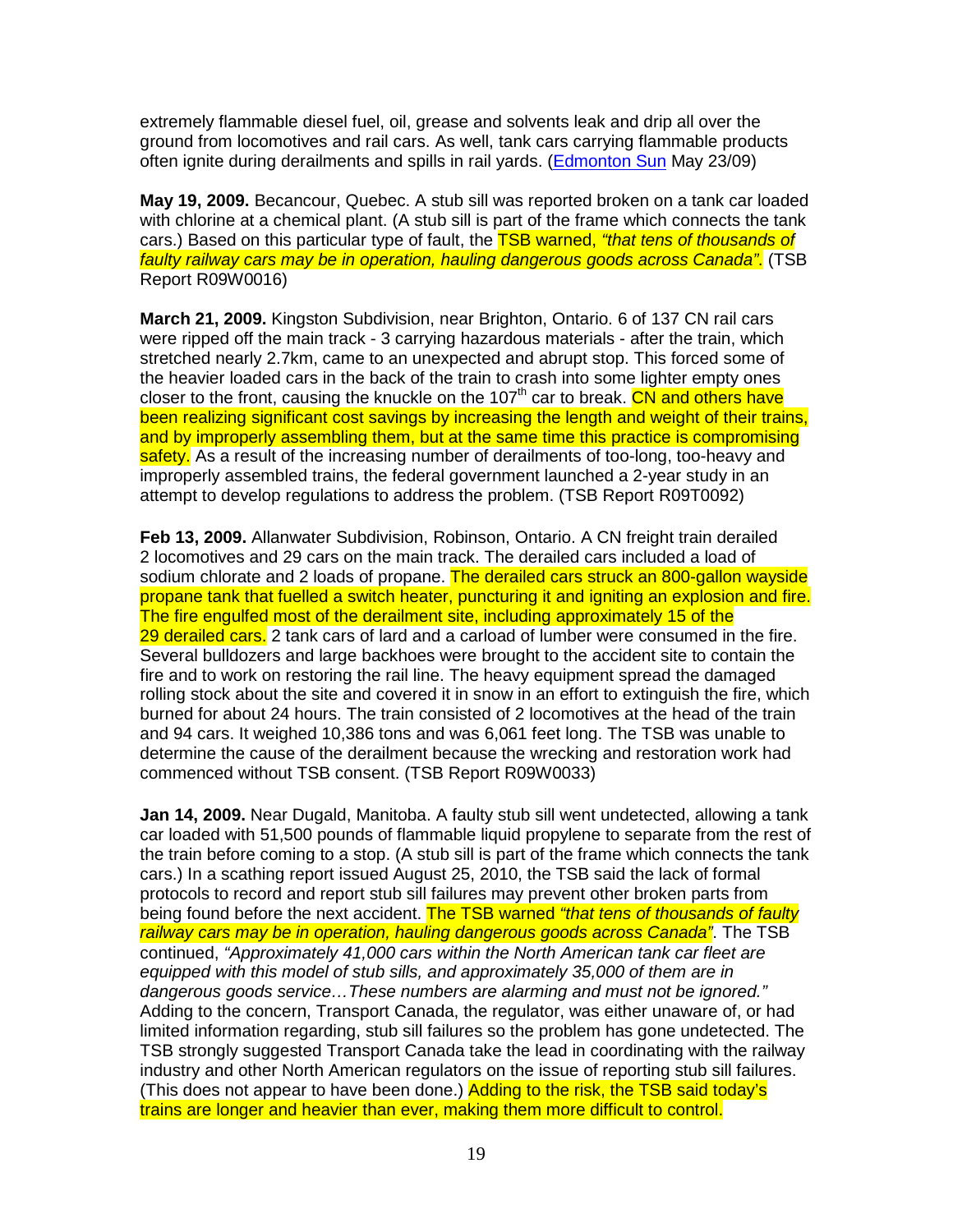Alarmingly, stub sills manufactured according to older design criteria may be more susceptible to failure in the current operating environment of longer heavier trains. Prior to the mid-1990's, an average train in main-track service was about 5,000 feet long and weighed 6,000 to 7,000 tons. Following the privatization of CN in 1995, some of the trains are now over 12,000 feet long and weigh more than 10,000 tons. (TSB News Release Aug 25/10, TSB Report R09W0016)

**Dec 31, 2008.** Drummondville Substation, near Villeroy, Quebec. 33 CN cars derailed on the main track - 7 tank cars with residue, 6 empty box cars and 20 loaded covered hopper cars. 2 main-track turnouts were damaged. A switch heater gas line was severed, causing about 2,000 gallons of propane gas to leak into the air. About 500 feet of track were destroyed. The train consisted of 3 locomotives and 115 cars (70 loaded and 45 empty), weighed 10,800 tons and was 7,000 feet long. The local fire department was advised by local residents of the accident, arrived on the scene shortly thereafter, and established a safety perimeter, evacuating about 70 residents from the area. Passenger and freight train service were suspended for several days. The TSB reported that the train derailed when the switch heel block joint failed under the weight of the train, and that a simple wrench test would have detected the loose switch bolts. (TSB Report R08Q0028)

**Dec 18, 2008.** Edson Subdivision, Peers, Alberta. A CN freight train weighing 9,444 tons and 8,244 feet long derailed 48 of its 147 cars on the main track. The derailed cars included 16 loaded hopper cars, 7 loaded centre beam bulkhead flat cars, 3 loaded box cars, 12 empty covered hopper cars, a loaded gondola, and 9 tank cars carrying residue. The first 6 derailed cars had left the track on the high side of a curve. The following 42 cars were derailed on both sides of the track. About 1,715 feet of main track were damaged. The TSB reported that, as the train was travelling through the curve, the high rail likely broke under the 21st car or one of the adjacent cars due to heavy loads and inservice forces. (TSB Report R08E0150)

**Oct 21 & 22, 2008.** Symington Yard, Winnipeg, Manitoba. 3 CN cars derailed in the yard on October 21. On October 22, a CN mechanical crew was cleaning up the derailment site. While one of the clean up crew members was monitoring a crane that was lifting a derailed car, the employee was struck by a locomotive that was in switching operation right next to the derailment work site. The employee, who suffered a broken wrist, a facial laceration and a bruised knee, was taken to the hospital. The TSB questioned why CN decided to resume normal switching operations so quickly and so close to the derailment site where clean up activities were underway. This resulted in reducing the physical space available to the clean up crew and, therefore, the level of protection. The locomotive struck the employee because the physical space required to conduct re-railing activities was insufficient. (TSB Report R08W0219)

**Oct 1, 2008.** Near Hamiota, Manitoba. 11 empty cars of a 153-car CN train derailed, causing major damage to both the rail lines and the cars. (TCRC76 Oct 2/08)

**July 3, 2008.** CN Bedford Subdivision, Halifax, Nova Scotia. A Via Rail train was moving westward exiting a loop track. At the same time a CN train was reversing eastward toward Halifax Ocean Terminals. In an area where sightlines were restricted due to the curvature of the track and a rock cut, the 2 trains collided. As a result of the collision, 2 locomotives, a baggage car and 5 coaches of the Via train were severely damaged. There was also some track damage. (TSB Report R08M0063)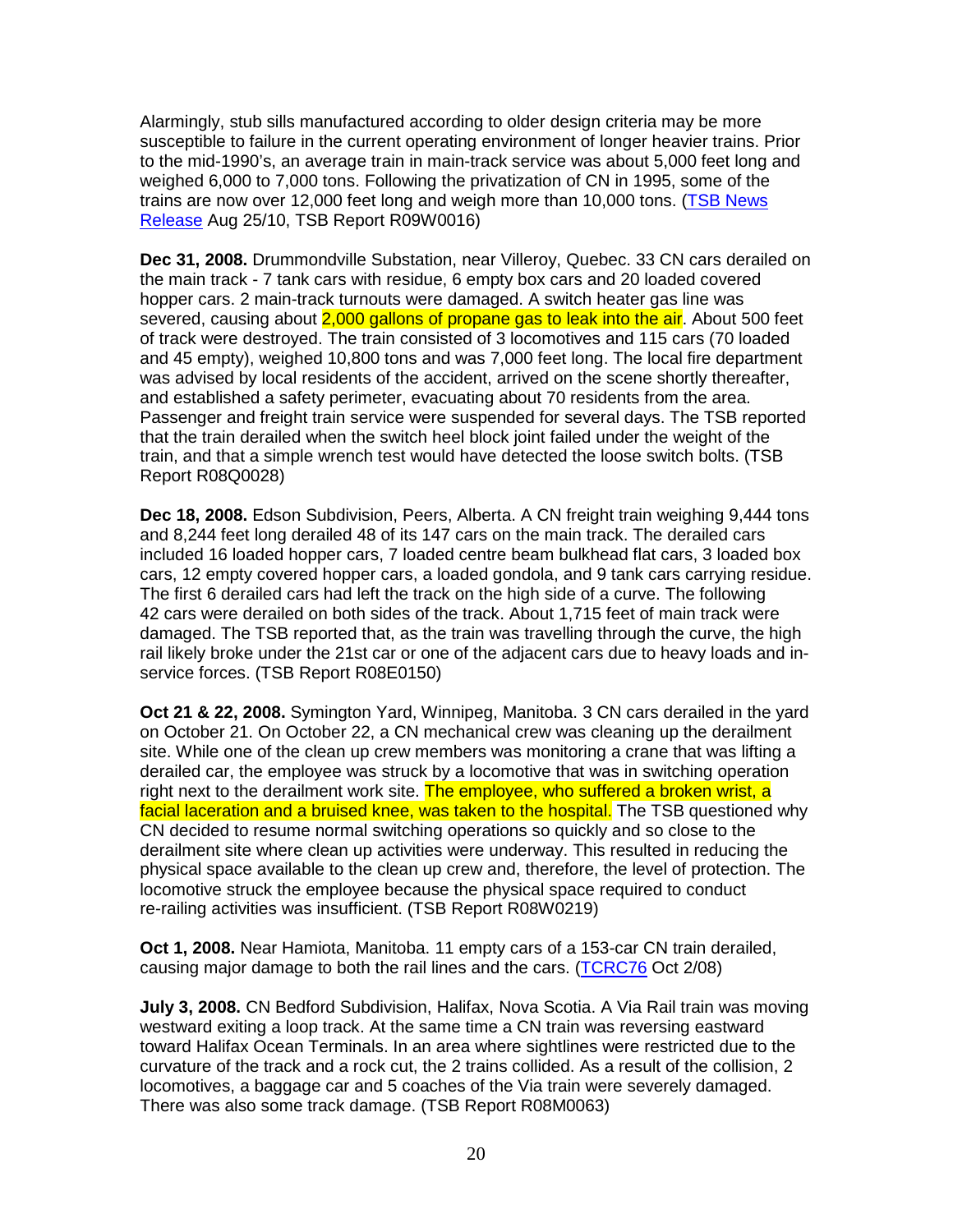**June 23, 2008.** Wabamun, Alberta. A stub sill on a tank car completely severed from the car during normal CN train operation. The car was scrapped with, unfortunately, no record of the stub sill failure which could have helped fix the problem on many other tank cars carrying dangerous goods. (A stub sill is part of the frame which connects the tank cars.) Based on this particular type of fault, the TSB warned, "that tens of thousands of faulty railway cars may be in operation, hauling dangerous goods across Canada". (TSB Report R09W0016)

**May 2008.** Standing Committee on Transport, Infrastructure & Communities released its report on Rail Safety in Canada. The report was particularly critical of CN's carrying out of safety standards and manner of reporting safety issues. The Committee wrote, *"Due* to the frequency of rail accidents in Canada in the last few years, notably in British Columbia, Alberta, Ontario and Quebec, there is a concern that the rate of accidents is on the rise. The repercussion from these accidents has been severe in terms of human fatalities and environmental damage." The Committee remained concerned about both the increase in main track derailments and the need for better rail safety generally across the country. There is a lack of accountability by both Transport Canada and the railroads with regard to rail safety. Transport Canada is not accountable enough in enforcing safety regulations, ensuring the implementation of safety procedures is more consistent across the country, conducting safety audits and making safety audit results public. Transport Canada needs more resources and needs a more hands on approach to rigorous inspection programs and to enforcing safety regulations. The railways, particularly CN, were criticized for the lack of meaningful management-employee consultations, poor crew training, poor employee fatigue management, and poor prioritizing and carrying out of safety procedures. The Committee also criticized Transport Canada and the railways for the serious delays in implementing the Safety Management Systems, developed 7 years earlier. On a scale of 1 to 5, with 5 being the optimal level, CN was at level 1 or 2, CP at 3 and Via Rail at 4 in terms of progress to properly implement the Safety Management Systems. CN employees were reluctant to report safety violations, for fear of reprisals from the company, and stated they were working within a "culture of fear". The fear of discipline for reporting safety violations was viewed by CN employees as a major deterrent to reporting such violations. The Standing Committee developed 14 recommendations to address the above-mentioned shortcomings. (Standing Committee Report May 2008, Maclean's July 7/08)

**Feb 18, 2008.** Oakville Substation, Aldershot, Ontario. 20 CN cars derailed including 5 residue tank cars - 3 containing sulphuric acid residue and 2 containing sodium hydroxide residue. There was significant structural damage to a neighbouring industrial building. The train consisted of 3 locomotives and 139 cars (79 loaded, 43 empty, and 17 residue tank cars). It weighed 11,908 tonnes and was 8,027 feet long. The TSB reported that a rail car wheel broke while the train was moving through a curve in the track. The wheel was defective and had been deteriorating for some time. The TSB said without an appropriate quality assurance process for inspecting wheels, derailments will continue. (TSB Report R08T0029)

**Oct 30, 2007.** Malport, Ontario. A CN freight train derailed while stopping to set off a block of intermodal cars. The train consisted of 4 locomotives at the head of the train and 131 cars (59 loaded and 72 empty), was 7,839 feet long and weighed 7,810 tons. 32 cars derailed and about 2,500 feet of track were destroyed or damaged. The TSB investigation determined that weakened track rolled over, initiating the derailment. The derailment actually consisted of 2 separate derailments, an initial one involving only 2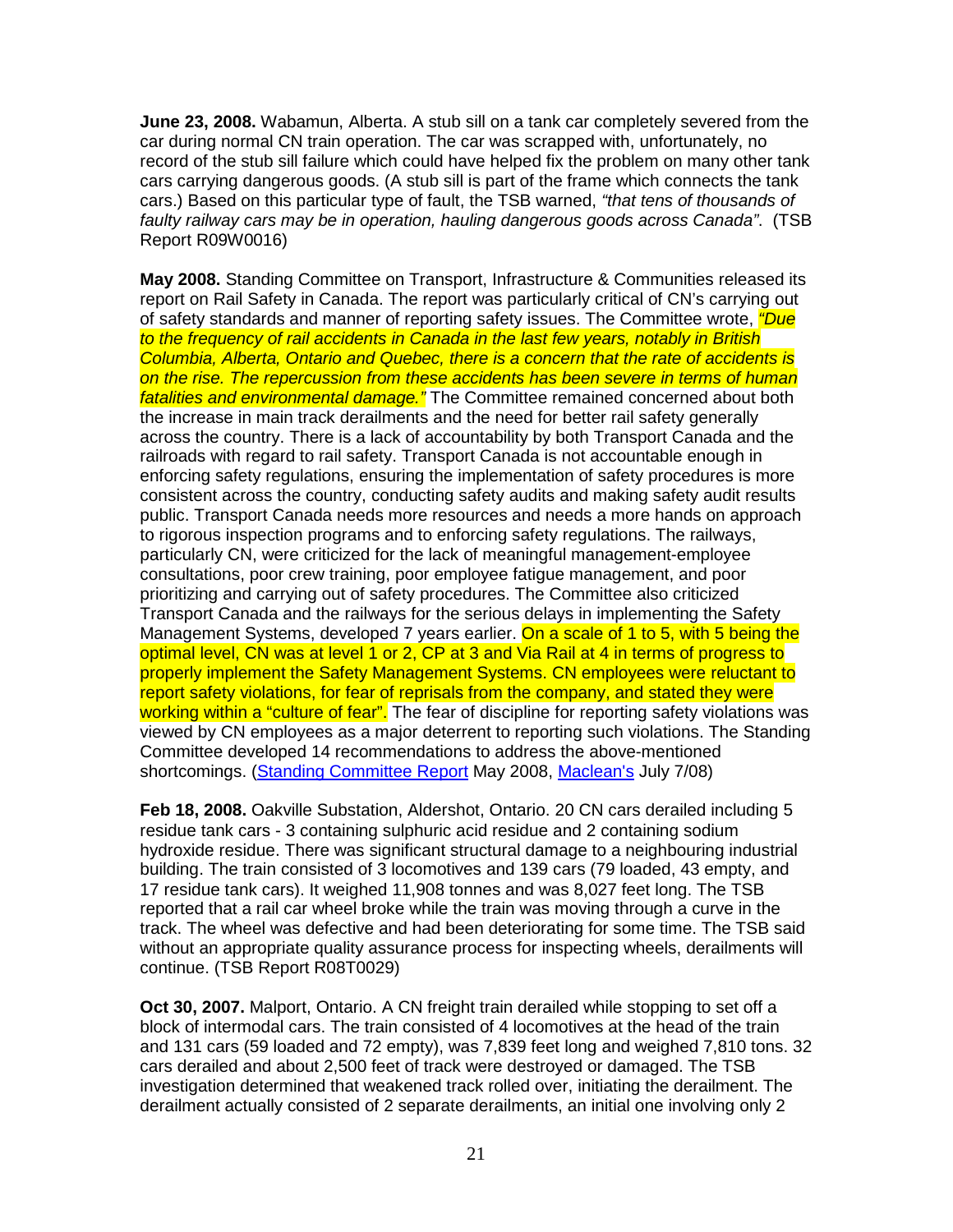cars, and then a subsequent one that resulted in other derailed cars continuing to spread rail until the added drag finally brought the train to a stop. (TSB Report R07T0323)

**Oct 27, 2007.** Edson Subdivision, Peers, Alberta. A CN train did not stop prior to a stop signal on the main track and collided with a second CN train that was entering the siding. As a result of the collision, the locomotives and 22 cars of the train that could not stop derailed; 10 other cars were damaged but did not derail. 5 cars on the train that was hit derailed and 4 other cars were damaged but did not derail. The TSB reported that the locomotive engineer in the train that failed to heed the stop signal was fatigued. The report said despite previously-acquired knowledge on employee fatigue, the countermeasures that CN had in place were ineffective. In view of the severity of the accident and the availability of other crews at that location, consideration should have been given to relieving the crew from the train that missed the stop signal. (TSB Report R07E0129)

**Sept 17, 2007.** Halton Subdivision, MacMillan Yard, Toronto, Ontario. A CN train remotely controlled by Beltpack and consisting of 67 loaded cars and 30 empties sidecollided with the tail end of a second CN train. 2 locomotives and 2 cars from the remotely controlled train derailed. 6 cars on the other train derailed and/or sustained damage, including 2 special dangerous goods tank cars containing chlorine gas. Both of these cars were severely damaged. About 3,785 litres of diesel fuel spilled from the derailed locomotives and seeped into the ground. About 3,000 litres of diesel fuel were reported to have been recovered and 4 tons of contaminated soil was removed. The extent of environmental damage was not disclosed. The remotely controlled train weighed 9,054 tons and was 5,914 feet long. The TSB reported that the new conductor operating the train by Beltpack remote control had inadequate training and experience for switching long, heavy trains by remote control. The TSB also indicated that the train was actually too long and too heavy to be operated by remote control at all. (TSB Report R07T0270)

**Sept 17, 2007.** 48km east of Terrace, British Columbia. 29 of 99 grain cars derailed on CN's northern B.C. main line. (Business Edge May 10/07)

**Aug 4, 2007.** Chetwynd Subdivision, CN Yard, Prince George, British Columbia. During a switching operation in the yard located on the banks of the Fraser River, a CN train remote controlled by a Beltpack and pulling 53 loaded cars struck a second CN train which was entering the yard. The remote controlled train struck a car loaded with gasoline, derailing it as well as the adjacent car also loaded with gasoline. 2 locomotives, a yard slug unit (a car that provides traction and braking effort to a locomotive) and a centre beam flatcar loaded with lumber in the remote controlled train derailed. A massive fire broke out, burning and destroying the 2 tank cars loaded with gasoline, the centre beam flatcar, as well as the 2 locomotives and slug unit of the remote controlled train. About 172,600 litres of fuel (1,600 litres of diesel and 171,000 litres of gasoline) were spilled, some of which was consumed by the fire. Water bombers were called in to help fight the fire. Health officials issued a voluntary evacuation order for nearby residents. An undisclosed amount of gasoline also spilled into the nearby Fraser River as slicks were seen swirling downstream. The extent of environmental damage was not disclosed. The TSB investigation reported that the CN staff operating the train by remote control Beltpack were inadequately trained and had no experience switching long, heavy trains by remote control. (CBC News Aug 4/07, TSB Report R07V0213)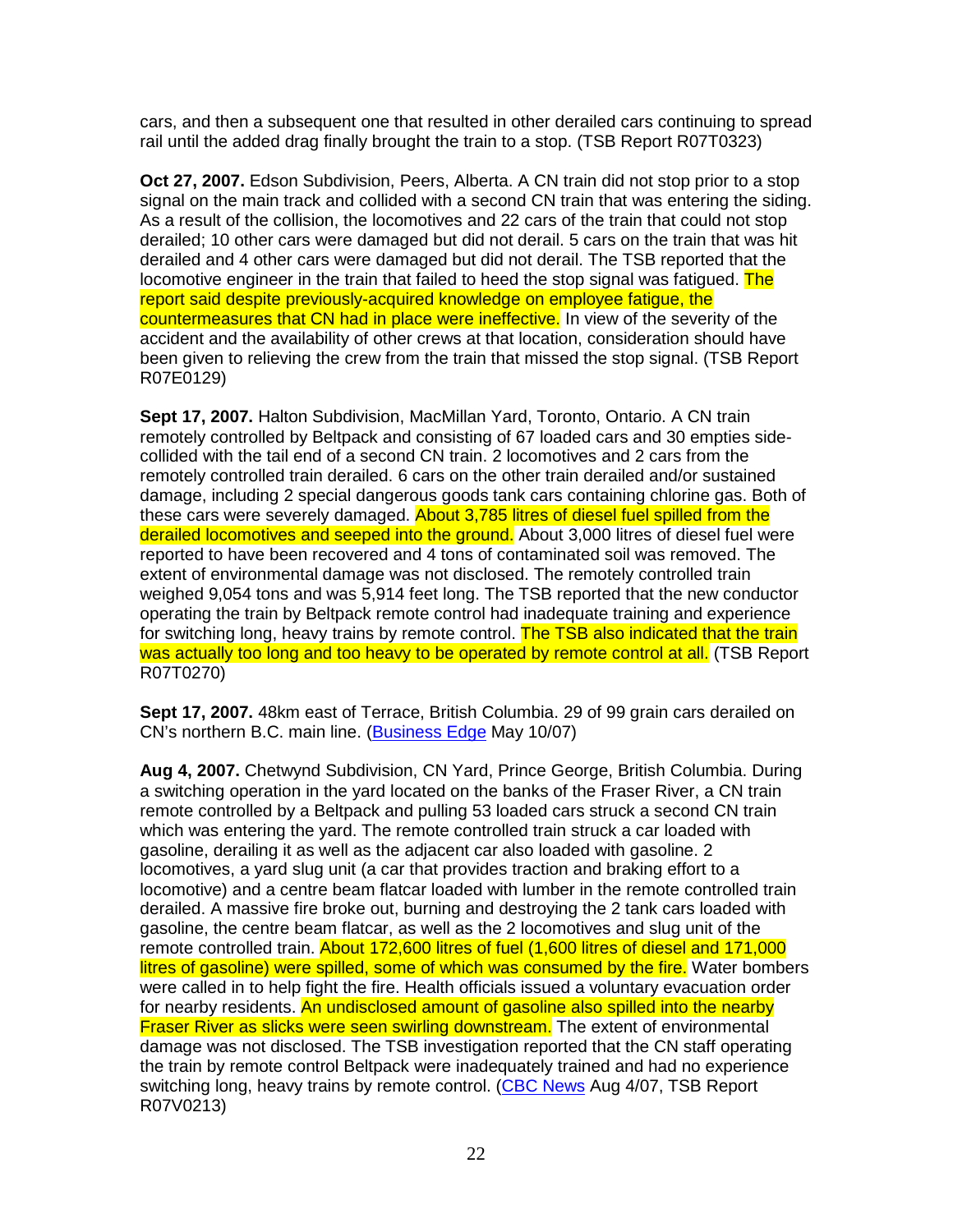**April 28, 2007.** Kingston Subdivision, Cobourg, Ontario. A CN freight train derailed a Herzog track maintenance machine and 21 empty multi-level cars on the main track. During the derailment, the fuel tank on the Herzog maintenance unit was punctured, spilling about 9,084 litres of diesel fuel. The fuel ignited, setting fire to the Herzog unit and about 1,000 feet of track structure, including the Burnham Street level crossing. The local fire department responded and extinguished the fire. The train consisted of 3 locomotives at the head of the train and a mix of 84 empty and loaded cars. It was 9,602 feet long and weighed 9,000 tons. The TSB investigation determined that the marshalling of the train, with placement of a car equipped with non-standard couplers at the head-end of a train with significant trailing tonnage, was a contributing factor to the accident. A quote from the TSB report read, <sup>"</sup>CN's train design planning system does not take weight distribution within the train into consideration when the train service plan is produced. In comparison, other Canadian railway companies require that freight trains be made up…with the loads marshalled closest to the locomotives to reduce the probability of undesirable track/train dynamics occurrences." The TSB also wrote, "Despite a recent derailment under similar circumstances where Canadian National investigators were made aware of the unique coupler design of the Herzog machine, the machine was allowed to be marshalled in trains without additional restrictions." (TSB Report R07T0110)

**March 29, 2007.** North of Huntington, Quebec. A CN freight train derailed 8 cars on the main track. 4 of the derailed cars were tank cars loaded with sulphuric acid (a dangerous good), 2 cars were loaded with wood products and 2 cars were loaded with paper. 6 of the cars, including 3 of the tank cars loaded with sulphuric acid, flipped over on their sides down an embankment. The train consisted of 2 locomotives and 80 cars (78 loaded and 2 empty). It was 4,771 feet long and weighed 10,382 tons. About 1,200 feet of track were damaged. In some places the track had buckled and was forced laterally up to 2 feet. The TSB reported the rail anchoring condition was poor and may have contributed to the derailment. (TSB Report R07D0030)

**March 12, 2007.** Queen's switch, Kingston, Ontario. CN freight train derailed 32 cars. (Colin Churcher's Railway Pages)

**March 7, 2007.** Chicago, Illinois. The crew of a CN train left 2 locomotives, which had only air brakes applied, on a grade at CN's Lumber Street interchange. The 2 uncontrolled and unmanned locomotives rolled about 1,789 feet along CN's track and onto Amtrack's track where they collided with the lead locomotive of a standing Northern Illinois Regional Commuter Railroad (Metra) train. About 55 passengers were aboard the eighth Metra passenger car at the time of the collision. The other 7 passenger cars were empty. **7 passengers and the Metra engineer and assistant conductor were transported** to area hospitals with minor injuries. The total property damage was estimated to be \$75,766. The NTSB determined the probable cause of the collision was the failure of the CN engineer and conductor to properly secure the CN locomotives before leaving them unattended. (NTSB Report RAB-07-04)

**March 3, 2007.** Napadogan Subdivision, Juniper, New Brunswick. A CN freight train derailed 18 cars, including 3 dangerous goods tank cars (liquefied petroleum gas residue) on the main track. The derailed equipment consisted of 12 empty covered hopper cars, 2 tank cars that contained non-dangerous goods residue, and 3 tank cars which contained liquefied petroleum gas residue. They had detached from the train and piled up on either side of the main track. 10 of the cars were destroyed. The 3 liquefied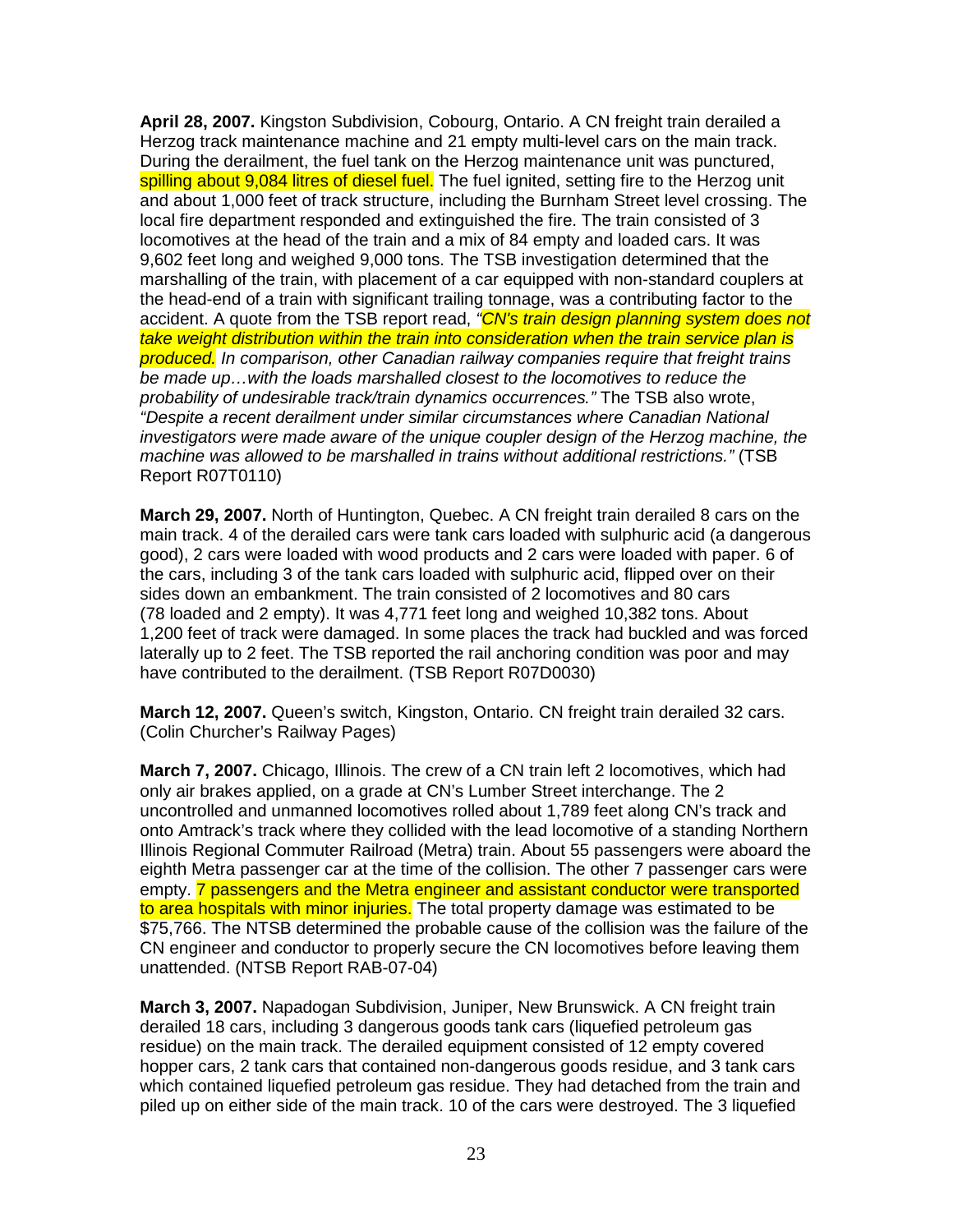petroleum gas tank cars experienced some jacket damage. Rail car wheel sets were strewn about the derailment site. There were more than 50 broken rails in the 14 miles between Juniper and the accident site. Damaged infrastructure included 2 switches, a hot box detector and its associated bungalow, a private crossing for a logging road, as well as 14 miles of track. The train consisted of 3 locomotives and 100 cars (42 loaded, 49 empty, and 9 with residues), weighed 7,600 tons, and was 6,850 feet long. The TSB reported the train derailed following the fracture of a wheel caused by the improper functioning of the car's air brakes due to a stuck slide valve on the service portion. (TSB Report R07M0017)

**Feb 13, 2007.** Sprague Subdivision, Symington Yard, Winnipeg, Manitoba. A CN train remote controlled by a Beltpack was accidentally made to travel westward during a switching operation when the operator meant to send the train eastward. The remote controlled train sideswiped a second CN train that was outbound. 4 empty covered hopper cars from the remote controlled train derailed. A total of 9 cars were damaged. The first 2 derailed cars were on their side, the third car came to rest at a 45° angle and the fourth derailed car remained upright. On the outbound train, 3 covered hopper cars loaded with grain and 1 empty covered hopper car were damaged. As well, a stationary empty auto rack car, which was stored on an adjacent track, was damaged. The TSB warned that greater care was required by CN operators who control trains in rail yards with remote controls. In this particular case, the operator was sitting in a motor vehicle that was travelling away from the train which made it very difficult to visually monitor the train he was operating by remote control. (TSB Report R07W0042).

**Feb 12, 2007.** Drummondville Subdivision, near Drummondville, Quebec. 8 of 105 cars in a CN freight train derailed when a knuckle on the  $75<sup>th</sup>$  car broke. 1 of the derailed cars was a tank car with aviation fuel residue. About 850 feet of track were damaged. The train was pulled by 5 locomotives all located at the front end of the train, was 7,006 feet long and weighed 10,815 tons. The TSB investigation determined that the improperly assembled train (empty cars ahead of loaded cars) contributed to the derailment. CN and others have been realizing significant cost savings by increasing the length and weight of their trains, and by improperly assembling them, but at the same time this practice is compromising safety. (TSB Report R07D0009)

**Jan 7, 2007.** Montmagny Subdivision, Montmagny, Quebec. A CN freight train derailed 24 cars (19 loaded and 5 empty) on the main track. 4 of the derailed tank cars contained sulphuric acid, a dangerous good. 1 of these cars was damaged which created a risk because it was located on a bridge over a river. The rest of the derailed cars included: 3 tank cars loaded with non-dangerous liquids, 4 centre beam flat cars, 2 automobile carriers, and 11 covered hopper cars. These cars were derailed in an accordion pattern across the main track, the station platform, and into the street behind the station. A workshop trailer owned by CN was destroyed, and the Via Rail station building and 2 inhabited houses were damaged. About 600 feet of track, a main-track turnout, numerous switch parts, the deck and the west span of the bridge over the Rivière du Sud were also damaged. The train consisted of 3 locomotives and 122 cars (72 loaded and 50 empty), weighed 10,587 tons and was 8,384 feet long. The TSB reported that the train derailed when a switch point rail broke under the train. The TSB also suggested that, considering all the derailments in Canada, perhaps there is a need for tracks to be maintained at a level higher than that required by the Railway Track Safety Rules. (TSB Report R07Q0001)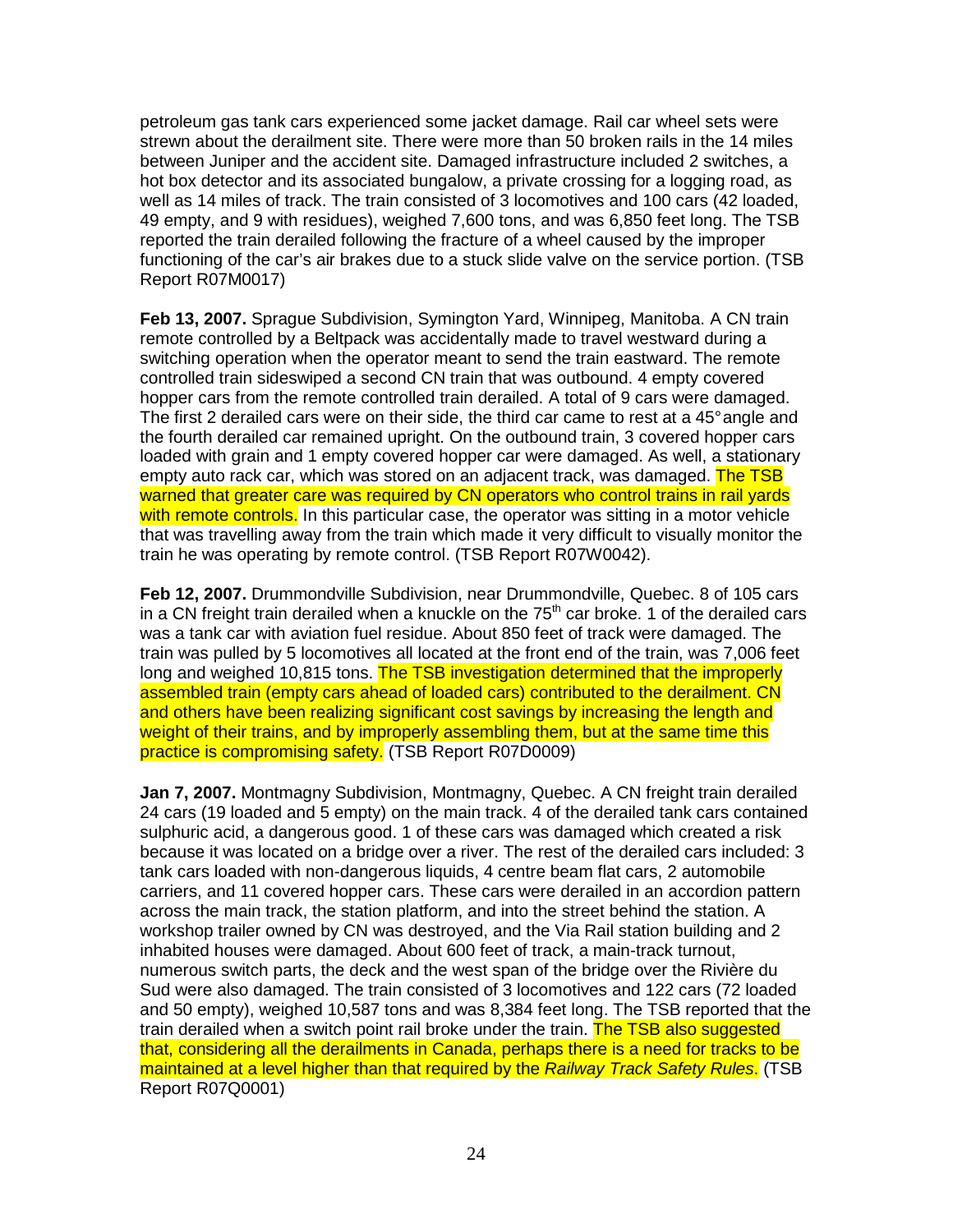**Nov 11, 2006.** Kingston Subdivision, Moira, Ontario. A spike puller operator on contract to CN was fatally injured while attempting to perform repairs to his Nordco Grabber Model A Spike Puller. The accident occurred when the right side joystick controller of the spike puller was inadvertently activated, causing the right-hand roller frame assembly to drop rapidly onto the machine operator underneath the machine. (TSB Report R06T0281)

**Aug 27, 2006.** Lac-Saint-Jean Subdivision, Chambord, Quebec. A CN freight train derailed 12 cars, 5 loaded and 7 empty, on the main track. The derailed equipment consisted of 4 gondola cars loaded with wood chips, 1 tank car loaded with a flammable liquid, 4 empty box cars, and 3 empty gondola cars. About 1,400 feet of track were damaged. The train consisted of 2 locomotives and 93 cars (20 loaded, 73 empty), weighed 4,980 tons and was 6,140 feet long. The TSB reported that the derailment was caused by wheel lift on a loaded wood chip car negotiating a curve in the track. As the car ran derailed, it damaged the track, leading to the derailment of 11 other cars. The TSB also reported on asymmetrical loading of car contents as a contributing factor. (TSB Report R06Q0096)

**July 14, 2006.** Oakville Subdivision, Mimico, Ontario. A CN freight train derailed 7 cars on the main track as it was passing over a switch. Derailed equipment fouled the 3 main tracks. The train derailed at a track buckle in an area of track that had undergone recent upgrades in the form of a new turnout installation and track resurfacing. In addition to the buckled track and damaged turnout, about 650 feet of the 3 main-line tracks were damaged during the derailment. The TSB attributed the derailment to track buckling caused by inadequate rail anchoring. (TSB Report R06T0153)

**June 29, 2006.** Lillooet Subdivision, near Lillooet, British Columbia. A CN freight train consisting of 1 locomotive and 1 car loaded with lumber derailed after losing control while descending a steep grade near Lillooet. When the crew realized the train was in a runaway situation, the conductor decoupled the loaded lumber car from the locomotive, climbed onto the car and began to make his way over the lumber to apply the hand brake located on the other end of the car. With the connection between the locomotive and the car severed, the 2 began to separate. Having separated from the locomotive by about 200 feet, the car derailed to the outside of a curve. The conductor was thrown from the derailing car and was killed. The lumber car came to rest about 1,000 feet below the rail right-of-way. The locomotive continued to accelerate. At a curve in the track, the locomotive derailed and slid about 800 feet down the mountain. The trainman was thrown from the locomotive and sustained fatal injuries. The locomotive engineer was thrown off and sustained serious injuries. The locomotive came to rest about 800 feet below the rail right-of-way. The TSB report contained many criticisms of CN and many recommendations to improve the safety of train travel in steep mountainous terrain. Brake shoe friction fade on the lumber car may well have contributed to the derailment. The TSB expressed concern that Transport Canada and CN had not followed the lead by the Association of American Railroads in improving brake shoe design for heavier cars, and that heavier cars in Canada will continue to be operated using brake shoes designed to an older specification. CN employees had also previously raised concerns about the use of non-Dynamic Brake-equipped locomotives in steep mountainous territory such as Lillooet, but these concerns were not relayed to CN management. The TSB criticized CN for the failure of its safety management system to identify and mitigate risks in steep mountainous terrain and recommended that Transport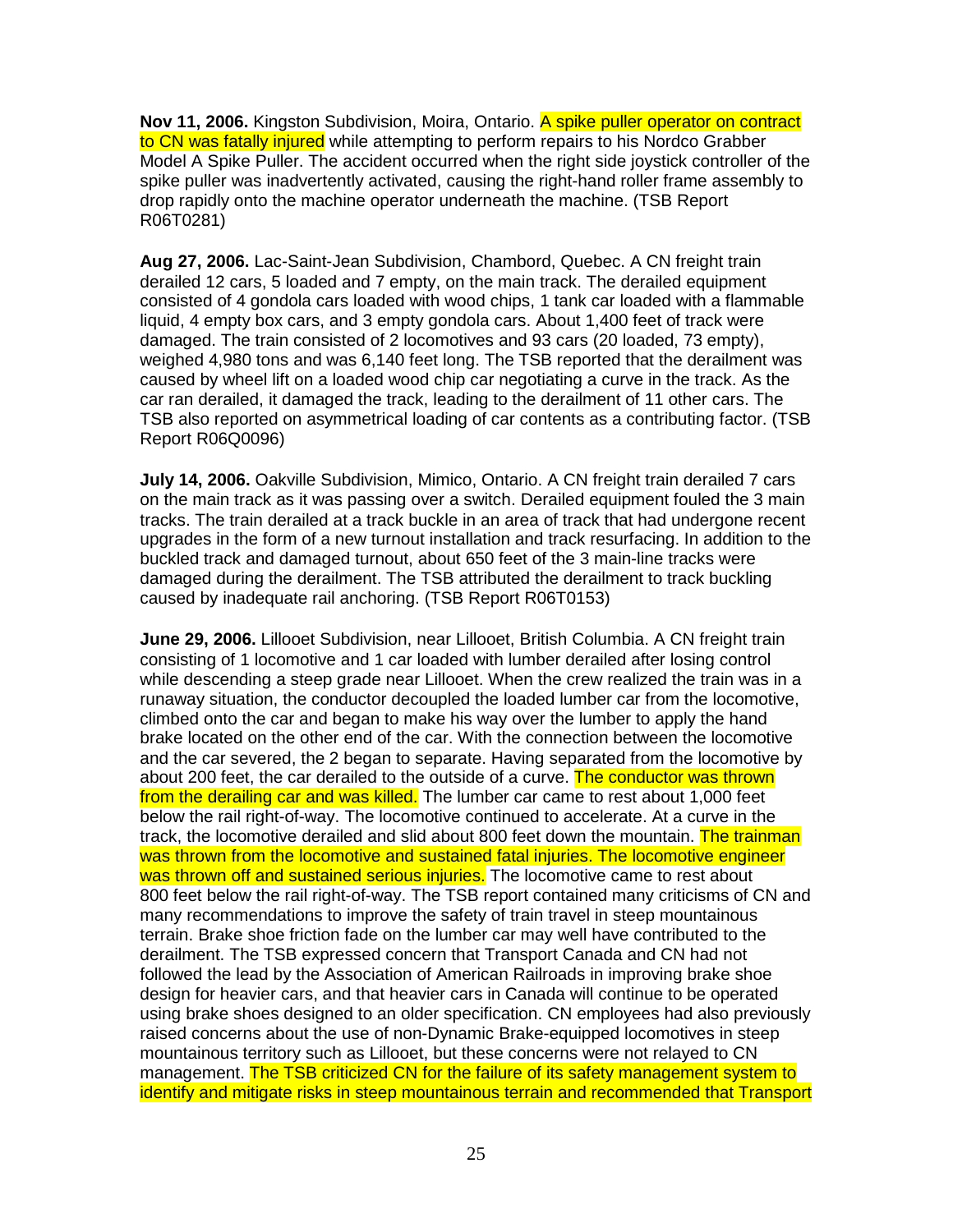Canada require CN to do so. Many local residents and ex-B.C. Rail employees criticized CN for not becoming better prepared for the added risks of rail travel in mountainous terrain when they bought B.C. Rail in 2004. (TSB Report R06V0136, several other sources)

**June 4, 2006.** Joliette Subdivision, Charette, Quebec. A CN freight train derailed 14 cars (10 loaded and 4 empty) on the main track, including 7 cars loaded with dangerous goods, while exiting a bridge. The dangerous goods cars included 2 cars loaded with gasoline, 3 cars loaded with fuel oil and 2 cars loaded with sulphuric acid. About 233,000 litres of hydrocarbons spilled from 3 tank cars and about 160,000 litres flowed down the river valley and into the Rivière du Loup right next to the derailment. Local fire and police departments; Environment Canada; the Canadian Forest Service; and Quebec Sustainable Development, Environment and Parks responded to the accident. Containment barriers were constructed in an attempt to slow the flow of the remaining hydrocarbons into the river. Skimmers and booms were installed on the Rivière du Loup in an attempt to collect hydrocarbons near the derailment site and downstream near the St. Lawrence River. Because the first responders arrived after most of the hydrocarbons had entered into the Rivière du Loup, only about 73,000 of the 233,000 litres of hydrocarbons were recovered. Spilled liquids continued being collected through the following winter months. The spill negatively impacted the bird and fish life along the Rivière du Loup. The train consisted of 3 locomotives and 142 cars; it was 6,760 feet long and weighed 12,290 tons. The TSB reported that rotting and otherwise deteriorating track ties and a lack of rail anchors were major contributors to the derailment and spill. (TSB Report R06Q0054)

**May 21, 2006.** Kamloops Yard, Kamloops, British Columbia. A CN train involved in a switching operation in the yard collided with an unoccupied Rocky Mountaineer Vacations (RMV) passenger train moving into the yard. 4 passenger cars derailed and the CN locomotive was heavily damaged. The CN train was 2,600 feet long, weighed 3,952 tons and consisted of 2 locomotives pulling 28 loaded and 13 empty cars. The TSB reported that the speed of the CN train and distance to the RMV train, along with the weight and lack of braking power on the trailing cars, resulted in the CN train being unable to stop before colliding with the RMV train. Although the CN train did not exceed 15 mph, the movement was unable to stop within one-half the range of vision of equipment as required by Canadian Rail Operating Rule 105. Communications between the rail traffic coordinator and train crews and between the 2 crews involved were inadequate to assist the crews in identifying each other's whereabouts. (TSB Report R06V0111)

**May 15, 2006.** Lac-Saint-Jean Subdivision, near Lac Bouchette, Quebec. A CN freight train derailed 18 cars (16 loaded, 2 empty) at a curve on the main track. The train consisted of 3 locomotives and 75 cars (72 loaded, 3 empty), weighed 8,780 tons and was 4,750 feet long. The TSB reported that the design and loading of the first 3 derailed cars contributed to the derailment and speculated that there must have been a warp in the track. (TSB Report R06Q0046)

**Aug 5, 2005.** Squamish Subdivision, north of Squamish, British Columbia. 9 CN Rail cars (1 loaded and 8 empty) flipped off the tracks, **spilling 40,000 litres of toxic caustic** soda (sodium hydroxide) into the Cheakamus River. The chemical compound stripped the river of oxygen and had a devastating impact on the river's fish population. All freeswimming fish occupying the river at the time of the spill were killed. More than 500,000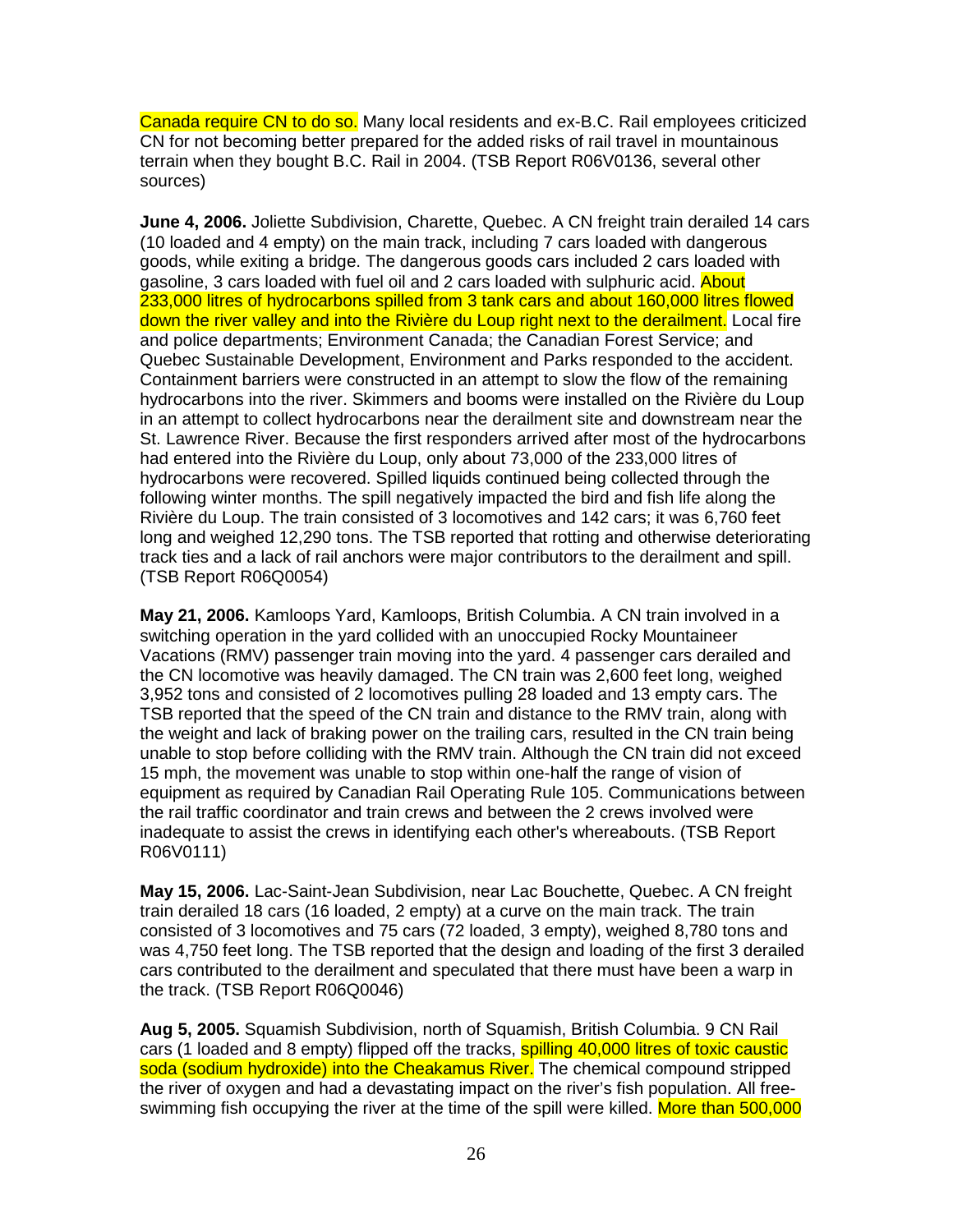adult and young salmon, steelhead, trout and other fish species were killed. Fish died of suffocation from skin burns and gill haemorrhaging. British Columbia Environment staff said the spill decimated the river's fish population. Angling closures were issued on the Cheakamus and MamQuam rivers and a portion of the Squamish River in an attempt to help fish populations repopulate the sections impacted by the spill. Birds and mammals that relied on Cheakamus River salmon for food were also negatively impacted by the toxic spill. CN was assessed about \$200,000 for river clean up costs and was charged twice under the federal *Fisheries Act* and 3 times under the B.C. *Environmental* Management Act, which resulted in fines. The train consisted of 5 locomotives at the head of the train, 144 cars (3 loaded and 141 empty), and 2 locomotives behind the 101<sup>st</sup> car. It was 9,340 feet long and weighed 5,002 tons. The TSB blamed the derailment on human error, poor supervision, use of a too-long train and an improperly assembled train. (TSB Report R05V0141, Canada.com Aug 4/07, several other sources)

**Aug 3, 2005.** Edson Subdivision, Wabamun Lake, west of Edmonton, Alberta. 43 CN cars derailed along the shoreline of Wabamun Lake, spilling 1.3 million litres of heavy bunker C fuel oil that quickly spread across the lake. 100 Wabamun Lake residents blockaded the CN tracks for 5 hours to protest insufficient action by CN to contain or clean up the spill. Oil-slicked birds and other wildlife plus the oil-soaked lake shoreline became instant national news. 4 days later, CN revealed that 700,000 litres of Imperial Pole Treating Oil had also spilled into the lake. This hazardous chemical contained naphthalene and other polycyclic aromatic hydrocarbons that are highly toxic and linked to cancer. People who lived nearby were forced to evacuate their homes and cottages. Hundreds of oil-soaked birds died. Wabamun Lake is a popular angling lake, and fish were negatively impacted. CN spent an estimated \$28 million attempting to clean up the mess, with remaining costs covered by insurance. CN was forced into a compensation program for those whose properties were damaged. In May 2009, CN pleaded guilty to 3 charges, one under Alberta's Environmental Protection and Enhancement Act for failing to take all reasonable measures to contain and remedy the spill, one under the federal Fisheries Act, and a third under the federal Migratory Birds Convention Act. Fines issued by the court totaled \$1.4 million, which many Albertans did not think was sufficient, considering the magnitude of environmental damages, and considering it appeared that CN was more concerned about opening their track again than in containing and cleaning up the spilled dangerous goods. The train consisted of 3 locomotives, 117 loaded cars, 13 residue cars, and 10 empty cars. It was 8,547 feet long and weighed 15,562 tons. The TSB reported that a defective rail caused the train to fall off the tracks. (Wikipedia, TSB Report R05E0059, several other sources)

**July 31, 2005.** Val-d'Or Subdivision, Val-d'Or, Quebec. A CN freight train derailed 9 cars on the main track. 7 of the derailed cars were bulkhead flat cars loaded with logs, and 2 were gondola cars loaded with copper concentrate. 7 of the derailed cars flipped over on their sides and all 9 derailed cars were damaged. 1 wye track was destroyed, and 450 feet of main and wye track were damaged. The train was powered by 2 locomotives, and was hauling 26 loaded cars, 10 empty cars and 19 residue cars. It was 2,940 feet in length and weighed 3,800 tons. The TSB reported the accident occurred when a 25 year-old roller bearing on one of the bulkhead flat cars that derailed overheated and seized. (TSB Report R05Q0033)

**July 13, 2005.** Three Hills Subdivision, Sarcee Yard, Calgary, Alberta. A CN freight train derailed 2 cars in the yard, which fouled a switch and resulted in the following loaded tank car being hit by 2 locomotives of another train that was operated by Beltpack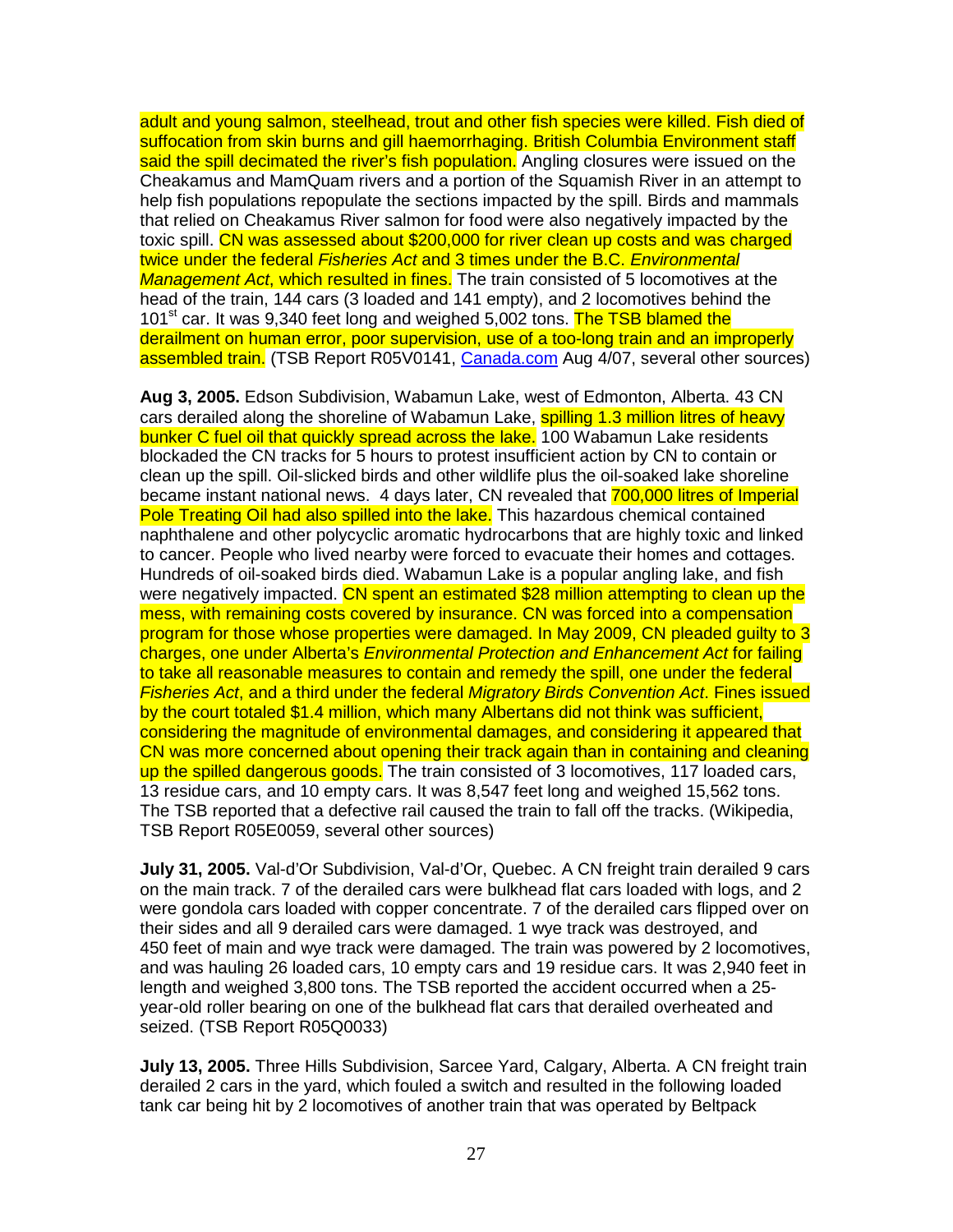remote control. The collision punctured the tank car, spilling about 106,800 litres of aviation fuel onto the ground. Diesel fuel also spilled from one of the remote controlled locomotives' punctured fuel tanks. The extent of environmental damage was not disclosed. The 2 remote controlled locomotives also derailed. There was extensive damage to the 2 derailed locomotives, the 2 derailed cars, and another empty gondola car. Crossover switches, connecting track and about 300 feet of the yard lead track were destroyed. Calgary police and fire services controlled the site and protected against a potential fire hazard. 4 nearby businesses were evacuated as a precaution. The TSB reported that an improperly assembled train with empty cars ahead of loaded cars contributed to the derailment. Because CN did not investigate nor report to the TSB a prior, similar derailment at the same location, an opportunity was lost to review and identify safety deficiencies. (TSB Report R05C0116)

**July 10, 2005.** CN Yazoo Subdivision, Anding, Mississippi. 2 CN freight trains collided head on. The collision resulted in the derailment of 6 locomotives and 17 cars. About 15,000 gallons of diesel fuel were spilled from the locomotives and resulted in a fire that burned for about 15 hours. 2 crew members were on each train; all 4 were killed. As a precaution, about 100 Anding residents were evacuated. 7 residue tank cars containing hazardous materials were among the cars that derailed. 5 of those cars contained propylene residue, 1 contained isopropylamine residue, and 1 contained carbamate pesticide residue. 1 or more of the propylene tank cars vented due to pressure buildup from the extreme heat of the diesel fuel fire. CN provided the following cost estimates: \$9.6 million for equipment (locomotives and cars); \$65,000 for track and signals; \$316,800 for lading and environmental cleanup; and \$300,000 for wreck clearing. Property damage associated with the accident totaled \$9,665,000. Clearing and environmental cleanup costs totaled \$616,800. The extent of environmental damage was not disclosed. The NTSB determined that the probable cause of the collision was the failure of the northbound train to stop at a red signal, possibly due to crew fatigue. Contributing to the accident was the absence of a positive train control system that would have stopped the northbound train before it exceeded its authorized limits. Also contributing to the accident was the lack of an alerter on the lead locomotive that may have prompted the crew to be more attentive to their operation of the train. (NTSB Report RAR-07-01)

**July 4, 2005.** Kingston Subdivision, Prescott, Ontario. A CN freight train derailed all 51 of its cars on the main track. All of the cars toppled over on their sides. All of the cars contained hydrocarbon residue. 2 cars spilled gasoline and released nitrogen vapours. All of the cars were damaged and about 2,000 feet of main track were destroyed. The train consisted of 2 locomotives and 51 cars; the first 17 cars contained fuel oil residue and the trailing 34 cars contained gasoline residue. The train was 3,180 feet long and weighed 2,240 tons. The TSB reported the derailment was caused when a track moved out of alignment. Another contributing factor was a buckled track resulting from laying the track in cold weather. (TSB Report R05H0013)

**April 6 2005.** Scotford Rail Yard, Fort Saskatchewan, Alberta. An undisclosed amount of hydrogen peroxide spilled out of an overturned car when 8 CN tank cars of a 98-car train derailed. Other CN derailments in the same rail yard include one August 18, 2010 and another one November 21, 2010. (Fort Saskatchewan Record April 8/05)

**Feb 23, 2005.** Drummondville Subdivision, near Saint-Cyrille, Quebec. A CN freight train derailed 29 cars on the main track. 28 cars were destroyed and 1 car was damaged. 1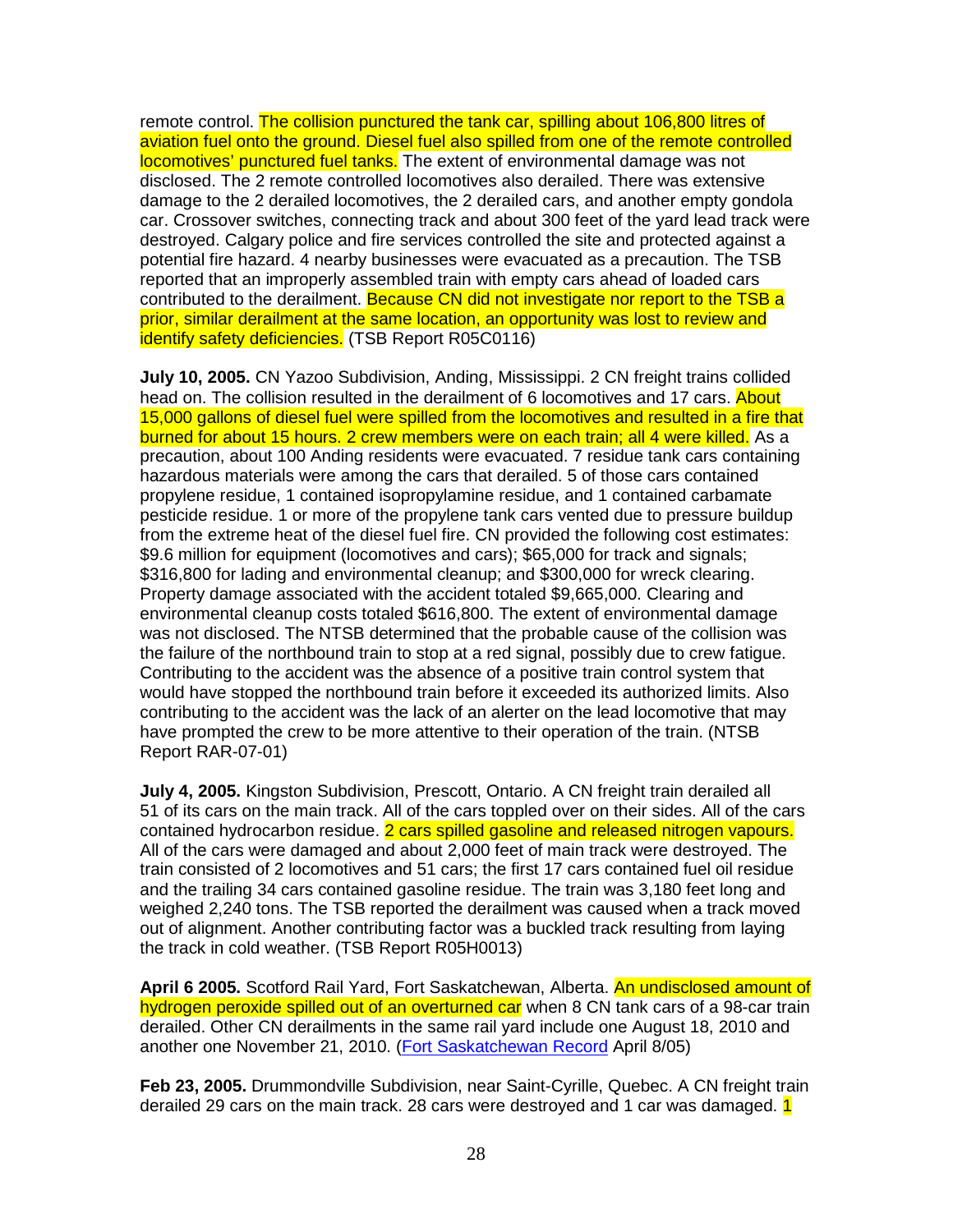tank car carrying propane caught fire and exploded, causing major damage to a mill adjacent to the railway right-of-way. Other tank cars carrying dangerous goods including chlorine also derailed. Because of the fire and dangerous goods in the other tank cars, the area within a 1-kilometre radius of the accident site was sealed off and about 20 people were evacuated. About 600 feet of track were destroyed and about 4,000 feet of track were damaged. The train was 5,935 feet long, weighed 6,898 tons and consisted of 2 locomotives, 44 loaded cars and 45 empty cars, including tank cars containing chlorine, propane and other flammable liquids. The TSB reported the derailment was caused by a defective rail car wheel that failed, and pointed out that CN does not have a wheel impact load detector (WILD) between Halifax and Quebec, increasing the risk of wheel failure in eastern Canada. (TSB Report R05Q0010)

**Jan 12, 2005.** Letellier Subdivision, Winnipeg, Manitoba. A CN freight train derailed 10 cars including a tank car containing liquefied petroleum gas and a tank car loaded with liquid calcium chloride that overturned and spilled an undisclosed amount of its contents. The extent of environmental damage was not disclosed. 2 derailed loaded hopper cars blocked a public crossing. About 400 feet of track were damaged. The train comprised 1 locomotive, 30 loaded cars, 11 empty cars and 1 residue tank car. It weighed 4,297 tons and was 2,598 feet long. Several homes and businesses were evacuated due to the risks associated with derailed tank cars carrying dangerous goods. The TSB reported several factors that contributed to the derailment including track spacing anomalies, track out of alignment, track warp defects and roller bearing adapters that likely failed in 1 of the derailed cars. (TSB Report R05W0014)

**Nov 12, 2004.** Montmagny Subdivision, Levis, Quebec. 10 multi-platform CN container cars derailed on the main track. The cars were damaged, and 2 switches and 500m of track were damaged. The train was made up of 3 locomotives and 39 multi-platform container cars (113 platforms in all). It was 7,500 feet long and weighed 6,200 tons. The TSB reported that wheel failure caused the derailment. (TSB Report R04Q0047)

**July 25, 2004.** Bala Subdivision, Burton, Ontario. A CN freight train derailed 13 multiplatform intermodal cars carrying 88 containers. Containers carrying dangerous goods including paint and paint thinners were heavily damaged with liquid product spilling from at least one of the containers. About 2,300 feet of track were destroyed. The train consisted of 2 locomotives and 28 loaded intermodal cars. It was 5,919 feet long and weighed 5,750 tons. The TSB reported the following as contributing to the rail rollover that caused the derailment: car design, lacking rail lubrication, track fastening system, and track geometry. A local landowner whose property was damaged by the derailment was not contacted by CN. It took some time for CN to finally clean up the mess on the private land left by the derailment. (TSB Report R04T0161)

**March 17, 2004.** Lac-Saint-Jean Subdivision, Linton, Quebec. A CN train derailed 22 cars at a curve on the main track. 18 cars were destroyed, 4 cars were damaged, and about 140m of track were destroyed. The derailed cars slid down the Batiscan River bank. The train consisted of 4 locomotives and 66 cars, 56 loaded and 10 empty. It was 4,060 feet long and weighed 6,960 tons. A broken rail caused the initial derailment. (TSB Report R04Q0016)

**Feb 17, 2004.** Sprague Subdivision, Symington Yard, Winnipeg, Manitoba. A CN train operated by Beltpack remote control derailed 17 intermodal container car body platforms at a switch in the yard. The Beltpack remote control operator was controlling the train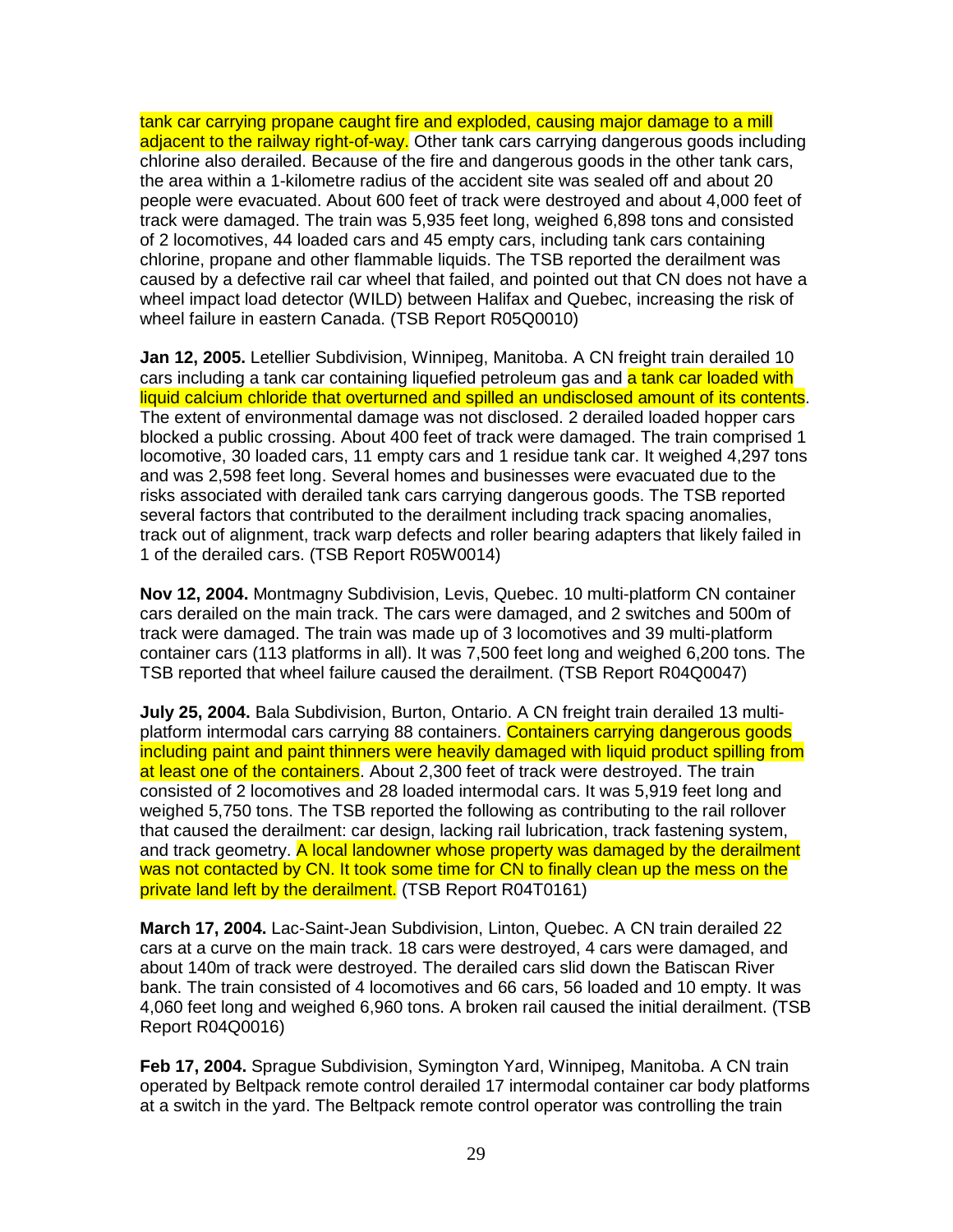movement from inside a motor vehicle, which is routinely done at the Symington Yard. About 1,600 feet of track were damaged. The TSB reported the location of the Beltpack remote control operator inside a vehicle, well in advance of and facing away from the remote controlled train, left the train movement unmonitored and increased the severity of the derailment, which was initially caused by a switch malfunction. (TSB Report R04W0035)

**Feb 7, 2004.** Montmagny Subdivision, Montmagny, Quebec. A CN freight train derailed 27 cars on a bridge over the Du Sud River, including a pressurized tank car loaded with liquefied chlorine gas. All of the derailed cars were damaged beyond repair. About 1,500 feet of track and 2 public crossings were damaged. The entire timber deck of the bridge and the pedestrian walkway located on the north side were destroyed. 3 bridge spans were damaged beyond repair and required total replacement. The other 6 spans sustained major damage. The train was 5,489 feet long and weighed 9,102 tons. It consisted of 2 locomotives, 70 loaded and 24 empty. During the derailment cleanup and bridge repair work, traffic had to be rerouted on a temporary bypass track constructed over the river. The extent of environmental damage incurred by the derailment and subsequent repairs was not disclosed. The TSB reported that truck hunting (lateral oscillation of car between the tracks at high speeds) on one or more empty cars contributed to the derailment. The investigation was also confused by an inaccurate list of car positions within the train. (TSB Report R04Q0006)

**July 30, 2003.** Drummondville Subdivision, Villeroy, Quebec. A CN train derailed 32 intermodal platforms on the main track. 31 platforms were damaged, and 1 platform was destroyed. About 2,200 feet of track were destroyed, and another 1,900 feet were damaged by the derailment. The track underneath the last 30 derailed platforms was completely destroyed. In the zone of destruction, the majority of the ties were in poor condition, showing signs of water saturation and rot through half of their thickness. 2 farm crossings were destroyed and the third was seriously damaged. The train, an intermodal express freight train, was 9,973 feet long and weighed 9,310 tons. It consisted of 4 locomotives and 145 loaded intermodal platforms. Some of the cargo was dangerous goods. The TSB reported that the train derailed as a result of a track buckle while travelling above the speed limit over track on which maintenance work was being performed. The TSB also criticized the operators for not following proper safety procedures or CN for not conducting proper safety training. (TSB Report R03Q0036)

**May 21, 2003.** Bala Subdivision, Gamebridge, Ontario. A CN train derailed 49 cars on the main track at a highway crossing. The derailed equipment included 21 tank cars loaded with sulphuric acid, 2 empty box cars, and 26 box cars loaded with paper. About 250 tons of sulphuric acid spilled from 3 tank cars. A small fire started. An underground fibre-optic cable was severed, disrupting service for 16 hours. Some 1,700 feet of track were destroyed. Highway 12 was closed in the vicinity of the derailment area for 5 days. Some 50 people were evacuated due to the toxic nature of the spilled sulphuric acid and to ease clean-up operations. 2 firefighters suffered minor fume inhalation, and a local citizen suffered acid burns to his feet. The extent of environmental damage was not disclosed. The train weighed 11,800 tons and was 5,889 feet long. It was hauling 103 loaded cars, 8 empty cars, and 1 residue car. The TSB reported track defects at the Highway 12 crossing and decreasing time set aside by management for proper inspection and routine maintenance. As well, the train had been improperly assembled with empty cars ahead of loaded cars. (TSB Report R03T0157)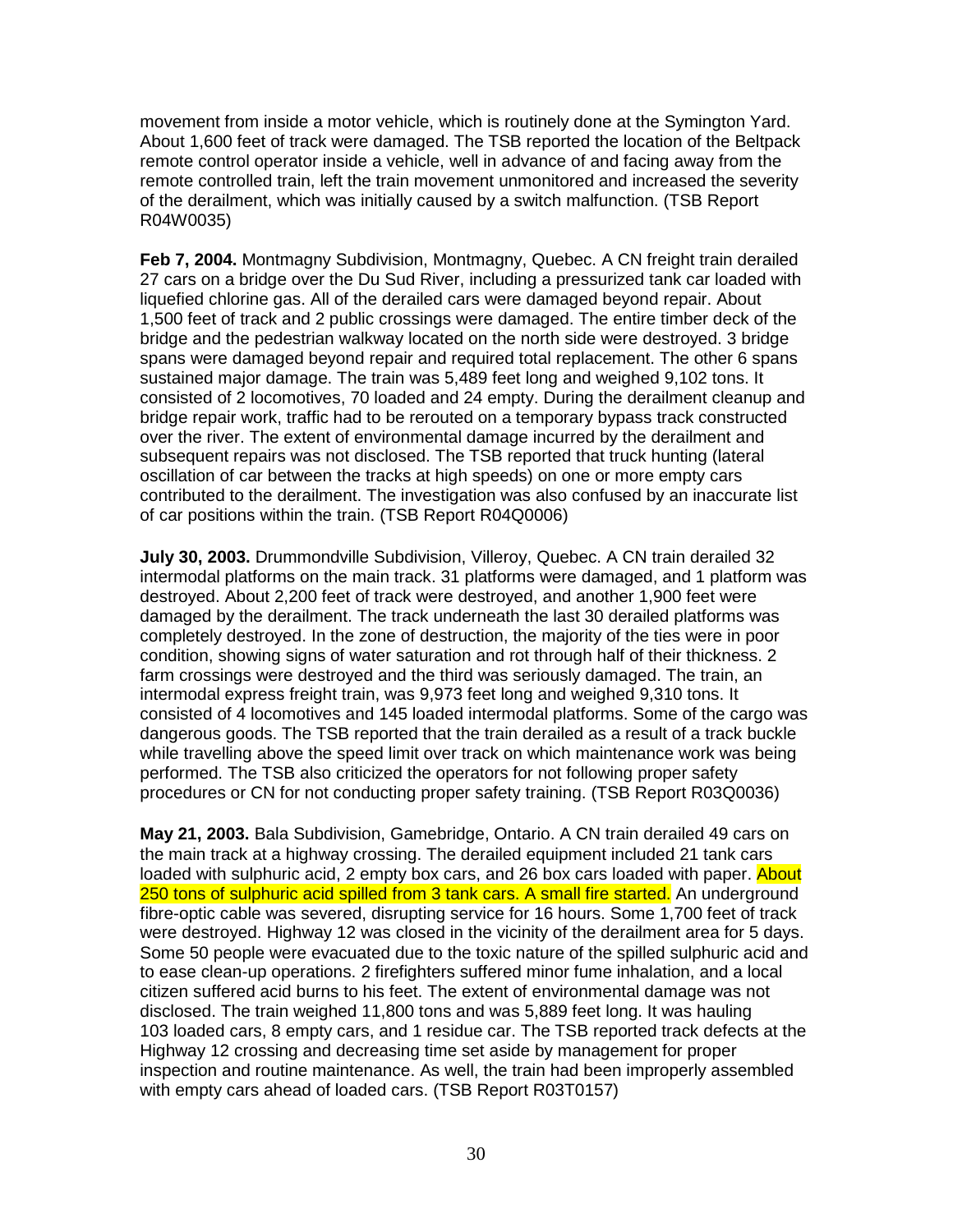**May 16, 2003.** Thompson, Manitoba. Several thousand hectares of land burned from a CN-caused wildfire. Suppression costs amounted to \$565,000. (Canadian Interagency Forest Fire Centre July 24/07)

**May 14, 2003.** Fraser Subdivision, McBride, British Columbia. A CN freight train derailed 2 locomotives and 5 cars loaded with lumber on a bridge on the main track. Once derailed, the locomotives toppled off the bridge, dropping about 25 feet into the gully below along the main river valley. A fire started and the bridge, the 2 locomotives, and the 5 cars and their contents were destroyed by fire. The 2 crew members, the locomotive engineer and the conductor, were fatally injured. Several acres of the surrounding terrain were damaged by the fire and by the ensuing clean-up operation. The extent of environmental damage was not disclosed. The train was 5,730 feet long, weighed 8,800 tons, and was powered by 2 locomotives. The train consisted of 85 freight cars: 68 loaded, 4 empty, and 13 residue tank cars. The complete destruction of the bridge and all its related components, the loss of the locomotive event recorder data, and lack of complete and comprehensive bridge maintenance and inspection records impeded the TSB investigation efforts. However, the TSB reported that the failure to identify the urgency and the severity of the deteriorating condition of the bridge was not recognized because of shortcomings in the inspection, assessment, planning, and maintenance process. (TSB Report R03V0083)

**May 12, 2003.** Drummondville Subdivision, Manseau, Quebec. A CN freight train derailed 17 platforms loaded with 34 containers at a curve on the main track. Most of the containers flipped over on their sides. 3 of the containers were carrying dangerous goods. There was damage to 1,000 feet of main track and 300 feet of siding track. The train was powered by 3 locomotives and consisted of 122 loaded cars. It weighed 5,190 tons and was 8,430 feet long. The TSB reported the derailment occurred when the car body on the platform of a loaded container car collapsed onto the main track, severely damaging the track structure, resulting in the complete loss of track gauge. The platform on the car collapsed due to fatigue at a high stress location where a weld was missing. There also was a discrepancy between the cars recorded as being in the train and the actual cars in the train. (TSB Report R03Q0022)

**Feb 9, 2003.** Tamaroa, Illinois. A CN freight train derailed 22 of its 108 cars. 4 of the derailed cars spilled methanol, and the methanol from 2 of these cars fueled a fire. Other derailed cars contained phosphoric acid, hydrochloric acid, formaldehyde, and vinyl chloride. 2 cars containing hydrochloric acid, 1 car containing formaldehyde, and 1 car containing vinyl chloride also spilled product. About 850 residents were evacuated from the area within a 3-mile radius of the derailment, which included the entire village of Tamaroa. 1 contract employee was injured during cleanup activities. Damages to track, signals, and equipment, and clearing costs associated with the accident totaled \$1.9 million. CN was also forced to pay nearly \$1 million to about 800 residents and businesses for lost time, food spoilage and other expenses. The NTSB determined the probable cause of the derailment was an improper weld on a rail which progressed to rail failure. (NTSB Report RAR-05-01)

**Dec 20, 2002.** Cornwall, Ontario. 10 CN cars derailed. (Colin Churcher's Railway Pages)

**Oct 24, 2002.** Saint-Maurice Subdivision, Hibbard, Quebec. A CN train derailed 6 cars at a curve on the main track. All 6 derailed cars were damaged and 275m of track were destroyed. The derailed cars were loaded with copper ore, toppled over on their sides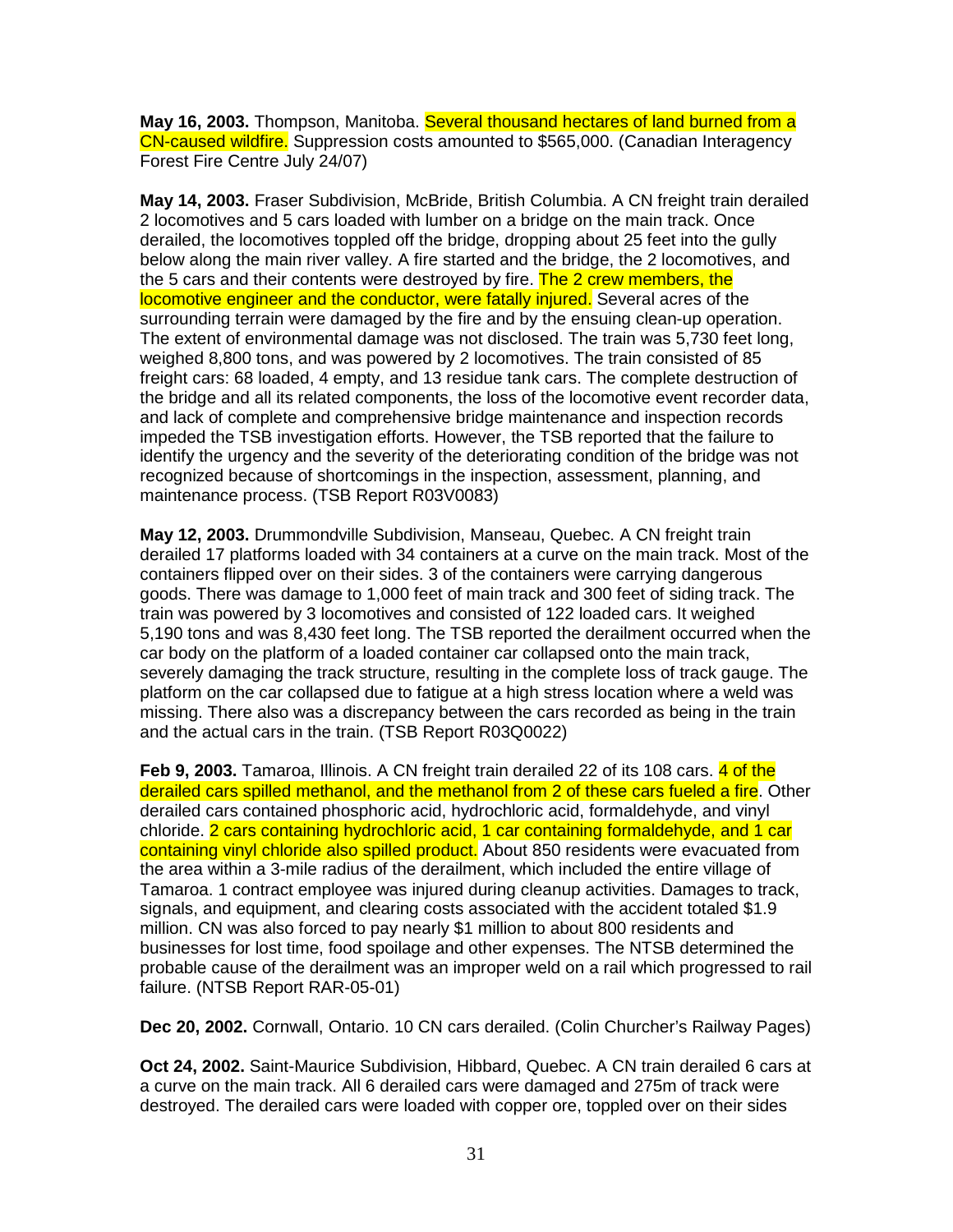and slid down the bank almost falling into a lake. The extent of environmental damage was not disclosed, but based on a photo in the TSB investigation report, there was damage to the lake shoreline. The train comprised 3 locomotives and 109 cars, 34 loaded and 75 empty. It was 6,730 feet long and weighed 7,230 tons. The TSB reported a defective rail caused the derailment. (TSB Report R02D0113)

**Aug 13, 2002.** Bedford Subdivision, Milford, Nova Scotia. A CN train derailed 7 container platforms from the last 2 five-pack cars on the main track. About 2.85 miles of track were damaged. The train was 7,540 feet long and weighed 6,230 tons. The TSB reported that significant track buckle, in part resulting from higher-than-normal air temperatures, caused the tracks to move out of alignment and caused the derailment. (TSB Report R02M0050)

**July 22, 2002.** Montmagny Subdivision, Joffre Yard, Levis, Quebec. A CN train operated by remote control (Beltpack) in the yard derailed 52 cars. 51 tank cars, which contained fuel oil and gasoline residue, derailed and rolled over. An empty bulkhead flat car also derailed. 2 switches and about 3,600 feet of track were damaged. The TSB reported that heavy winds set some empty cars (without their brakes on) in motion which caused the initial derailment. (TSB Report R02Q0041)

**July 8, 2002.** Camrose Subdivision, near Camrose, Alberta. A CN freight train derailed 2 locomotives and 14 cars at a curve in the track. The train consisted of 5 locomotives, 146 loaded cars (some carrying dangerous goods), 6 empty cars, 2 residue tank cars, was 9,708 feet long and weighed 17,201 tons. The train was the longest and heaviest train the crew had ever operated on this subdivision. Derailed cars included 2 empty hopper cars right behind the locomotive, 1 empty flat car, 5 loaded intermodal flat cars, and 6 multi-platform intermodal cars. The last derailed car carried 2 containers carrying dangerous goods. The 2 derailed locomotives were damaged. All derailed cars and about 860 feet of track were destroyed. The TSB reported the primary cause of the derailment was an improperly assembled train. The presence of the first locomotive without alignment control couplers behind the operating locomotives played a secondary role in this derailment. (TSB Report R02C0050)

**July 3, 2002.** Joliette Subdivision, L'Assomption, Quebec. A CN freight train derailed 14 cars at a curve on the main track. 9 of the derailed cars flipped over, fouling both sides of the main track and siding. Softwood lumber products were strewn over the right-ofway and the adjacent private property. About 1,830 feet of main track, 660 feet of siding track and a private crossing were destroyed. A 4-inch irrigation water main was severed, and about 150 trees and seedlings were destroyed or damaged in an adjacent nursery. The train consisted of 2 locomotives, 82 loaded, 9 empty and 2 residue cars. It was 5,570 feet long and weighed 10,390 tons. The TSB reported that the higher-than-normal air temperatures buckled the track which caused the derailment. The Board pointed out that even though hot weather inspections were carried out, they were not sufficient to identify the potential for a track buckle. (TSB Report R02D0069)

**May 2, 2002.** Rivers Subdivision, near Firdale, Manitoba. A CN train derailed 2 locomotives and 21 freight cars after colliding with a loaded tractor-trailer at a public crossing. The derailed equipment included 5 tank cars carrying dangerous goods, 1 tank car carrying ethylene glycol and 12 hopper cars carrying plastic pellets. The dangerous goods products included benzene and hexene. During the derailment, 4 of the tank cars sustained multiple punctures and spilled their products which ignited and a large fire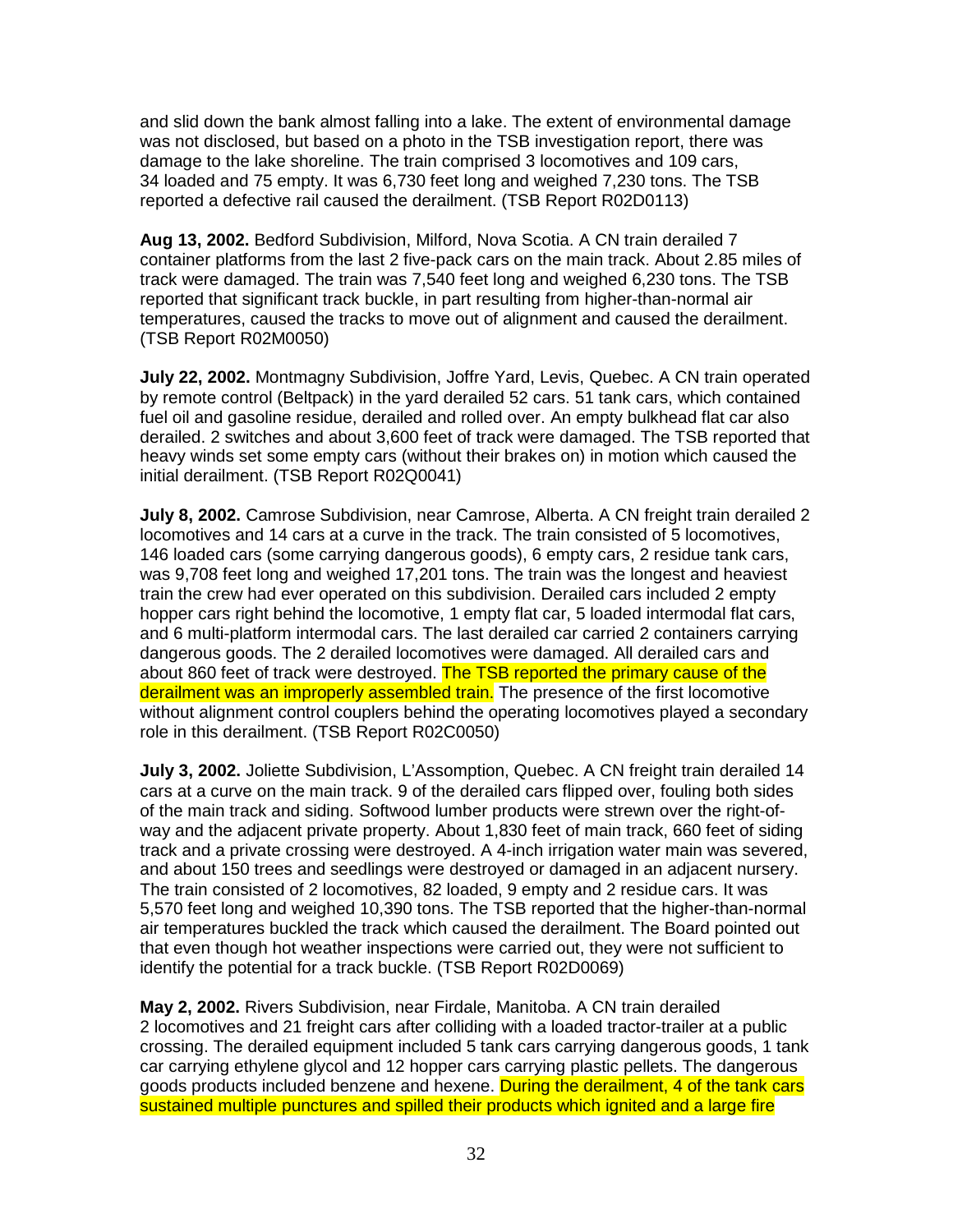engulfed the derailed cars, burning for 2<sup>1/2</sup> days. Water bombers were brought in to help fight the fire. A fibre-optic cable was severed and the Trans-Canada Highway had to be closed. 17 of the derailed cars were destroyed. About 700 feet of the south rail, 450 feet of the north rail, and many of the ties near the public crossing were destroyed. A total of 156 people were evacuated from within a 4-mile radius of the derailment for 2 days. About 13,000 tonnes of impacted soil were excavated and removed for treatment. Water sampling conducted about 1, 2 and 3 months following the spill determined that the groundwater had been contaminated with hydrocarbons. The extent of environmental and groundwater damage was not disclosed. (TSB Report R02W0063)

**April 26, 2002.** Redditt Subdivision, Winnipeg, Manitoba. 8 cars, including 3 box cars loaded with dangerous goods, derailed on the main track as a CN freight train departed Winnipeg. The train consisted of 3 locomotives and 85 cars (76 loaded and 9 empty), was 5,412 feet long, and weighed 9,363 tons. In addition to damaged cars, about 300 feet of track, a roadway underpass, and a fibre-optic system buried in the grade were damaged. 6 homes adjacent to the main track were evacuated. An improperly assembled train contributed to wheel lift on an empty flat car and subsequent derailment. (TSB Report R02W0060)

**Feb 15, 2002.** Dartmouth Subdivision, Dartmouth, Nova Scotia. A CN train derailed 5 cars in the yard, blocking a private crossing to an electrical shop. 3 of the derailed cars were tank cars loaded with liquefied petroleum gas, and the other 2 cars were flat cars loaded with vehicles. 2 derailed tank cars contained propane and 1 derailed tank car contained butane. 1 of the tank cars loaded with propane flipped over on its side as did 1 of the flat cars. The train consisted of 2 locomotives and 15 loaded cars. It was 925 feet long and weighed 1,200 tons. About 300 feet of track were damaged, and the private crossing required repairs. About 800 Dartmouth residents were evacuated from their homes, and the Angus L. MacDonald suspension bridge, one of the 2 major bridges connecting Dartmouth and Halifax, was closed for 12 hours. The TSB reported that deteriorating rail ties contributed to the derailment. (TSB Report R02M0007)

**Nov 15, 2001.** Holly Subdivision, Clarkson, Michigan. 2 CN/Illinois Central Railway trains collided at a switch at the Andersonville Siding. One of the trains missed a red stop signal as it entered the main track and hit the other train on the main track. Both crew members of the train that was hit were killed; the 2 crew members of the other train were seriously injured. The total cost of the accident was about \$1.4 million. The NTSB determined the probable cause of the collision was fatigue by the crew whose train hit the other, and the same train was also traveling above the speed limit. (NTSB Report RAR-02-04)

**Oct 6, 2001.** Napadogan Subdivision, Drummond, New Brunswick. A CN freight train derailed 15 cars after striking an automobile at a farm crossing. 7 of the derailed cars were tank cars carrying liquefied petroleum gas. One of the tank cars suffered damages and **spilled butane**, resulting in undisclosed environmental damage. The train consisted of 3 locomotives at the head of the train, 130 cars (78 loaded and 52 empty), was 8,700 feet long and weighed 10,000 tons. 9 cars and about 1,000 feet of track were destroyed. The TSB investigation determined that an undesired emergency brake application occurred when the train struck the automobile, resulting in rail rollover and the derailment. (TSB Report R01M0061)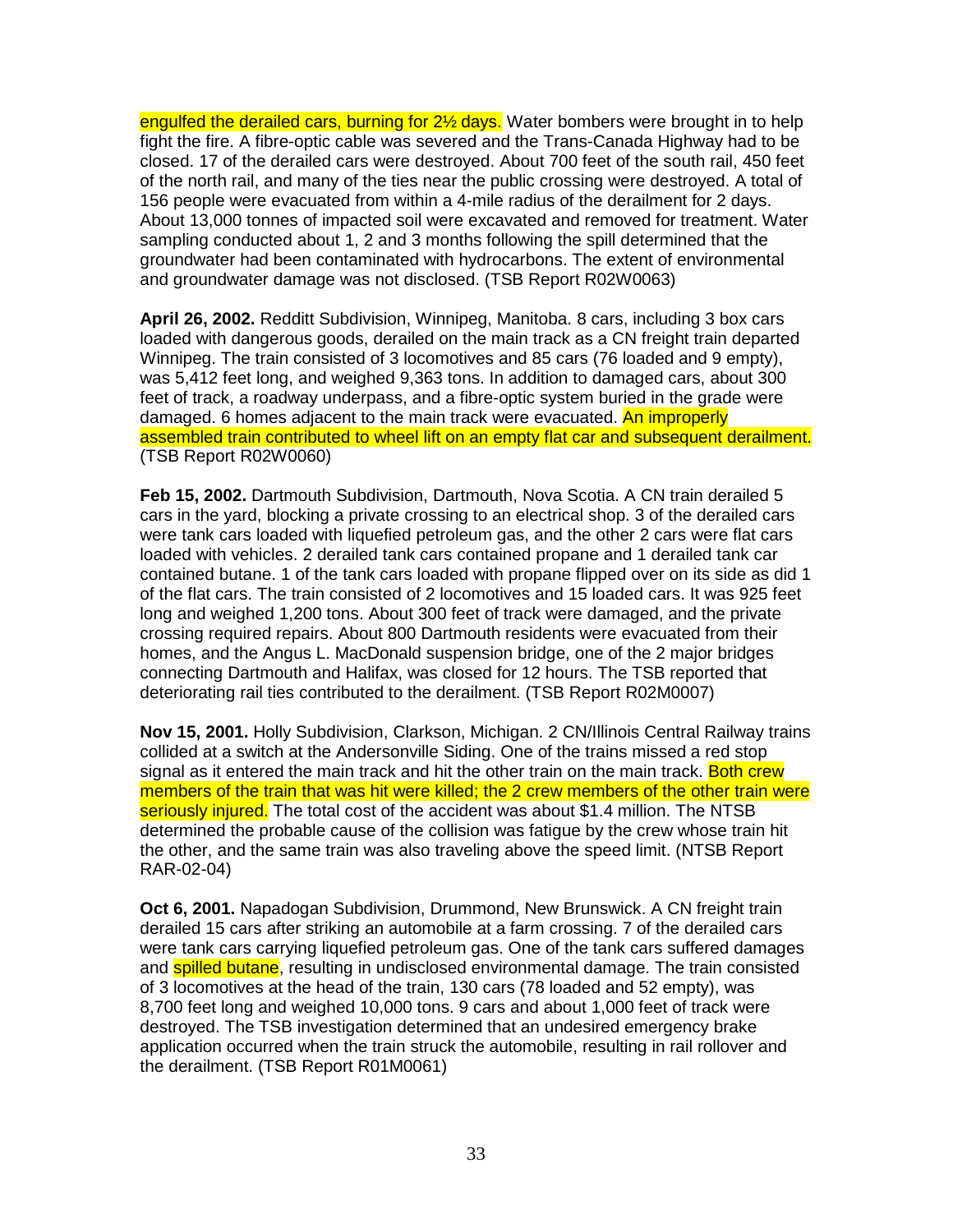**Sept 24, 2001.** Bala Subdivision, Richmond Hill, Ontario. A CN freight train derailed 21 cars on the main track. The running gear on all the derailed cars was damaged. The general merchandise train, powered by 2 locomotives, was hauling 40 loaded cars and 20 empty cars. It was 3,000 feet long and weighed 5,100 tons. The TSB reported that a heavy bulkhead door on one of the cars had opened, swung out, contacted the side of a train passing on an adjacent track and fell onto the track, causing the derailment. The Board indicated the closing device on the bulkhead door was inadequate and should have been replaced. (TSB Report R01T0255)

**Aug 29, 2001.** Saint-Hyacinthe Subdivision, Montreal, Quebec. A CN train approaching the Turcot Yard in Montreal derailed 8 container cars at a curve in the track. 5 cars rolled down the railway embankment, and came to rest obstructing Butler Street. The train consisted of 2 locomotives and 86 cars (85 loaded and 1 empty). It was 5,900 feet long and weighed 5,200 tonnes. The TSB reported that a wheel of one of the cars climbed over a defective rail and caused the derailment. (TSB Report R01D0097)

**May 23, 2001.** Chisholm, Alberta. CN started one of the largest human-caused fires in Alberta's history that destroyed 116,000 hectares of forest plus 10 homes, a trapper's cabin, 48 outbuildings and some vehicles primarily in the Hamlet of Chisholm. The environmental impacts were devastating – an undisclosed number of mammals, birds and other animals burned, and there was significant loss of wildlife habitat. The forest industry lost about 4.5 million  $m<sup>3</sup>$  of growing timber stock and over 6,300 ha of regenerated cutblocks. The Alberta government spent \$10 million fighting the fire with 514 firefighters and an abundance of equipment. CN eventually accepted responsibility for starting the fire by running locomotives in an inappropriate manner during a high fire hazard period. (Canada.com May 31/07, several other sources)

**April 12, 2001.** Bedford Subdivision, Stewiacke, Nova Scotia. A Via Rail passenger train consisting of 2 locomotives and 14 cars, travelling on CN main track from Halifax to Montreal, derailed at a manually operated main track switch in Stewiacke. A standard CN switch lock used to secure the switch in correct position had been tampered with. As a result of this tampering, the 2 locomotives and the first 2 cars continued on the main track, but the following cars took a diverging route onto an industrial track adjacent to the main track. 9 of the cars derailed and a farm supply building, as well as the industrial track were destroyed. 750 feet of the main track and a main track turnout were extensively damaged. One of the derailed cars was destroyed and the rest were damaged. 4 occupants of the building escaped without injury prior to impact. There were 132 persons on board the train. 22 persons were transported to hospital by ground or air ambulance; 9 were seriously injured. (TSB Report R01M0024)

**Feb 15, 2001.** Drummondville Subdivision, Trudel, Quebec. A CN train derailed 25 cars on the main track. 24 cars were destroyed, and 1 car was damaged. A main-track switch, the signal system, 800 metres of track, and goods stored on the property of a construction material distributor were damaged. A signal bungalow as well as a communications tower belonging to CN were also destroyed. An underground fibre-optic cable was severed. The train was comprised of 3 locomotives and 93 covered hopper cars loaded with wheat. It was 6,043 feet long and weighed 12,158 tons. The TSB reported the train derailed as a result of a fatigue fracture in an axle on one of the cars that derailed. (TSB Report R01Q0010)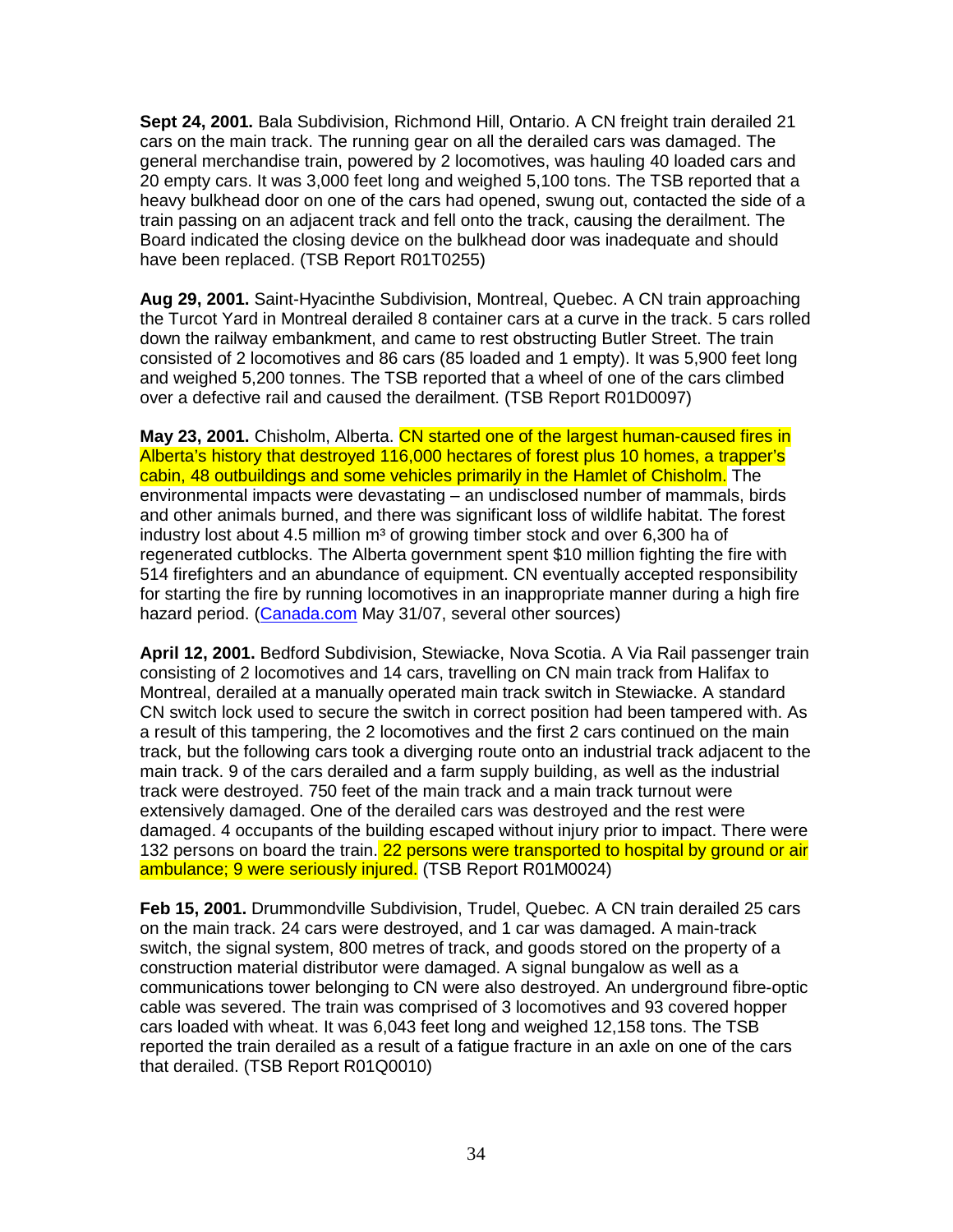**Jan 16, 2001.** Kingston Subdivision, near Mallorytown, Ontario. A CN freight train derailed 26 cars on the main track including 2 tank cars loaded with propane. A public school was closed for a day as a precautionary measure. The train consisted of 2 locomotives at the head of the train, 149 cars (76 loaded and 73 empty), was 9.450 feet long and weighed 11,700 tons. The TSB investigation determined that improperly assembling the long train contributed to a wheel lift and the derailment. Confused communication between the locomotive engineer and the rail traffic controller also appeared to contribute to the derailment. (TSB Report R01T0006)

**Dec 11, 2000.** Kashabowie Subdivision, Shabaqua, Ontario. A CN freight train derailed 17 cars. The derailed cars included 2 loaded tank cars containing methanol, 1 that had flipped upside down and was damaged, spilling all of its contents, and the other which was leaking methanol from an unloading valve that had opened during the derailment. A total of about 100,000 litres of methanol spilled, most of which entered the Shebandowan River. Methanol is a colourless, flammable and poisonous liquid. Persons living close to the river, downstream, were cautioned not to consume water drawn from wells near the river. Water was not declared free of methanol by local health authorities for almost a month following the spill. The extent of environmental damage to the Shebandowan River's ecosystem was not disclosed. The other derailed cars included 5 loaded cars of grain, 7 empty flat cars and 3 empty box cars. The train comprised 3 locomotives, 59 loaded cars and 27 empty cars. It was 5,400 feet long and weighed 8,500 tons. The TSB reported that emergency brake pressure on a cracked defective rail caused the rail to fail, and resulted in the derailment. (TSB Report R00W0253)

**Dec 10, 2000.** Kingston Subdivision, Marysville, Ontario. A CN train derailed 2 cars in a curve on the main track. 1 of the derailed cars, a bulkhead flat car loaded with lumber, lost its load, blocking the adjacent north main track. The other derailed car was a residue tank car. The train comprised 2 locomotives, 51 loaded and 44 empty cars. It was 6,600 feet long and weighed 8,300 tons. The TSB reported that, in each track curve of the train's journey, the load of lumber shifted slightly laterally, causing the banding around the load of lumber to dig into the corners of the lumber, gradually lessening the degree of securement and allowing even greater movement as the trip progressed. Travelling in an unstable state, the lumber shifted at the curve near Marysville and the unbalanced load caused one or more wheels on the car to lift and derail, destabilizing the trailing tank car which also derailed. (TSB Report R00T0324)

**Dec 9, 2000.** Napadogan Subdivision, Blue Bell, New Brunswick. A CN freight train derailed 7 multi-platform double-stack container cars at a curve on the main track. 36 containers were spread over an area covering both sides of the main track for about  $\frac{1}{2}$ km. 11 of the containers were carrying bags of white asbestos (a hazardous material); 2 containers released product onto the right-of-way. A total of 660m of track structure was damaged. The train was powered by 4 locomotives, was 5,700 feet long and weighed 5,200 tons. The TSB reported the derailment occurred due to a rail failure at a curve in the track. (TSB Report R00M0044)

**May 22, 2000.** Saint-Maurice Subdivision, Cressman, Quebec. A CN train derailed 23 cars at a curve on the main track on a bridge over the Saint-Maurice River. Derailed cars included: 13 gondola cars loaded with wood chips, 2 cars loaded with paper, 1 empty hopper car, and 7 tank cars with gasoline residue. 3 of the tank cars with gasoline residue fell into the river. 2 tank cars were punctured, **spilling an undisclosed amount of** gasoline into the river. The extent of environmental damage was not disclosed. 400 feet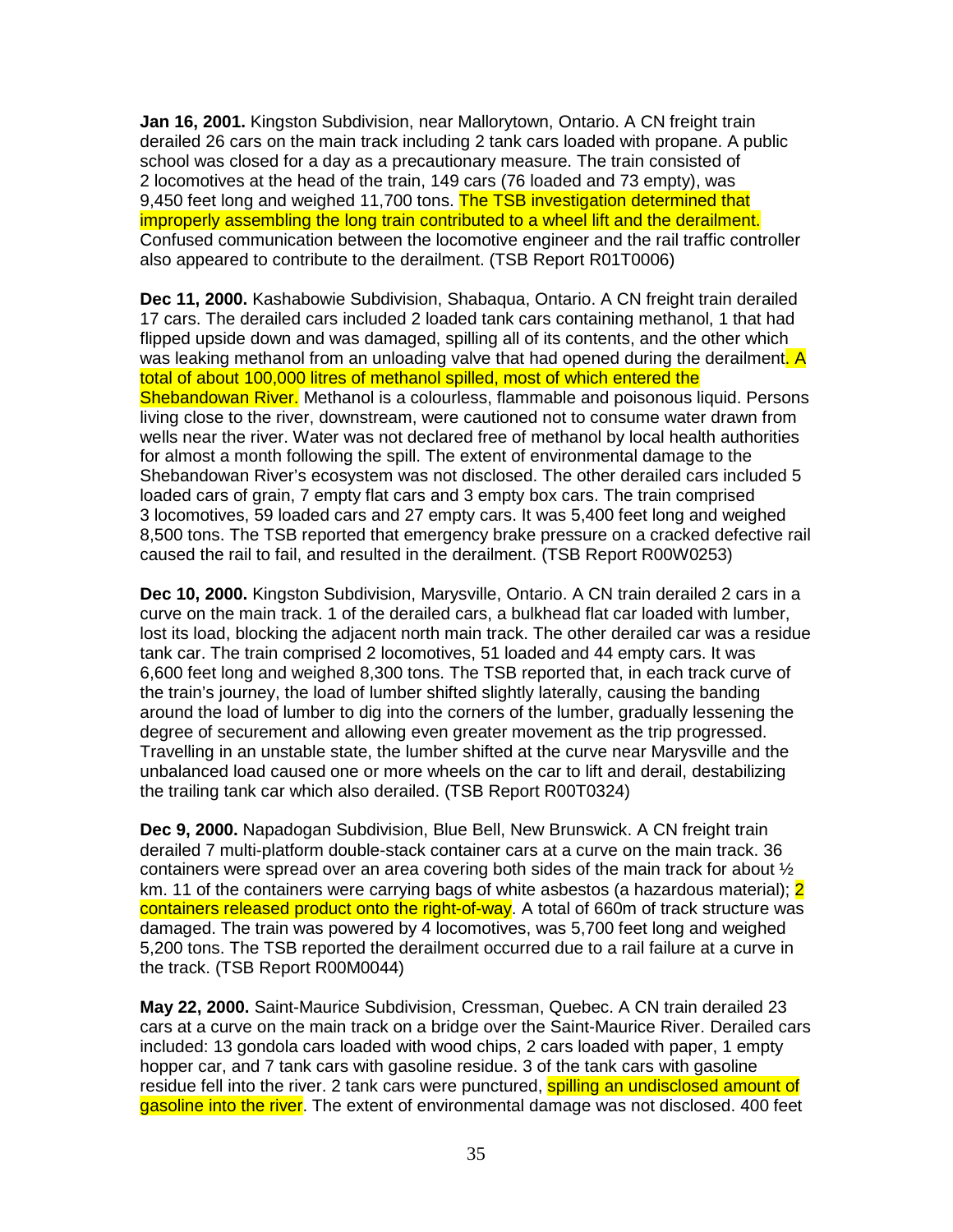of track were destroyed and 2 spans of the railway bridge across the river were heavily damaged. 22 of the derailed cars were damaged and 1 was destroyed. The train consisted of 3 locomotives and 159 cars, including 128 loaded cars, 19 empty cars and 12 tank cars with gasoline or heating oil residue. The train was 9,586 feet long and weighed 15,230 tons. The TSB reported that the derailment was caused by a defective rail in the track curve. (TSB Report R00Q0023)

**May 16, 2000.** Redditt Subdivision, White, Ontario. A CN freight train derailed 19 of its 136 cars along a curve in the main track. 4 of the derailed cars contained dangerous goods. The train consisted of 2 locomotives at the head of the train, 136 cars (51 loaded and 85 empty), was 8,800 feet long and weighed 9,440 tons. The TSB investigation determined that, during throttle reduction while in a curve, the train experienced a wheel climb derailment that was a result of a number of factors including *improperly* assembling the train. (TSB Report R00W0106)

**March 10, 2000.** Rouses Point Subdivision, Brossard, Quebec. A CN train derailed 5 cars on the Massena Spur after traveling through a public crossing. 4 cars toppled over on their sides in a ditch; 3 of these contained dangerous goods. 2 of the tank cars were carrying molten naphthalene (a flammable solid), and the third was carrying creosote. The other 2 derailed cars were hopper cars. All 5 derailed cars were damaged. The track was heavily damaged over a length of about 170 feet. The train consisted of 2 locomotives and 11 cars (8 loaded and 3 empty), was about 730 feet long and weighed 1,330 tons. As a precautionary measure, the Brossard Fire Department ordered the evacuation of about 20 people in the area. The TSB reported the train spread the track gauge, and the wheels of the first derailed car dropped inside the rail near the public crossing. The fact that CN had planned to replace the rail ties indicate that CN was aware of track structure problems at this location. (TSB Report R00D0026)

**Dec 30, 1999.** Near Mont-Saint-Hilaire, Quebec. A CN Ultratrain, a petroleum products unit train linking the Saint-Romuald oil refinery with a petroleum depot in Montreal, derailed and collided with another CN Ultratrain traveling in the opposite direction on a neighbouring track. There was a violent explosion and some rail cars burned for more than 4 days, creating a smoke plume about 500m high. The 2 crew members on the train hit by the derailed train were killed. About 350 families had to be evacuated. 2 locomotives and 61 cars were damaged in the accident. About 2.7 million litres of hydrocarbons spilled and caught fire, damaging private property, public property and the environment. The Ultratrain derailed at a broken rail caused by a defective weld, causing the TSB to call into question CN's quality assurance program for rail welds. The quality assurance system in place did not detect the welds that did not meet the company's standards (mismatch between rail ends, absence of a weld tag, weld not entered in the inventory of continuous welded rail [CWR] repairs and adjustments). (TSB Report R99H0010, TSB News Release Sept 26/02)

**Nov 23, 1999.** Kingston Subdivision, Bowmanville, Ontario. A westward CN freight train struck an abandoned tractor-trailer at a farm level crossing. Metal parts from the trucktrailer became entangled under the wheels of the lead locomotive, resulting in the derailment of both locomotives and the following 10 rail cars, 4 of which rolled over onto their side. An eastward Via Rail passenger train struck the debris on an adjacent track and derailed, just before the freight train had come to a halt. The derailing Via train dragged the trailer portion of the truck-trailer for about 700 feet, causing the Via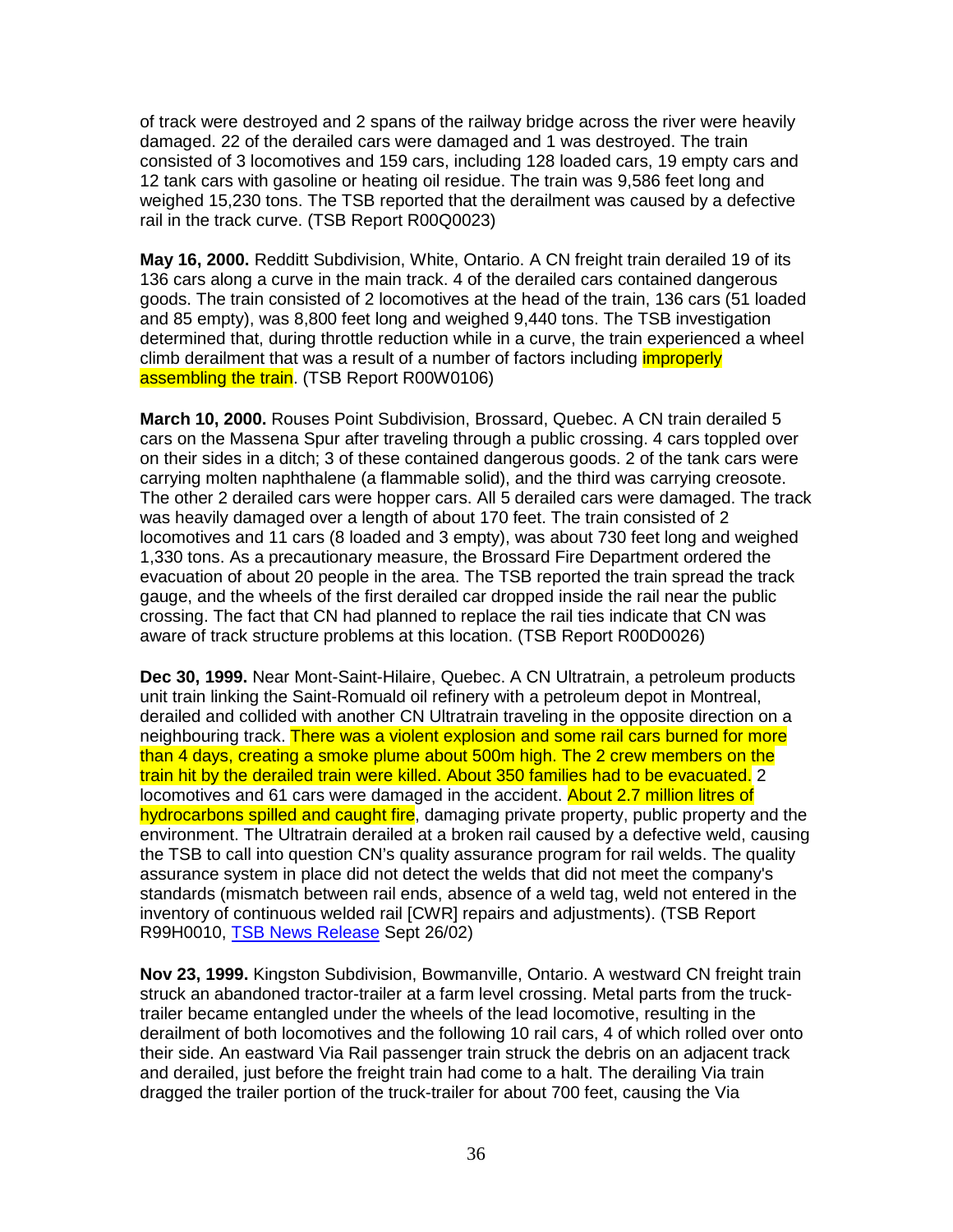locomotive and the following 5 passenger coaches to derail. The jackknifing passenger train hit the derailed freight train cars. Fuel spilling from the tractor-trailer ignited and a fire started. About 6,800 litres of diesel fuel spilled from the Via locomotive and was also ignited. About 4,550 litres of diesel fuel also spilled from the lead locomotive of the CN freight train. 3 of the derailed freight cars contained liquefied petroleum gas residue and 5 of the derailed freight cars were loaded with butadiene. Minor injuries were sustained by 6 Via Rail employees and 5 passengers. (TSB Report R99T0298)

**Oct 9, 1999.** Bedford Subdivision, Bedford, Nova Scotia. A CN freight train derailed a locomotive and the first 8 cars. Some of the derailed cars flipped over on their sides and the entire derailment was spread over a distance of about 655 feet. Corn from 2 damaged hopper cars was spread over the derailment site. Over 800 feet of track were damaged. The train comprised 3 locomotives, 64 loaded and 3 empty, and was 4,580 feet long and weighed 4,470 tons. The TSB reported a damaged rail initiated the derailment. (TSB Report R99M0046)

**Sept 23, 1999.** Bala Subdivision, near Britt, Ontario. A CN freight train derailed 26 cars at a curve in the tracks at Mowat, near Britt. The train consisted of 94 cars, 54 of which were tank cars (41 of the 54 were carrying dangerous goods or dangerous good residues). The 26 derailed cars included: 19 tank cars, 2 box cars and 5 hopper cars. Of the 19 tank cars, 1 was a load of liquefied petroleum gas (LPG), 14 had LPG residues, 3 were loaded with anhydrous ammonia, and 1 was empty. The loaded LPG car and 1 of the loaded anhydrous ammonia cars were ruptured, each spilling their product and igniting, causing several fires. The loaded car of LPG exploded, projecting pieces of its tank and jacket in all directions. About 127,000 pounds of LPG and 158,000 pounds of anhydrous ammonia were spilled. A crater in the right-of-way measuring about 2m deep. 3m wide and 15m long was created by the LPG fire and subsequent violent rupture of the tank, which destroyed the roadbed and altered the physical state of the soils and other materials in the area. A box car immediately west of the LPG tank was crushed and bent 90°. About 600 feet of main track and sidi ng were destroyed, the turnout for the siding at Mowat required extensive repairs, and the nearby public crossing required minor repairs. 18 of the derailed cars were damaged, and 8 cars were destroyed. The adjacent trees, other vegetation and earth were scorched black and killed for a radius of about 200 feet by the fire ball and chemical releases. CN employees at the Mowat siding, 3 local woodcutters and 2 hunters located downwind of the accident site were evacuated due to the toxic fumes. An Ontario Provincial Police officer, a local woodcutter, and two firemen suffered minor injuries as a result of contact with ammonia vapours. The TSB reported on many deficiencies as contributing to the derailment including: deficiencies in track gauge and alignment, and improper track condition for freight train speeds they were traveling. The TSB also reported that older-design, belowstandard and defective construction of tank cars contributed to the magnitude of the ensuing fires. The total extent of environmental damage, including to the adjacent Little Key River and shoreline, was not detailed in the TSB investigation report. (TSB Report R99T0256)

**Aug 27, 1999.** Kingston Subdivision, Wesco Spur, Yard CB, Cornwall, Ontario. A CN crew was performing switching operations in the yard when 6 tank cars ran away on one of the tracks. The cars rolled for 475 feet and struck the stop block at the end of the track. 1 car derailed and its tank was punctured. About 5,000 gallons of product, a class 3 combustible liquid, spilled onto the ground. About 2,000 gallons seeped into the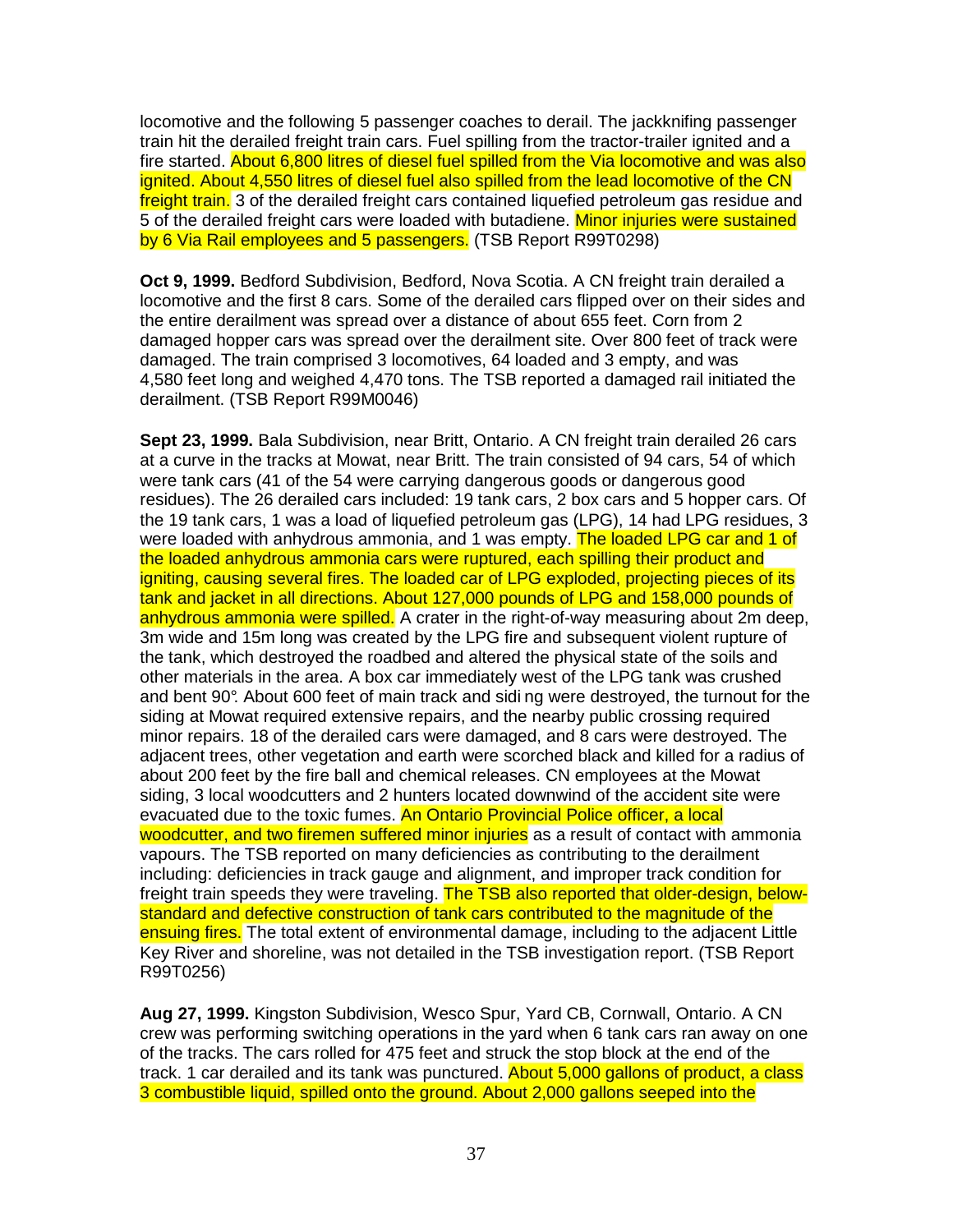ground or flowed into the sewer system. The soil contaminated by the liquid was collected and hauled away for treatment. The extent of environmental damage was not disclosed. Cornwall police and firefighters immediately set up a 1,000-foot safety perimeter and evacuated customers and staff from nearby businesses. The TSB reported the evacuation caused inconvenience and economic losses for nearby businesses. (TSB Report R99D0159)

**Aug 15, 1999.** Clearwater Subdivision, Messiter, British Columbia. A CN freight train derailed 40 cars of a 100-car grain train. 2 of the derailed cars rolled into the North Thompson River. About 5,000 tons of mixed grains were spilled over the right-of-way and in the river. Most of the 40 cars sustained extensive damage. About 1,500 feet of track were destroyed and an additional 3,000 feet were damaged. The train was powered by 2 locomotives, was 5,900 feet long and weighed 11,800 tons. The extent of environmental damage to the Thompson River and bank was not disclosed. The TSB reported a defective wheel caused the derailment. (TSB Report R99V0141)

**July 14, 1999.** Kingston Subdivision, Morrisburg Station, Ontario. 16 CN cars derailed in front of the station. (Colin Churcher's Railway Pages)

**April 23, 1999.** Chatham Subdivision, Thamesville, Ontario. A Via Rail passenger train travelling east on the north main track hit an open switch, causing it to tip over and collide with stationary CN cars full of ammonium nitrate on an adjacent yard track. All 4 passenger cars and the locomotive of the passenger train derailed as well as 4 of the stationary cars. The 2 crew members in the locomotive cab were killed. 77 of the 186 passengers and crew on board were treated at the hospital. 4 people were admitted with serious injuries. About 50m of main track and 100m of the adjacent yard track were destroyed. The locomotive was damaged beyond repair and the leading 2 passenger cars sustained substantial damage. A December 18, 2012 version of the TSB investigation report identified safety deficiencies relating to the level of defenses associated with the Occupancy Control System method of train control, particularly in "dark territory," where trains are not always provided with sufficient advance warning of reversed main track switches, and to the storage of dangerous goods in rail cars for prolonged periods of time at locations adjacent to main tracks. The TSB also pointed out the need to eliminate some passenger safety hazards in a timely fashion. (TSB Report R99H0007)

**April 13, 1999.** Montmagny Subdivision, Bégin, Quebec. A CN petroleum product unit train derailed 10 tank cars loaded with gasoline on the main track. Some cars flipped over on their sides and 1 car completely toppled over landing on its top. About 230 litres of gasoline were spilled into Les Quarante Lacs (Forty Lakes), causing undisclosed environmental damage. The 10 derailed cars were damaged, as was another car which did not derail. 450 feet of track were destroyed, and another 300 feet of track were damaged. The TSB reported soft subgrade and a cluster of rotten ties as causing the derailment. Confusion of responsibilities among 3 acting inspectors may also have contributed to the derailment. (TSB Report R99Q0019)

**Feb 6, 1999.** Ruel Subdivision, Neswabin, Ontario. A CN freight train derailed 21 cars. The derailed cars included a tank car loaded with liquefied petroleum gas and 2 tank cars loaded with flammable benzene and dicyclopentadiene. **1 of the tank cars with the** benzene mixture was punctured resulting in a fire and a total loss of product. The liquid benzene and some lumber that was strewn about the derailment site fuelled a fire that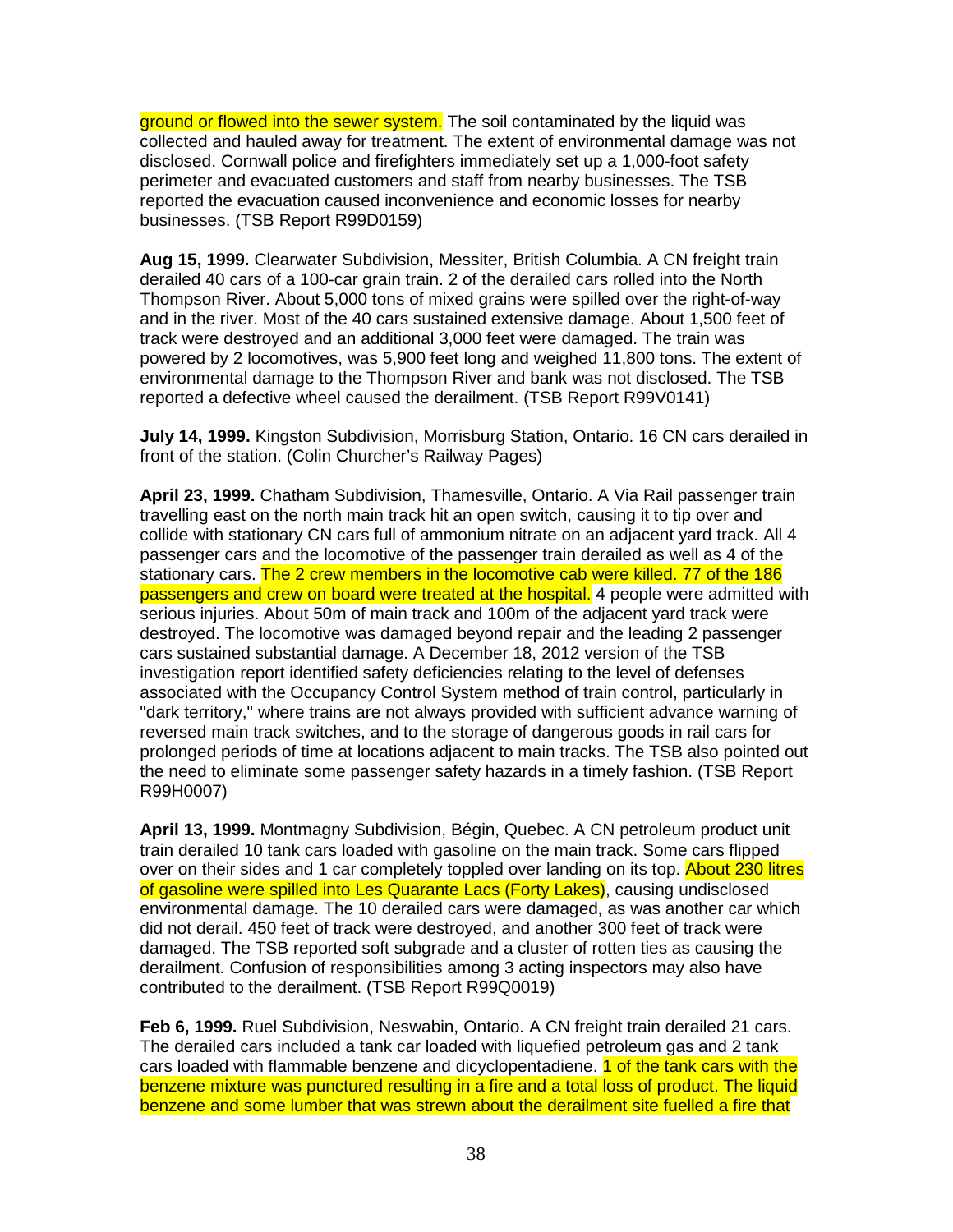burned for several days. 16 of the 21 derailed cars were destroyed, including 3 tank cars that were involved in the post-derailment fire. 4 cars were damaged. A power switch and dwarf signal, and 500 feet of track were destroyed. In the main derailment area, 4 telephone poles were destroyed. Another power switch and a hot box detector were damaged. Total property damage exceeded \$1.5 million. The TSB reported a roller bearing on one of the cars overheated and seized, resulting in an axle fracture and the derailment. Unclear lines of authority and communication failures regarding the Wayside Inspection System (WIS) were cited by the TSB as contributing to the derailment. The TSB also reported Transport Canada has no national program to audit and monitor WISs, to ensure the safety of operating trains. (TSB Report R99T0031)

**Jan 31, 1999.** Albreda Subdivision, Jasper, Alberta. A CN runaway train on the main track entered the rail yard in Jasper and collided head on with a stationary CN train. 5 locomotives and 11 cars derailed. The 3 locomotives and 2 cars on the runaway train were extensively damaged, as were the 2 locomotives and 1 car on the stationary train in the yard. The collision damaged about 520 feet of track and 4 switches. The conductor of the runaway train received minor injuries. The TSB reported the extreme blowing snow conditions during the accident rendered the air brake system ineffective, and the crew was unaware of the condition of the dynamic braking system. The crew of the runaway train was apparently fatigued which may have affected their performance. (TSB Report R99E0023)

**Nov 26, 1998.** Halton Subdivision, MacMillan Yard, Concord, Ontario. A CN train derailed 3 tank cars loaded with anhydrous ammonia. 1 of the tank cars rolled down a 20-foot embankment and another tank car flipped over on its side. 1 of the tank cars was damaged and spilled anhydrous ammonia. The yard was evacuated and the public roadways in the area, including Highway 7, were closed for about 5 hours. The TSB reported the train derailed as a result of 2 rail breaks caused by surface and sub-surface cracking, the wear exceeding CN's allowable limits. The Board identified a safety deficiency relating to the maintenance standards and practices. (TSB Report R98T0292)

**Sept 24, 1998.** Mont-Joli Subdivision, Mont-Joli, Quebec. 25 cars from a CN train rolled downhill uncontrolled on the main track of the Matapédia Railway Company (MRC), and collided with 4 MRC yard locomotives standing on the main track in front of the station at Mont-Joli. The CN crew thought they had secured their locomotives on a grade, then left their train and went to the station to complete some paperwork. Then, both CN and MRC employees heard a loud noise. When they looked out, they realized the CN train had rolled down the hill and crashed into the MRC locomotives. 5 rail cars were damaged, 2 rail cars were destroyed, and 4 yard locomotives and several hundred feet of main and yard tracks were damaged. A tank car, which was crushed and opened by the impact, spilled some residual product into the parking lot and onto the street. A commercial truck carrying cylinders of compressed gas was crushed. The employees in the vicinity of the station immediately left. The derailed cars came to rest close to commercial and residential properties in the centre of the town. 4 automobiles parked in the station parking lot were destroyed by the derailed rail cars. There was extensive damage to the station platform, and several hundred feet of main and yard tracks, including 78 feet of rail and 34 railway ties that required replacing. The police later determined that, once the CN crew left their train unattended, 2 boys had walked over to the train and released the brakes on most of the 25 parked rail cars, causing the train to roll downhill. (TSB Report R98M0029)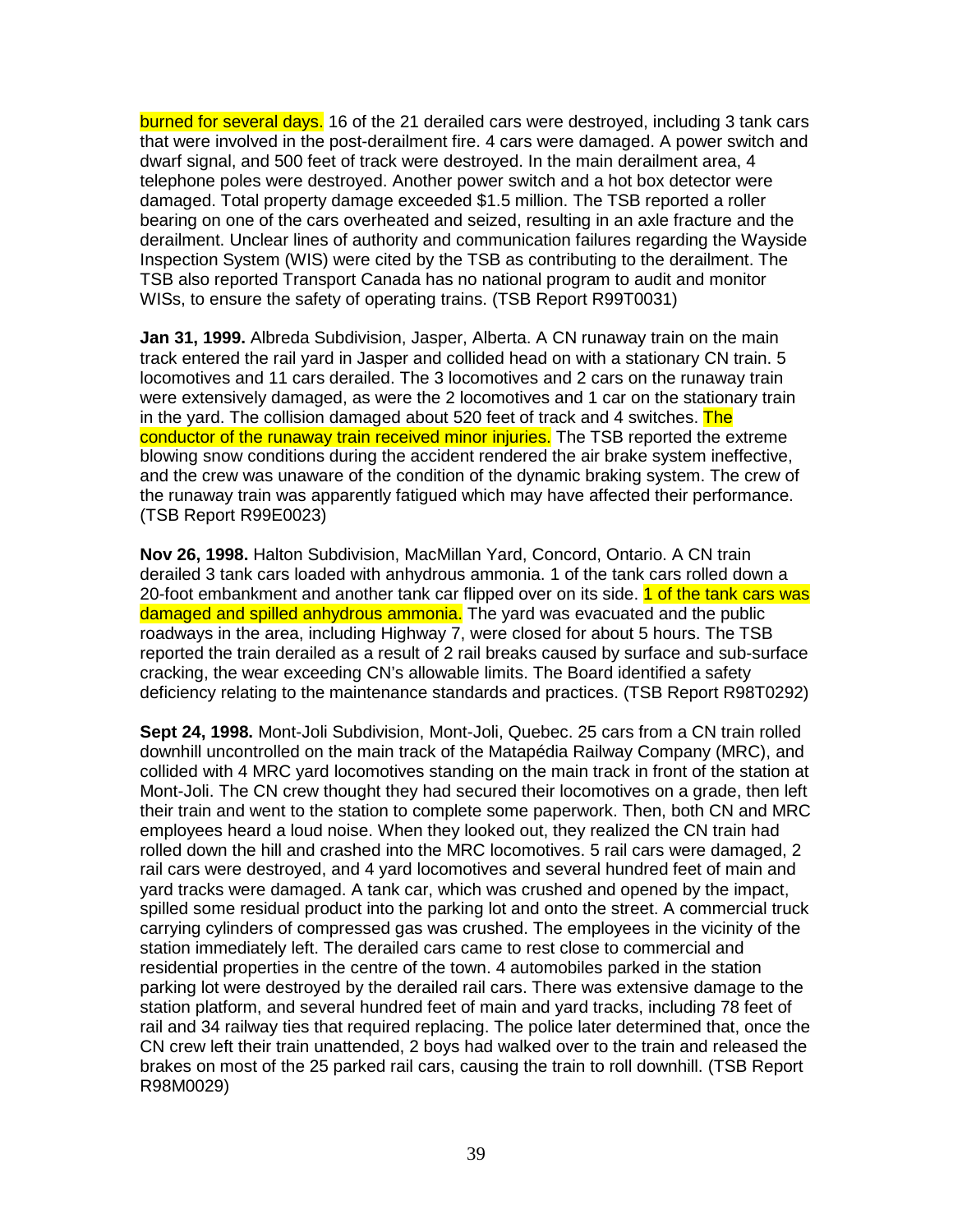**March 1, 1998.** Kingston Subdivision, Lyn, Ontario. 8 CN cars derailed, 2 of which carried dangerous goods – ethylene refrigerated liquid and alkylamines. The train derailed at a track crossover. The train was pulled by 2 locomotives and was 7,482 feet long and weighed 5,866 tons. The TSB investigation determined the derailment occurred when a rail car wheel climbed over a defective switch that was severely chipped. Proper track maintenance and inspection practices had not been followed. (TSB Report R98T0042)

**March 1, 1998.** Edson Subdivision, near Obed, Alberta. A moving CN train collided with the tail end of a stationary CN train. The lead locomotive from the moving train and the last car from the stationary train derailed and were extensively damaged. The 2 crew members in the lead locomotive of the moving train were seriously injured, and were taken from the scene by ambulance. The moving train was powered by 2 locomotives and was hauling 20 loaded and 33 empty cars. It was 3,140 feet long and weighed 3,490 tons. The stationary train consisted of 4 locomotives and 100 loaded cars. It was 6,140 feet long and weighed 13,850 tons. The TSB reported the collision occurred because the crew of the moving train did not maintain adequate vigilance and miscalculated how far away the stationary train was located. (TSB Report R98C0022)

**Nov 24, 1997.** Diamond Subdivision, Carrier, Quebec. While a CN train was proceeding from a stop signal at a siding, a tank car loaded with sulphuric acid split open, spilling its entire contents. The extent of environmental damage was not disclosed. The TSB determined that the tank car had been fabricated with a gap and missing butt weld, in variance with approved design drawings, and that it fractured under normal service loading at a pre-existing crack. The TSB has pointed out many times to CN and Transport Canada the risks associated with the frequent inferior construction of tank cars that carry dangerous goods, including oil and other hazardous products. (TSB Report R97D0253)

**May 6, 1997.** Kingston Subdivision, Coteau-du-Lac, Quebec. A CN train dropped into a depression in the subgrade on the main track and derailed 2 locomotives and 12 freight cars. The lead locomotive toppled over on its side. The fuel tanks on both locomotives were punctured and about 12,000 litres of diesel fuel spilled into the Rouge River which was only 10m from the railway tracks. Although emergency personnel placed booms and absorption materials in the river, very little diesel fuel (1,000 litres) was recovered. The extent of environmental damage, especially to the river and the river shoreline, was not disclosed. 2 crew members were injured. The train consisted of 2 locomotives and 19 loaded cars. It was 1,060 feet long and weighed 1,000 tons. The 2 locomotives and 12 freight cars were damaged, and about 270 feet of track were destroyed. The TSB reported the derailment occurred because the subgrade collapsed under the moving train as a result of weak, water-saturated clays in and around the embankment. The Board was concerned that CN maintenance and inspection employees were not apparently sensitive to the hazards posed by unusual events in bodies of water adjacent to railway embankments. The TSB also reported that locomotive fuel tanks are particularly prone to puncture and spilling of diesel fuel at derailment. (TSB Report R97D0113)

**March 27, 1997.** Ashcroft Subdivision, Conrad, British Columbia. A CN train travelling from Boston Bar to Kamloops encountered a large railbed depression and derailed on the main track near Conrad. Both crew members were killed. 2 locomotives, 14 freight cars and about 1,200 feet of main track and siding were destroyed. Loaded open hopper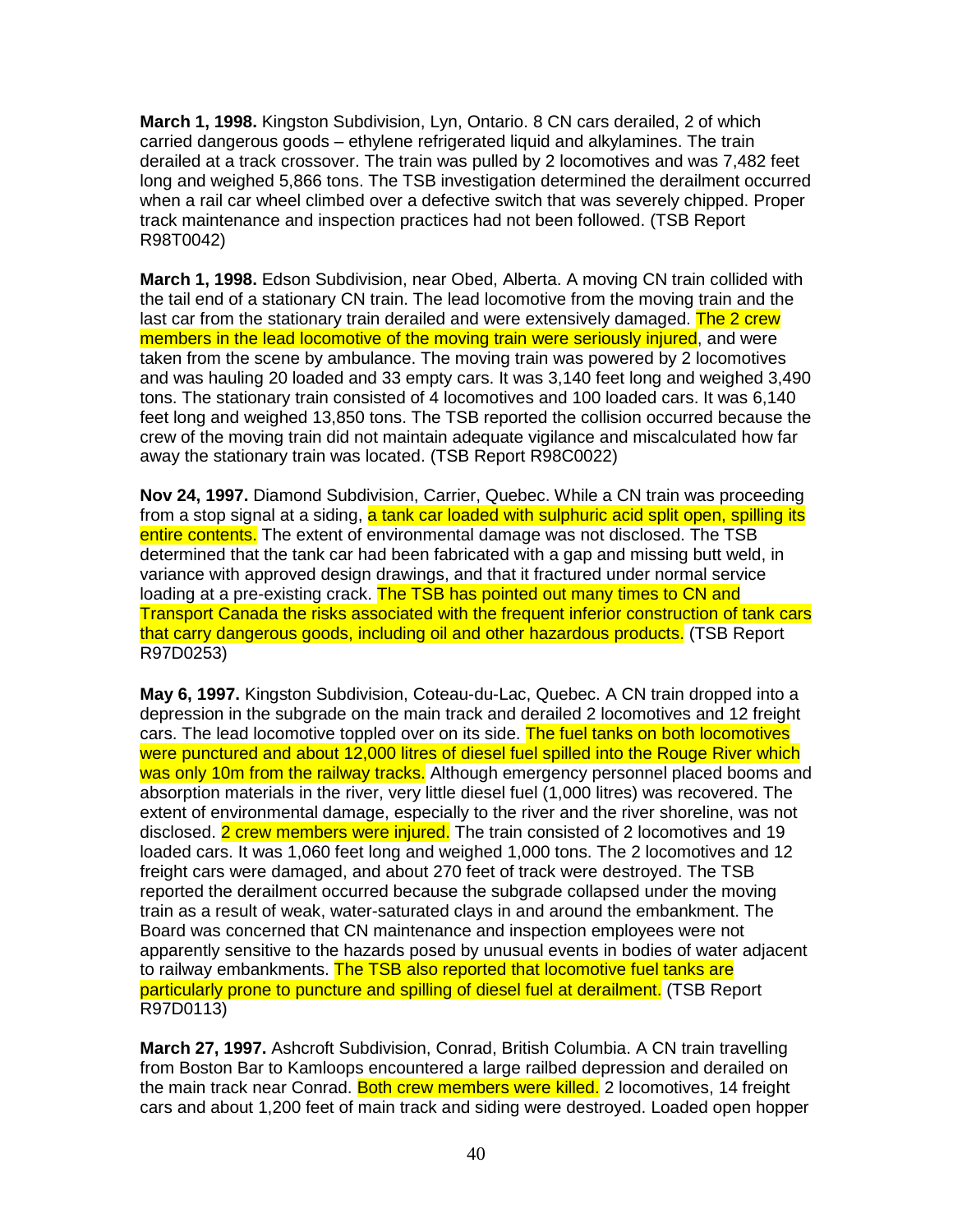sulphur cars stored on an adjacent siding were hit and also derailed, and some of these cars overturned and spilled their contents. Fuel spilled from the derailed locomotives and ignited. The resulting fire engulfed the derailed equipment and scattered container contents. The fire was finally extinguished March 28. Fire again erupted around the locomotives March 29 and took several hours to extinguish. The TSB ascertained that improper drainage of run-off from the adjacent Trans-Canada Highway contributed to destabilizing the railway subgrade which then collapsed, causing the derailment. (TSB Report R97V0063)

**Aug 12, 1996.** Edson Subdivision, east of Edson, Alberta. All 3 occupants in the lead locomotive of a CN freight train were fatally injured when their train, which was travelling about 54 mph on the main track, collided head-on with 20 runaway cars moving toward them at about 30 mph. The runaway cars had been left on a track in the Edson Yard with their hand brakes on, which eventually failed to hold them, causing them to move onto the main track uncontrolled. The TSB reported that, for the years 1991 to 1996, 190 runaways were reported to the TSB and in spite of repeated warnings and recommendations issued by the TSB, the problem persisted. This particular runaway situation, which ended in 3 deaths, triggered a TSB investigation with wider scope and depth. Consequently, the TSB raised serious questions about the effectiveness of standard railway operating rules, rail traffic control systems, rail safety regulatory overview, and CN's safety management programs. (TSB Report R96C0172)

**July 2, 1996.** Aberdeen Subdivision, North Battleford, Saskatchewan. A CN train was unintentionally diverted onto a spur track, and collided head-on with a stationary and uncrewed CN freight train. The locomotives of both trains were extensively damaged, and 10 freight cars derailed. The **locomotive engineer was injured** when he jumped from the train. The moving train consisted of 3 locomotives and 88 loaded cars. It weighed 10,000 tons and was 6,500 feet long. The TSB determined that the switch for the spur track was inadvertently left in the reverse position. The train was also travelling at an excessive speed, according to the TSB. (TSB Report R96W0171)

**April 24, 1996.** Hagersville Subdivision, Nanticoke, Ontario. A CN train crew was switching at the Esso oil refinery near Nanticoke, when 5 tank cars went out of control. The cars rolled southward about 2 miles, crossed over 2 public road crossings and through the Ontario Hydro thermal generating plant building. The cars continued another 600 feet to the end of the track where the 2 leading cars derailed. 1 derailed car contained sulphuric acid and the other derailed car that flipped over on its side contained sulphuric acid residue. Both derailed cars were damaged. There was substantial damage to private property, including a car mover which had been standing on the track in the Ontario Hydro building. It was pushed ahead of the runaway cars to the end of the track and was destroyed. The entrance gate to Ontario Hydro's property was also destroyed. There was damage to CN's track. The TSB determined the tank cars rolled away and derailed because they were not securely coupled during a switching operation. (TSB Report R96T0137)

**March 11, 1996.** Sussex Subdivision, River Glade, New Brunswick. A CN train derailed 22 freight cars on the main track. 16 of the derailed cars were tank cars loaded with various dangerous goods including gasoline, butane and fuel oil. About 455 litres of gasoline spilled from 1 tank car and butane was released into the atmosphere from 2 leaking pressure tank cars. As a precautionary measure, 8 residents in the area were evacuated. The extent of environmental damage was not disclosed. About 400 feet of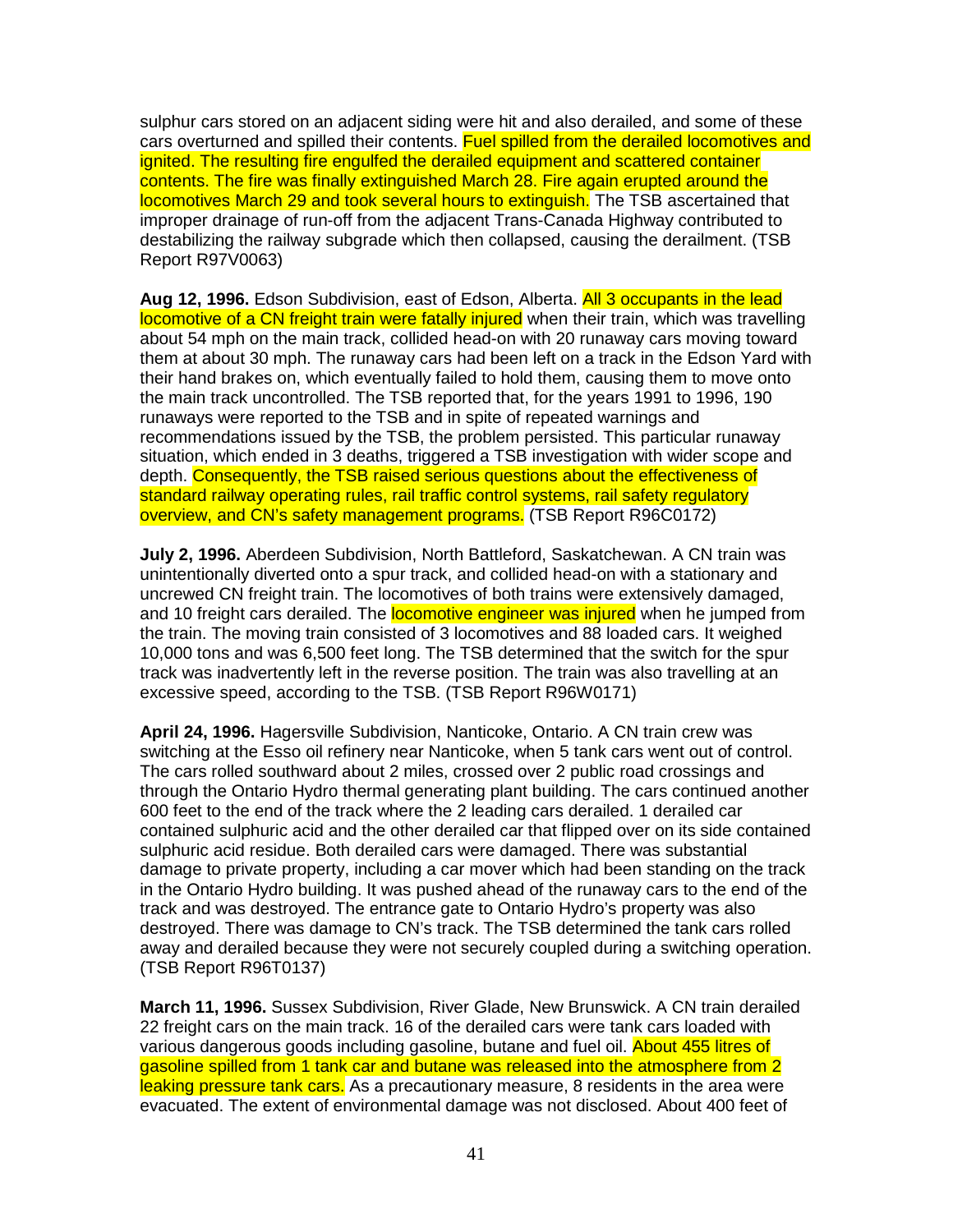track were destroyed and about 1,000 feet of track were extensively damaged. 18 derailed cars were destroyed, and the remaining 4 were damaged. The train was powered by 3 locomotives and was hauling 27 loaded cars, 17 empty cars and 9 residue cars. It was 3,200 feet long and weighed 3,500 tons. The TSB determined that a defective rail led to the derailment. (TSB Report R96M0011)

**March 10, 1996.** Saint-Maurice Subdivision, Dix, Quebec. A CN freight train derailed 27 cars. 4 of the derailed cars were residue cars, 2 contained gasoline residue and the other 2 contained diesel fuel residue. 4 of the derailed loaded gondola cars were dug into the subgrade and several other cars were piled on top of the gondola cars. The ore concentrate from the gondola cars spilled over the subgrade and covered the tracks. At least 1 of the derailed cars came to rest on a bridge deck. The bridge deck was destroyed and the girders were extensively damaged. The train consisted of 3 locomotives and 76 cars. It was 4,526 feet long and weighed 7,394 tons. The TSB was not able to determine the cause of the derailment because key rail car components and pieces of rail were missing. (TSB Report R96D0035)

**March 6, 1996.** Halton Subdivision, MacMillan Yard, Toronto, Ontario. A remote controlled CN train collided with a standing CN train in the yard, derailing 7 cars. 4 of the derailed cars rolled down a small embankment onto a paved yard roadway. A tank car loaded with ethylene oxide flipped upside down and came to rest on its top, and was extensively damaged. 2 tank cars containing petroleum product residue also derailed, 1 of them knocked over on its side. Because of the upside down tank car with flammable and toxic contents, emergency procedures were implemented. 2 yard locomotives and 7 cars were damaged, some of them extensively. About 250 feet of track and 1 crossover switch were damaged. The TSB determined that the derailment occurred because the crew running the train by remote control lost sight of the head of the train in an unsafe part of the yard. (TSB Report R96T0080)

**Feb 27, 1996.** Bécancour Subdivision, near St. Grégoire, Quebec. 59 cars from a CN train that had been left on the main track, standing unattended with no hand brakes applied, rolled away unnoticed for about 4,000 feet and struck another CN train on the Lama Warehouse Spur. The impact derailed 1 locomotive and 13 cars, 11 of which were tank cars containing dangerous goods residue. The locomotive and 2 tank cars containing caustic soda (corrosive substance) residue were knocked on their sides; and 7 other tank cars containing caustic soda residue, 2 containing chlorine (poisonous gas) residue and 2 box cars also derailed. A fuel tank on the overturned locomotive was punctured and spilled about 9,000 litres of diesel fuel. The extent of environmental damage was not disclosed. 1 box car was destroyed, 1 locomotive and 7 cars were extensively damaged, and 6 cars were damaged. About 200 feet of track were destroyed. 1 crew member was seriously injured. The runaway train weighed 3,600 tons and was 3,000 feet long. The TSB determined that the air brakes on the 59 runaway cars were accidentally released when the cars were uncoupled. Unfortunately, hand brakes had not been applied to any of the cars. (TSB Report R96D0029)

**Jan 31, 1996.** Joliette Subdivision, Charette, Quebec. 2 CN trains carrying dangerous goods residue cars collided. 2 box cars were destroyed, and 1 locomotive, 2 box cars and 1 flat car were extensively damaged. One of the trains comprised 2 locomotives, 60 loaded cars and 6 residue cars. The train was 3,980 feet long and weighed 6,770 tons. The other train consisted of 2 locomotives, 8 loaded cars, 28 empty cars and 3 residue cars. It was 2,200 feet long and weighed 1,830 tons. The TSB reported that the crew in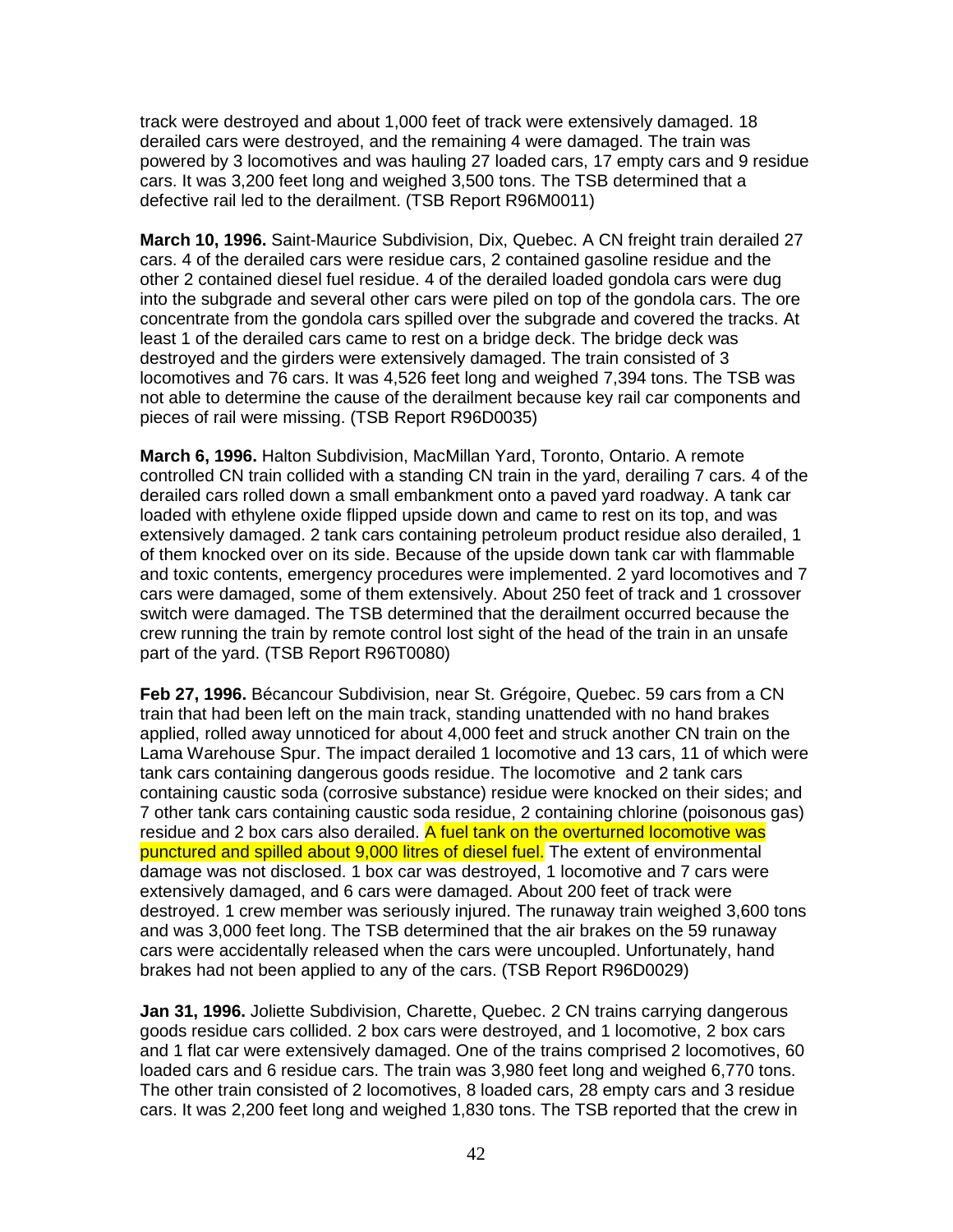the train that caused the collision and derailment should have used the automatic brake as well as the independent brake to stop their train. (TSB Report R96D0018)

**Jan 11, 1996.** Allanwater Subdivision, near Armstrong, Ontario. Opposing CN hi-rail vehicles collided in a curve. The driver of 1 of the vehicles sustained serious injuries in the collision. The driver of the other vehicle sustained minor injuries after jumping from the vehicle prior to impact. The TSB determined that the opposing hi-rails, travelling in an area of restricted sight-lines and frosty rail conditions, were operated at excessive speeds that did not permit them to stop before colliding. (TSB Report R96T0008)

**Dec 14, 1995.** Pelletier Subdivision, Edmundston, New Brunswick. A group of unattended freight cars recently uncoupled from locomotives in the Edmundston Yard rolled away uncontrolled for about 4,800 feet through a main track switch. They came to a stop with about 15 cars standing on the main track. A switch that the cars had rolled through onto the main track was damaged. The TSB reported the cars were not properly secured (hand brakes not applied) when the locomotives were uncoupled, which resulted in the cars running away downhill uncontrolled. (TSB Report R95M0072)

**Nov 5, 1995.** Sprague Subdivision, Symington Yard, Winnipeg, Manitoba. A remotely controlled CN train in the yard separated, which led to the derailment of 1 locomotive and 12 cars. The derailed cars fouled the adjacent track and were struck by another remote-controlled CN train, derailing 2 locomotives, 2 booster units and 6 cars from that train. 12 cars were destroyed, and 1 locomotive and 1 car were damaged from one of the remote controlled trains. 1 car was destroyed and 2 locomotives, 2 booster units, and 5 cars were damaged from the other remote controlled train. Some of the derailed cars toppled over on their sides and were piled on top of one another. About 600 feet of track were damaged. The TSB determined that, in both accidents, the remote control operating system did not provide the operators with safeguards and technology sufficient to ensure the safe operation of their respective trains. (TSB Report R95W0291)

**Aug 20, 1995.** Dundas Subdivision, Brantford Yard, Brantford, Ontario. A CN train derailed 3 tank cars loaded with dangerous goods (butane) in the yard. The residents of 9 nearby homes were evacuated as a safety precaution. The TSB reported the derailment was a result of the conductor not being positioned properly to control the train being shoved into the yard tracks. He also miscalculated the number of cars that would fit on a particular yard track. (TSB Report R95T0262)

**June 23, 1995.** Saint-Laurent Subdivision, Taschereau Yard, Saint-Laurent, Quebec. A CN train collided with another CN train in the yard. **1 employee was injured.** The TSB determined the collision was caused by the crews from the 2 trains receiving simultaneous permission to use the same track in opposing directions (toward one another). They were both operating at speeds that did not allow them to stop as they approached one another. The TSB has repeatedly suggested that the Canadian Rail Operating Rules build in a speed safety margin to account for trains that are approaching one another. (TSB Report R95D0097)

**June 21, 1995.** Cran Subdivision, La Doré, Quebec. A CN freight train derailed 4 locomotives and 8 cars at a washout. About 31,800 litres of diesel fuel were spilled from the derailed locomotives. The extent of environmental damage was not disclosed. 3 cars were destroyed, and 4 locomotives and 5 cars were extensively damaged. About 700 feet of main track were destroyed. The train consisted of 4 locomotives, 3 loaded cars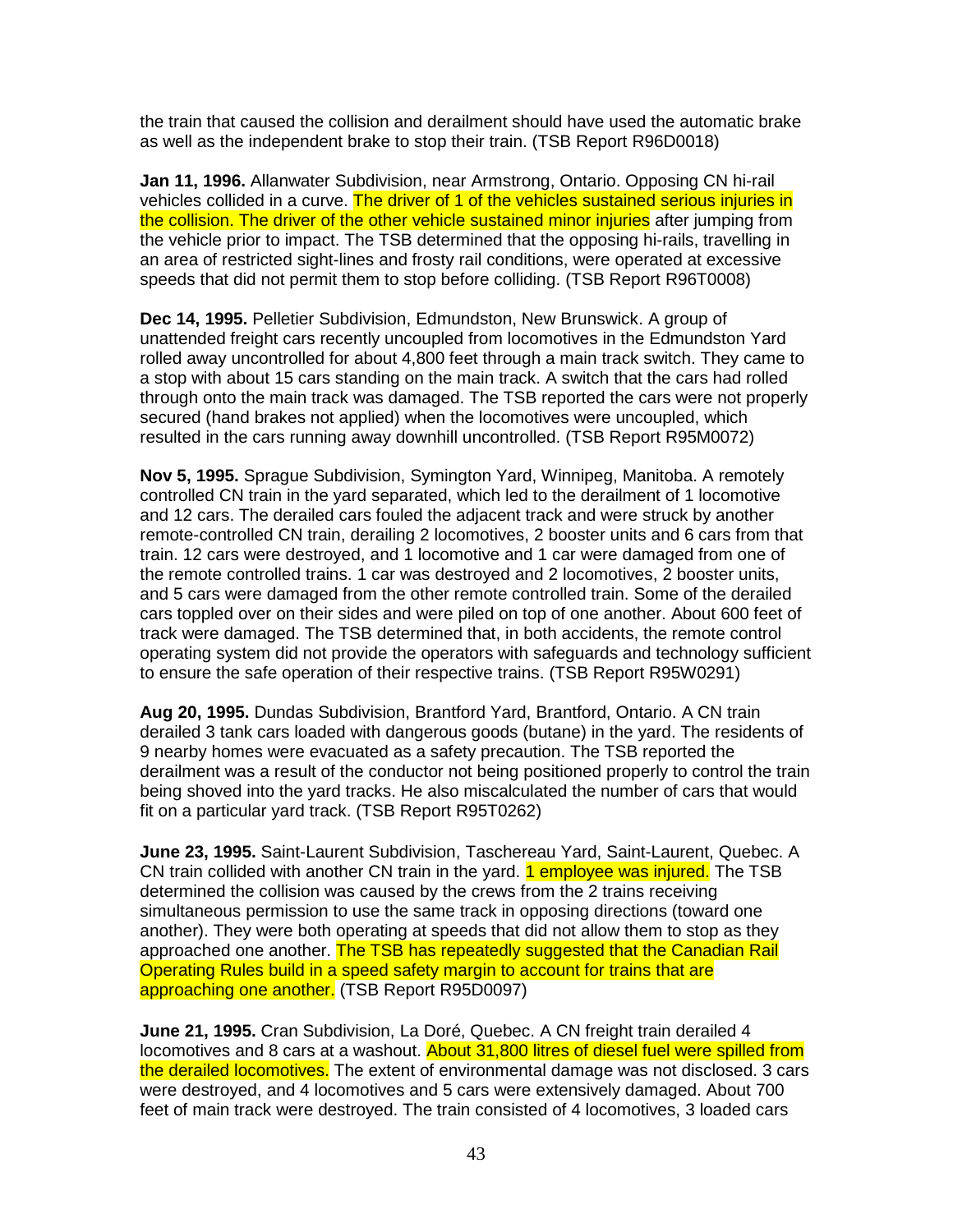and 57 empty cars. It was 3,800 feet long and weighed 2,300 tons. The TSB determined the derailment was caused by a washout of subgrade and ballast resulting from a sudden surge of water from a breached beaver dam at Sarry Lake. The train was also traveling above the maximum permissible speed just before the derailment. (TSB Report R95D0093)

**June 6, 1995.** Saint-Laurent Subdivision, Langelier Spur, Saint-Léonard, Quebec. A locomotive was pushing a tank car toward a public crossing when the train hit a tractortrailer. The conductor and trainman were riding on the platform at the leading end of the tank car. Although some hand gestures were made by the trainman as the tractor-trailer approached the crossing, no one got off the train to flag and stop the truck, as required. The conductor got caught between the train and the tractor-trailer and was fatally injured. The TSB reported the collision resulted when the train crew elected not to stop and flag traffic from the ground. The absence of a flagman at the crossing permitted the tractor-trailer to approach the crossing without stopping. Ambiguous hand gestures from the trainman interpreted by the tractor-trailer driver as an indication to proceed rather than stop also contributed to the accident. (TSB Report R95D0081)

**April 6, 1995.** Napadogan Subdivision, Napadogan, New Brunswick. A CN train derailed 8 freight cars. 2 of the derailed cars were tank cars loaded with dangerous goods caustic soda. 3 of the derailed cars were damaged. About 400 feet of track and a switch were destroyed. Rail ties were severely damaged for about 150 feet. The train consisted of 3 locomotives, 51 loaded cars and 15 empty cars. It was 4,200 feet long and weighed 6,100 tons. The TSB reported the train came off the main track at an excessive speed. Track irregularities induced oscillations, and a wheel climb derailment of a covered hopper car destroyed the track and derailed 7 other cars. (TSB Report R95M0027)

**Feb 23, 1995.** Montmagny Subdivision, Saint-François, Quebec. The trailing sleeper car derailed from a Via Rail passenger train at a switch and side-swiped an empty box car. The derailed Via car sustained extensive damage and the box car sustained minor damage. About 5,460 feet of track were damaged, and 2 switches were extensively damaged. The 7 passengers occupying the derailed Via car continued their trip in forward coaches. The train consisted of 1 locomotive, 4 coaches, 5 sleeper cars, 1 diner car and 1 baggage car. There were 195 passengers and 13 service personnel on the train. The TSB reported that a switch broke, which resulted in the last Via car being diverted onto another track and derailing. Switch parts were worn. CN was responsible for maintaining the track and switches. (TSB Report R95Q0014)

**Feb 16, 1995.** Strathroy Subdivision, London, Ontario. A CN freight train collided with the rear of a stationary CN freight train. The force of the collision propelled the stationary train forward where it collided with another stationary CN freight train. The locomotive engineer and conductor in the train that caused the collisions sustained serious injuries. A total of 2 locomotives and at least 10 cars derailed. 2 cars were destroyed, 2 locomotives and 3 cars were extensively damaged, and 3 cars sustained minor damage. 400 feet of track were extensively damaged. 1 fuel tank was punctured, spilling about 500 litres of diesel fuel. The extent of environmental damage was not disclosed. The TSB determined the locomotive engineer of the moving train probably fell asleep and not only missed a signal, but did not appear to do anything to try and stop his train from colliding with the first stationary train. The conductor was not attentive to train operation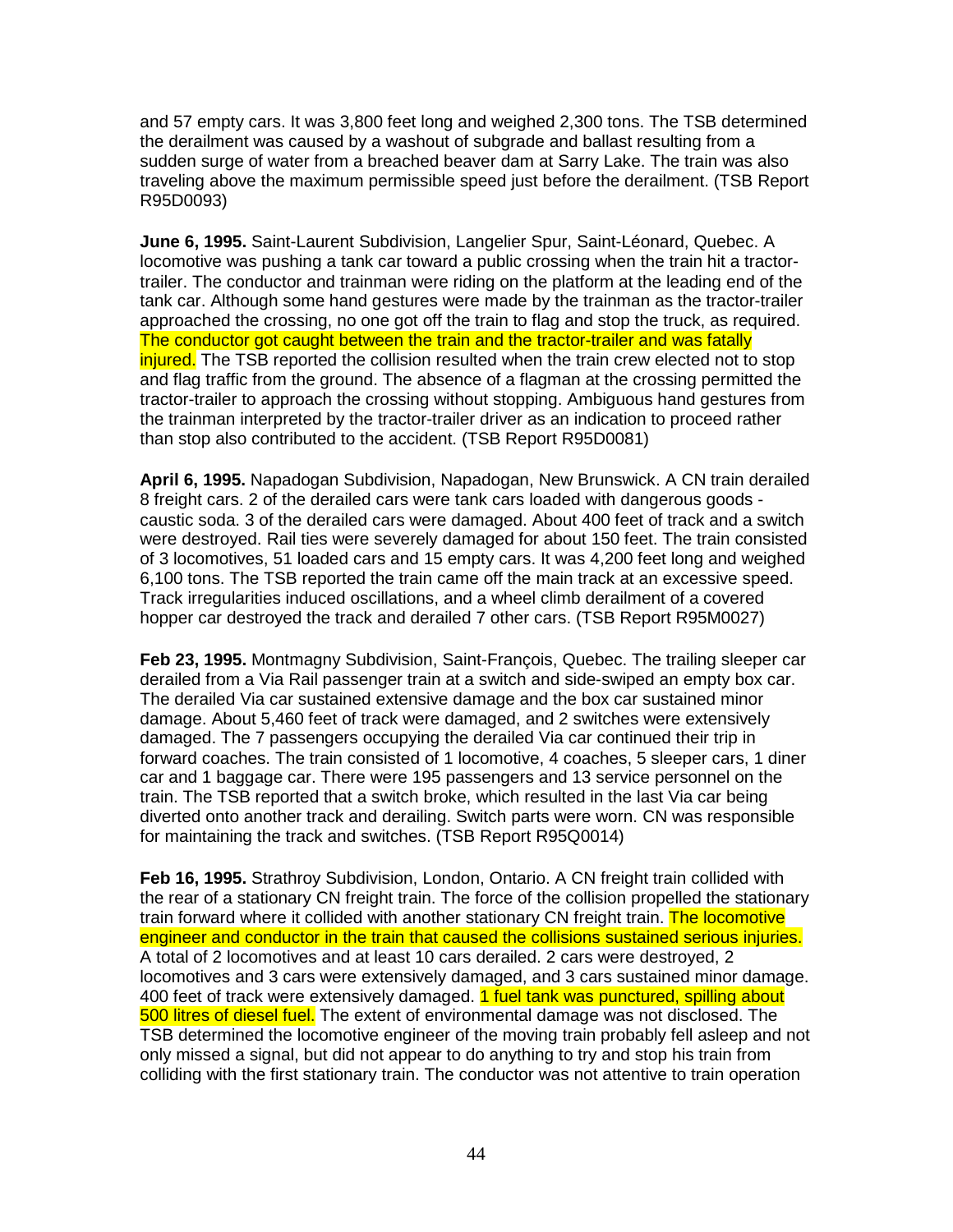and did not provide the necessary backup to the locomotive engineer. (TSB Report R95S0021)

**Jan 29, 1995.** Stamford Subdivision, near Netherby, Ontario. A CN freight train collided with the rear end of another CN freight train. The derailed units included: the 3 locomotives from the train that rear-ended the other train, and 3 covered hopper cars and the caboose from the train that was hit. The caboose and 2 hopper cars were destroyed. 3 locomotives and 1 hopper car were damaged. The train that hit the other one consisted of 3 locomotives, 53 loaded cars and 6 empty cars; and was 3,473 feet long and weighed 6,189 tons. The train that got hit consisted of 2 locomotives, 19 loaded cars and an unoccupied caboose; and was 2,011 feet long and weighed 1,793 tons. The locomotive engineer and a conductor, located in the lead locomotive of the train that was hit, were injured. The TSB reported that the collision occurred because the train that hit the other train was travelling much faster than the maximum speed permitted. (TSB Report R95T0023)

**Jan 21, 1995.** La Tuque Subdivision, Gouin, Quebec. A CN train derailed 28 cars at a curve in the track. The cars were loaded with sulphuric acid, which spilled from 11 derailed tank cars into Petit lac Masketsi and the Tawachiche River. 3 cars fell into Petit lac Masketsi, 14 lay inverted near the lake shore and 11 were lying on their sides near the track. 2 tank cars lost their entire sulphuric acid loads, 6 lost about 50%, and 3 others lost about 20%. About 230,000 litres of toxic sulphuric acid spilled and settled on the bottom of Petit lac Masketsi in about 33m of water. Provincial authorities instructed local residents not to use lake water until the contamination was "neutralized". It took over 3 months to bring the pH level of the water in the lake back to its normal level. About 725 tonnes of limestone were used to neutralize the acid. Although the TSB reported that the spill caused environmental damage, the extent of damage was not disclosed. It can be expected that the environmental damage was significant, considering the volume of toxic sulphuric acid that was spilled. This would have been devastating to fish, other wildlife and other aquatic life. (The lake is a popular fishing lake.) 22 of the derailed cars were extensively damaged and 6 were scrapped. About 2,000 feet of track were destroyed and 500 feet of track were damaged. A railway bridge was extensively damaged. The TSB determined the derailment was caused by lateral track movement, likely attributable to rotting rail ties. The Board also reported that sulphuric acid tank cars are usually loaded to the maximum allowable weight, which causes severe weight stress over a relatively short length of track. (TSB Report R95D0016)

**Oct 28, 1994.** Halton Subdivision, Etobicoke, Ontario. A CN freight train collided with the rear of a stationary CN freight train on the main track. The lead locomotive of the moving train and 2 empty hopper cars in the stationary train derailed. The TSB determined the moving train was traveling much faster than the prescribed maximum limit, and the crew was fatigued. (TSB Report R94T0334)

**Oct 19, 1994.** Lac-Saint-Jean Subdivision, Lac Edouard, Quebec. A CN freight train derailed 12 cars at a curve in the track - 7 box cars and 5 gondola cars. 6 cars were extensively damaged and 6 sustained minor damage. The train consisted of 3 locomotives, 50 loaded cars and 1 empty car. It weighed 4,976 tons and was 3,482 feet long. The TSB determined that a misaligned track rolled over and caused the derailment. (TSB Report R94Q0054)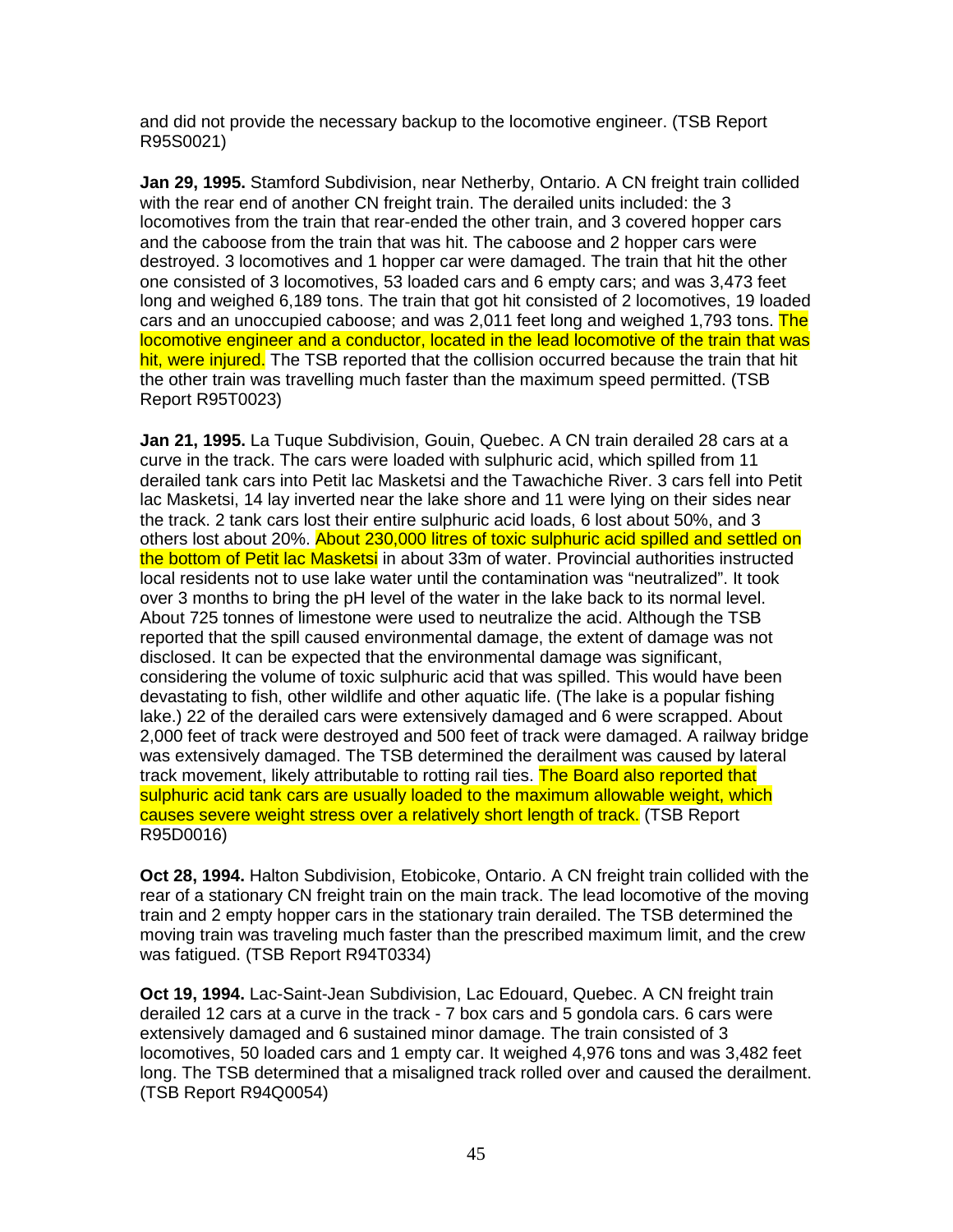**March 6, 1994.** York Subdivision, Markham, Ontario. As a CN freight train passed through a curve, it derailed 21 cars. 18 rail cars sustained extensive damage and 3 were slightly damaged. The contents of 1 car loaded with clay were spilled throughout the derailment area. Other derailed cars carried paper products and 2 tank cars were loaded with caprolactam. About 1,700 feet of main track were destroyed and a railway bridge was damaged. The train consisted of 2 locomotives, 42 loaded cars and 50 empty cars. It was 5,320 feet long and weighed 6,600 tons. The TSB determined the derailment was a result of a rail that failed. The Board reported that the rail at the accident site was nearly worn to condemning limits, and was scheduled for replacement. (TSB Report R94T0072)

**Jan 30, 1994.** Ruel Subdivision, near Westree, Ontario. A CN freight train derailed 23 cars as the train passed through a curve. 3 tank cars containing dangerous goods spilled their product. **1 tank car full of vinyl acetate had been punctured and spilled its entire** load. Another tank car loaded with vinyl acetate was damaged and was leaking. A total of about 79,000kg of vinyl acetate were spilled. A tank car loaded with methanol was damaged and spilled product. Most of the spilled vinyl acetate and methanol flowed into the adjacent bog area. No attempt was made to recover the spilled products. The extent of environmental damage was not disclosed. A tank car loaded with liquefied propane gas was extensively damaged. In total, 21 cars were destroyed and 2 cars were damaged. 500 feet of main track were destroyed and 600 feet of track sustained substantial damage. The train consisted of 2 locomotives, 65 loaded cars and 17 empty cars. Dangerous goods hauled included: liquefied petroleum gas, anhydrous ammonia, methanol and vinyl acetate. The train was 5,300 feet long and weighed 8,000 tons. The TSB reported that the derailment was a result of a failed rail. (TSB R94T0029)

**Feb 8, 1986.** East of Hinton, Alberta. One of the most lethal rail disasters in Canadian history occurred when a CN freight train ran a stop signal and collided head on with a Via passenger train. The accident killed 23 passengers and crew, and another 95 people were injured. A Commission of Inquiry indicated several human errors at the root of the accident, and investigations revealed serious flaws in CN's employee practices. (Wikipedia)

**Sept 1, 1947.** Dugald, Manitoba. A Canadian National Railway excursion train known as the Minaki Campers' Special loaded with hundreds of cottagers returning to Winnipeg failed to move onto a siding and collided with the No. 4 Transcontinental train that was standing on the main line. 31 people were killed and dozens of others were injured, most by fire breaking out in two gas-lit wooden cars on the excursion train. Only 7 bodies could be identified, 2 were likely incinerated in the blaze and another 24 were buried in a mass grave in Brookside Cemetery in Winnipeg. It remains Canada's third worst train disaster. (Wikipedia)

**Aug 9, 1941.** Montreal, Quebec. CNR passenger train #242 from Vaudreuil collided with a stationary switch engine in the Turcot Yards. The locomotive and 2 cars of the passenger train derailed. The fireman was killed and the engineer was severely burned when the boiler ruptured. 53 passengers were injured. (Wikipedia)

**Note:** This list generally does not include accidents that involve pedestrians or accidents at railway crossings unless such accidents involve the derailment of a train. Some Via Rail derailments are included because CN owns, and is generally responsible for managing and maintaining, most of the track upon which Via travels.